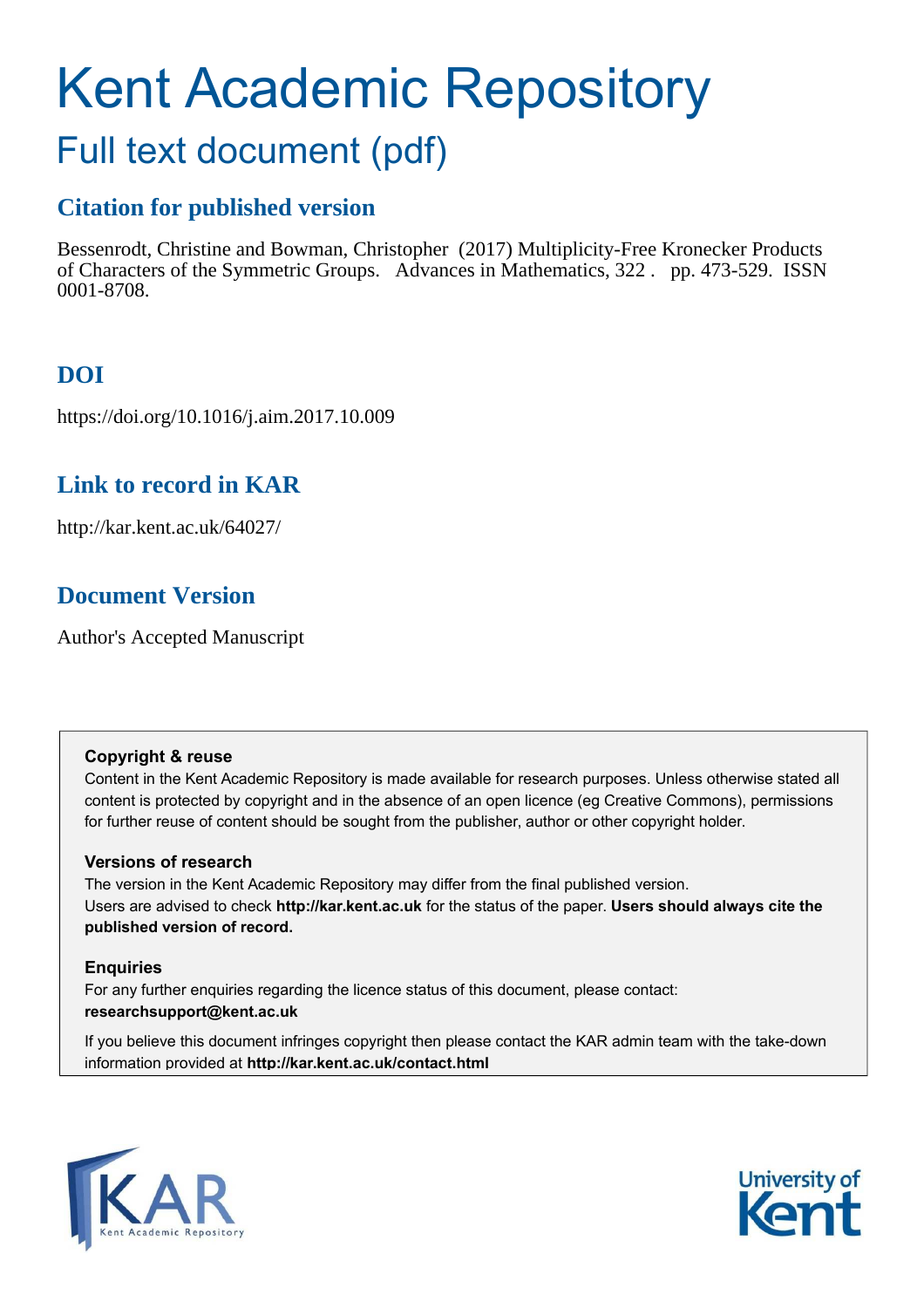## MULTIPLICITY-FREE KRONECKER PRODUCTS OF CHARACTERS OF THE SYMMETRIC GROUPS

CHRISTINE BESSENRODT AND CHRISTOPHER BOWMAN

Abstract. We provide a classification of multiplicity-free inner tensor products of irreducible characters of symmetric groups, thus confirming a conjecture of Bessenrodt. Concurrently, we classify all multiplicity-free inner tensor products of skew characters of the symmetric groups. We also provide formulae for calculating the decomposition of these tensor products.

#### 1. INTRODUCTION

The inner and outer tensor products of irreducible characters of the symmetric groups (or equivalently of Schur functions) have been of central interest in representation theory and algebraic combinatorics since the landmark papers of Littlewood and Richardson [LR34] and Murnaghan [Mur38]. More recently, these coefficients have provided the centrepiece of geometric complexity theory in an approach that seeks to settle the P versus NP problem [Mul07]; it was recently shown to require not only positivity but precise information on the coefficients [BIP]. The Kronecker coefficients have also been found to have deep connections with quantum information theory [CHM07].

The coefficients arising in the outer tensor product are the most well-understood. The Littlewood–Richardson rule provides an efficient positive combinatorial description for their computation. Using this algorithm, a classification of multiplicity-free outer tensor products was obtained by Stembridge [Ste01]. This was extended to a classification of multiplicity-free skew characters by Gutschwager [Gut10b], a result equivalent to the classification of multiplicity-free products of Schubert classes obtained around the same time by Thomas and Yong [TY10].

By contrast, the coefficients arising in the inner tensor product are much less well-understood; indeed, they have been described as 'perhaps the most challenging, deep and mysterious objects in algebraic combinatorics' [PP]. The determination of these coefficients has been described by Richard Stanley as 'one of the main problems in the combinatorial representation theory of the symmetric group' [Sta99]. While 'no satisfactory answer to this question is known' [JK81] there have, over many decades, been a number of contributions made towards computing special products (such as those labelled by 2-line or hook partitions [Bla17, BWZ10, Ro01, Rem92, RW94] or certain powers [GC]) or the multiplicity of special constituents (for example those with few homogenous components [BK99, BW14]).

In 1999, Bessenrodt conjectured a classification of multiplicity-free Kronecker products of irreducible characters of the symmetric groups. Mainly using results of Remmel, Saxl and Vallejo, it was shown at that time that the products on the conjectured list were indeed multiplicity-free and the conjecture was verified by computer calculations for all  $n \leq 40$ . Since then, multiplicityfree Kronecker products have been studied in [BO06, BWZ10, Gut10a, Man10]. In this paper we prove that the classification list is indeed complete for all  $n \in \mathbb{N}$  and hence confirm the conjecture, that is, we have the following result:

**Theorem 1.1.** Let  $\lambda, \mu$  be partitions of  $n \in \mathbb{N}$ . Then the Kronecker product  $[\lambda] \cdot [\mu]$  of the irreducible characters  $[\lambda], [\mu]$  of  $\mathfrak{S}_n$  is multiplicity-free if and only if the partitions  $\lambda, \mu$  satisfy one of the following conditions (up to conjugation of one or both of the partitions):

(1) One of the partitions is  $(n)$ , and the other one is arbitrary;

Date: September 21, 2017.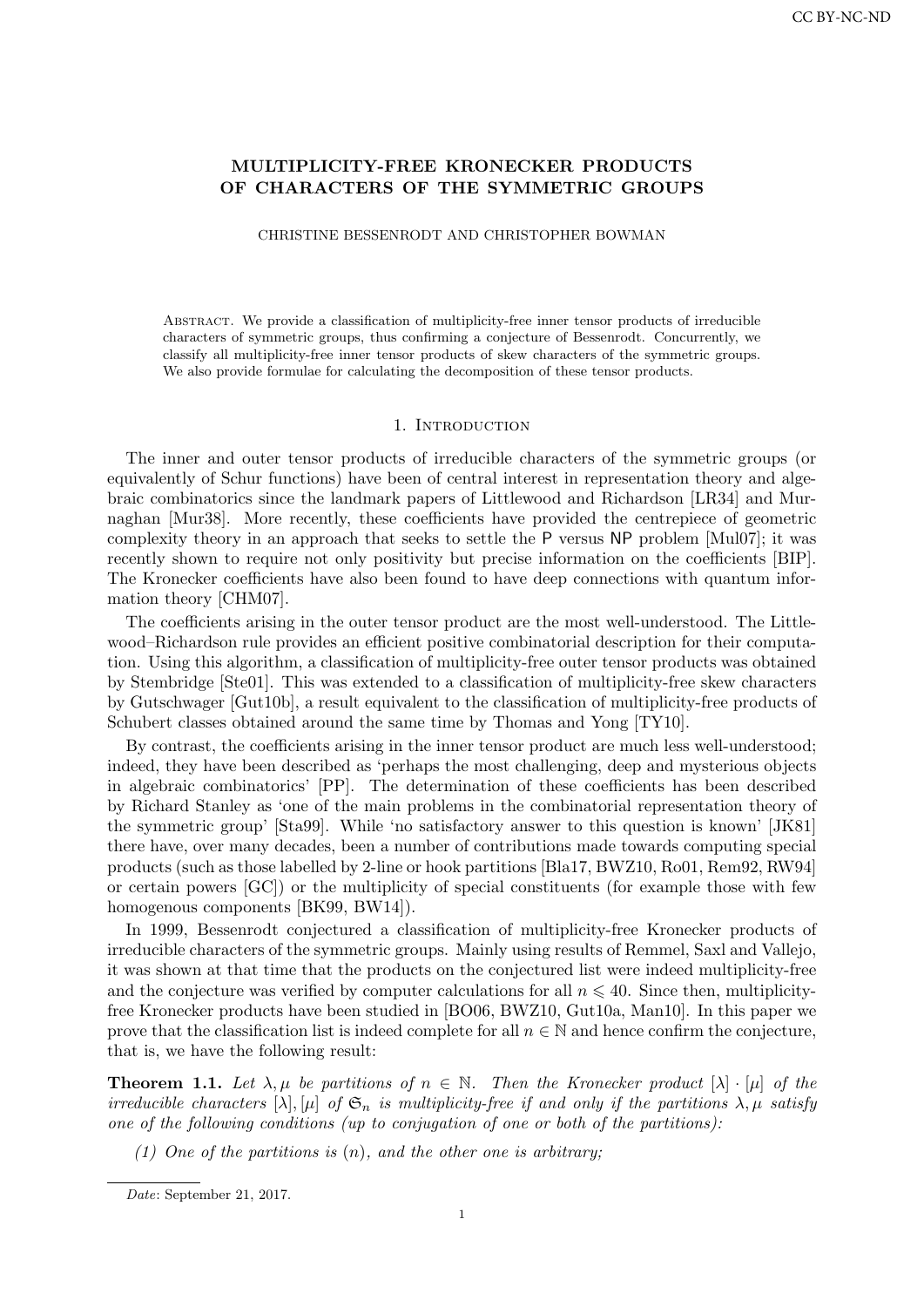- (2) one of the partitions is  $(n-1,1)$ , and the other one is a fat hook (here, a fat hook is a partition with at most two different parts, i.e. it is of the form  $(a^b, c^d)$ ,  $a \geq c$ );
- (3)  $n = 2k + 1$  and  $\lambda = (k + 1, k) = \mu$ , or  $n = 2k$  and  $\lambda = (k, k) = \mu$ ;
- (4)  $n = 2k$ , one of the partitions is  $(k, k)$ , and the other one is one of  $(k + 1, k 1), (n 3, 3)$ or a hook;
- (5) one of the partitions is a rectangle, and the other one is one of  $(n-2, 2), (n-2, 1^2)$ ,
- (6) the partition pair is one of the pairs  $((3^3), (6, 3)), ((3^3), (5, 4)),$  and  $((4^3), (6^2)).$

We also provide the explicit combinatorial formulae for calculating any multiplicity-free Kronecker product in Section 3. Using this we can then easily prove the following consequence of Theorem 1.1:

**Theorem 1.2.** Let  $\lambda, \mu, \nu$  be partitions of  $n \in \mathbb{N}$ , all different from  $(n)$  and  $(1^n)$ . Then the Kronecker product  $[\lambda] \cdot [\mu] \cdot [\nu]$  of the irreducible characters  $[\lambda], [\mu], [\nu]$  of  $\mathfrak{S}_n$  is not multiplicityfree.

Assuming the classification of multiplicity-free Kronecker products for a symmetric group  $\mathfrak{S}_n$ , with some further work the complete list of multiplicity-free products involving skew characters of  $\mathfrak{S}_n$  is obtained; we state this below. Indeed, this will be an important tool in the inductive proof of Theorem 1.1. A proper skew diagram is one that is not the diagram of a partition up to rotation, the corresponding skew character has two distinct irreducible constituents by [BK99, Lemma 4.4; we shall refer to such a character as a *proper skew character*.

**Theorem 1.3.** No product of two proper skew characters is multiplicity-free. Now, let  $\alpha$  be a partition of n and let  $\chi$  denote a proper skew character of  $\mathfrak{S}_n$ . The product  $\chi \cdot [\alpha]$  is multiplicityfree if and only if one of the following holds (up to conjugation of one or both of the diagrams):

- (1)  $\alpha = (n)$ , and  $\chi$  is a multiplicity-free skew character;
- (2)  $n = ab, a, b \geq 2$ :  $\alpha = (a^b), \chi = [(n, 1)/(1)] = [n] + [n-1, 1]$ ;
- (3)  $n = 2k, k \geq 2, \alpha = (k, k), \chi = [(k + 1, k)/(1)] = [k + 1, k 1] + [k, k].$

We remark that there are classification conjectures also on multiplicity-free Kronecker products for groups related to the symmetric groups. In these cases, even less is known about the Kronecker coefficients and crucial reduction tools available for the symmetric groups are still missing.

The layout of the paper is as follows. In Section 2, we recall the results concerning Kronecker and Littlewood–Richardson coefficients which will be useful for the remainder of the paper; chief among these are Dvir's recursion formula and Manivel's semigroup property. We also explain our methodology and the intersection diagrams which will be essential in the bulk of the paper. In Section 3, we verify that the products on our list are indeed multiplicity-free and provide formulae for decomposing these inner tensor products; using some of these, we also show how to deduce Theorem 1.2 from Theorem 1.1. Sections 4 to 8 are dedicated to proving the converse, namely that any product  $[\lambda] \cdot [\mu]$  such that the pair  $(\lambda, \mu)$  is not on the list in Theorem 1.1, contains multiplicities strictly greater than 1. Section 4 serves as a gentle introduction to the techniques which will be used in Sections 6, 7, and 8; here we consider tensor squares, products involving a hook, and products involving a 2-line partition. In Section 5, we show that if Theorem 1.1 is true for all partitions of degree less than or equal to n, then Theorem 1.3 is also true for all skewpartitions of degree less than or equal to  $n$ . We then begin our inductive proof of Theorem 1.1 in earnest. In Sections 6 and 7 we consider products involving either a character labelled by a rectangle or fat hook partition; such products are the most difficult to tackle using Dvir's recursion formula and the semigroup property as one is more likely to reduce to a multiplicityfree product. Finally, in Section 8 we prove that if Theorem 1.1 and thus also Theorem 1.3 are true for all partitions of degree less than or equal to  $n-1$ , then they also hold true for any product involving partitions of degree  $n$ . The hard work in earlier sections has a surprising pay-off: the large reduction from arbitrary tensor products to those involving a fat hook is much simpler than one would expect. The main technique in the final section is to reduce to a product involving a fat hook or a rectangle and to appeal to the earlier sections. The cases for small n are handled by computer calculations, using either Maple together with Stembridge's SF package,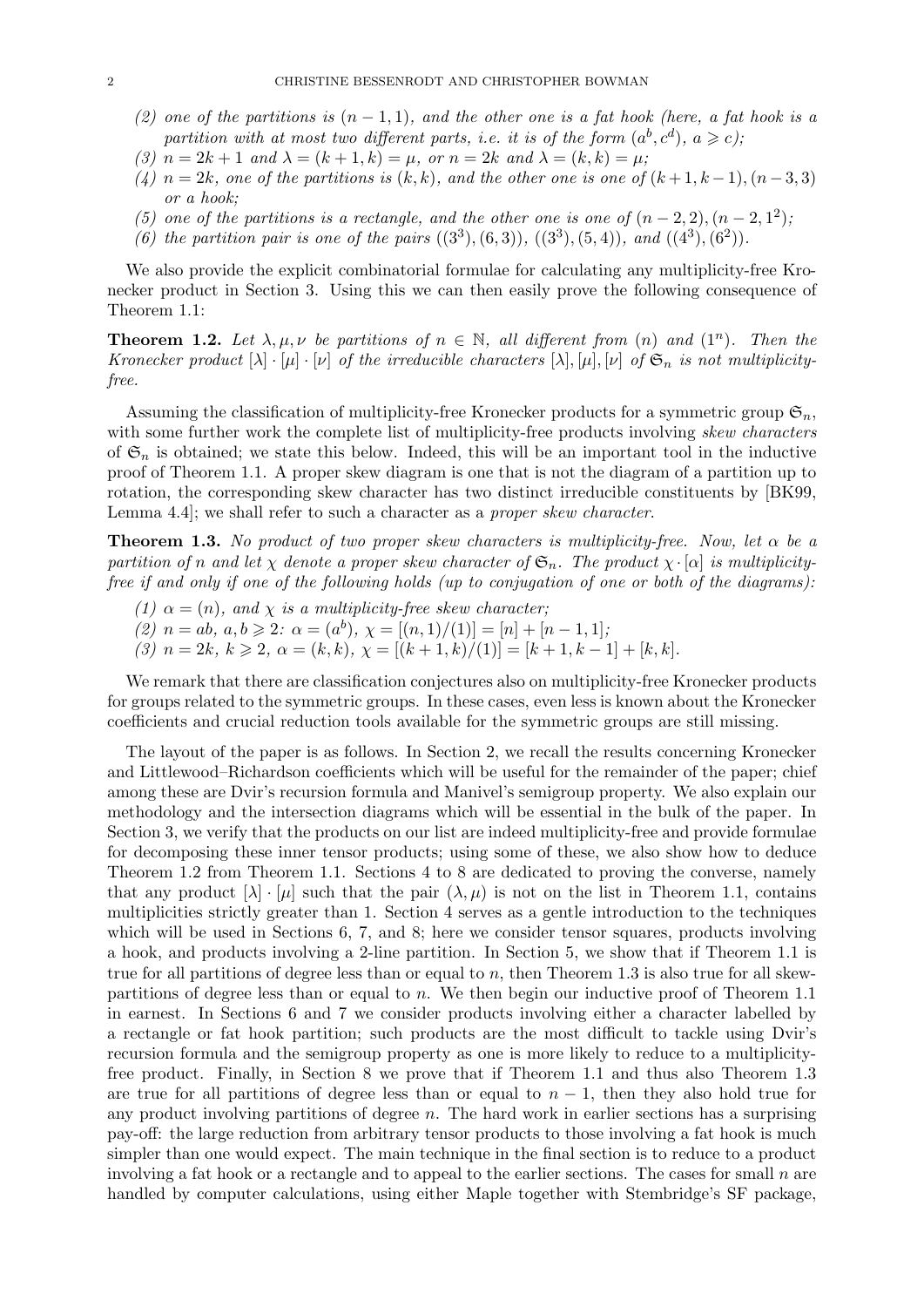or GAP [GAP4]; in both contexts, the computation of Kronecker products for symmetric group characters and their decomposition is already provided.

#### 2. Background and useful results

2.1. Symmetric group combinatorics. We let  $\mathfrak{S}_n$  denote the symmetric group on n letters. The combinatorics underlying the representation theory of the symmetric group is based on partitions. A partition  $\lambda$  of n, denoted  $\lambda \vdash n$ , is defined to be a weakly decreasing sequence  $\lambda = (\lambda_1, \lambda_2, \dots, \lambda_\ell)$  of non-negative integers such that the sum  $|\lambda| = \lambda_1 + \lambda_2 + \dots + \lambda_\ell$  equals n. The length of a partition  $\lambda \vdash n$  is the number of nonzero parts, we denote this by  $\ell(\lambda)$ . The width of a partition  $\lambda \vdash n$  is the size of the first part and is denoted  $w(\lambda) = \lambda_1$ . The depth of a partition  $\lambda \vdash n$  is  $n - \lambda_1$ .

We identify a partition,  $\lambda$ , with its associated Young diagram, that is the set of nodes

$$
\{(i,j)\in\mathbb{Z}_{>0}^2\mid j\leqslant\lambda_i\}.
$$

A node  $(i, \lambda_i)$  of  $\lambda$  is removable if it can be removed from the diagram of  $\lambda$  to leave the diagram of a partition, while a node not in the diagram of  $\lambda$  is an *addable* node of  $\lambda$  if it can be added to the diagram of  $\lambda$  to give the diagram of a partition. The set of removable (respectively addable) nodes of a partition,  $\lambda$ , is denoted by rem( $\lambda$ ) (respectively add( $\lambda$ )). Given  $A \in \text{rem}(\lambda)$  (respectively  $A \in \text{add}(\lambda)$ ) we let  $\lambda_A$  (respectively  $\lambda^A$ ) denote the partition obtained by removing the node A from (respectively adding the node A to) the partition  $\lambda$ .

Given  $\lambda \vdash n$ , we define the *conjugate* or *transpose* partition,  $\lambda^t$ , to be equal to the partition obtained from  $\lambda$  by reflecting its Young diagram through the 45 $\degree$  diagonal. The Durfee length of  $\lambda$  is the diagonal length of the Young diagram of  $\lambda$ , and thus gives the side lengths of the largest square which fits into the Young diagram of  $\lambda$ .

Given  $\mu$  and  $\lambda$  partitions such that  $\mu_i \leq \lambda_i$  for all  $i \geq 1$ , we write  $\mu \subseteq \lambda$ . If  $\mu \subseteq \lambda$ , then the skew partition or skew Young diagram (denoted  $\lambda/\mu$ ) is simply the set difference between the Young diagrams of  $\lambda$  and  $\mu$ . If  $n = |\lambda| - |\mu|$  then we say that  $\lambda/\mu$  is a skew partition of n. We let  $\gamma^{\rm rot}$  denote the diagram obtained by rotating the Young diagram of  $\gamma$  through 180°. We say that a skew diagram  $\gamma$  is a *proper skew diagram* if neither  $\gamma$  nor  $\gamma^{\text{rot}}$  is the diagram of a partition. We say that a skew diagram  $\lambda/\mu$  is *basic* if it does not contain empty rows or columns, in other words  $\mu_i < \lambda_i$ ,  $\mu_i \leq \lambda_{i+1}$  for each  $1 \leq i \leq \ell(\lambda)$ .

Over the complex numbers, the irreducible characters,  $[\lambda]$ , of  $\mathfrak{S}_n$  are indexed by the partitions,  $\lambda \vdash n$ . Given a skew partition  $\lambda/\mu$  of n, we have an associated skew character  $[\lambda/\mu]$  of  $\mathfrak{S}_n$ , see [JK81, Section 2.4] for more details. For the corresponding definitions of Schur and skew Schur functions, see [Sta99].

**Theorem 2.1.** [The Littlewood–Richardson Rule] For  $\lambda \vdash r_1$ ,  $\mu \vdash r_2$  and  $\nu \vdash r_1 + r_2$ ,

$$
[\lambda] \boxtimes [\mu] = \sum_{\nu} c(\lambda, \mu, \nu)[\nu]
$$

where the  $c(\lambda, \mu, \nu)$  are the Littlewood–Richardson coefficients *computed as follows*.

The coefficient  $c(\lambda, \mu, \nu)$  is zero, unless  $\lambda \subseteq \nu$ . Otherwise it is the number of fillings of  $\nu$ constructed as follows.

For each node  $(i, j)$  of  $\mu$ , take a symbol  $u_{i,j}$ . Begin with the diagram  $\lambda$  and:

- (1) Add to it all symbols  $u_{1,j}$  (corresponding to the first row of nodes of  $\mu$ ) in such a way as to produce the diagram of a partition and to satisfy (3).
- (2) Next add all symbols  $u_{2,j}$  (corresponding to the second row of nodes of  $\mu$ ) following the same rules. Continue this process with all rows of  $\mu$ .
- (3) The added symbols must satisfy: (a) for all i, if  $y < j$ , then  $u_{i,y}$  appears in a later column than  $u_{i,j}$ ; and (b) for all j, if  $x < i$ , then  $u_{x,j}$  is in an earlier row than  $u_{i,j}$ .

2.2. Multiplicity-free skew characters. We recall the classification of multiplicity-free outer products of irreducible characters and multiplicity-free skew characters of symmetric groups as in [Ste01] and [Gut10b, TY10], respectively.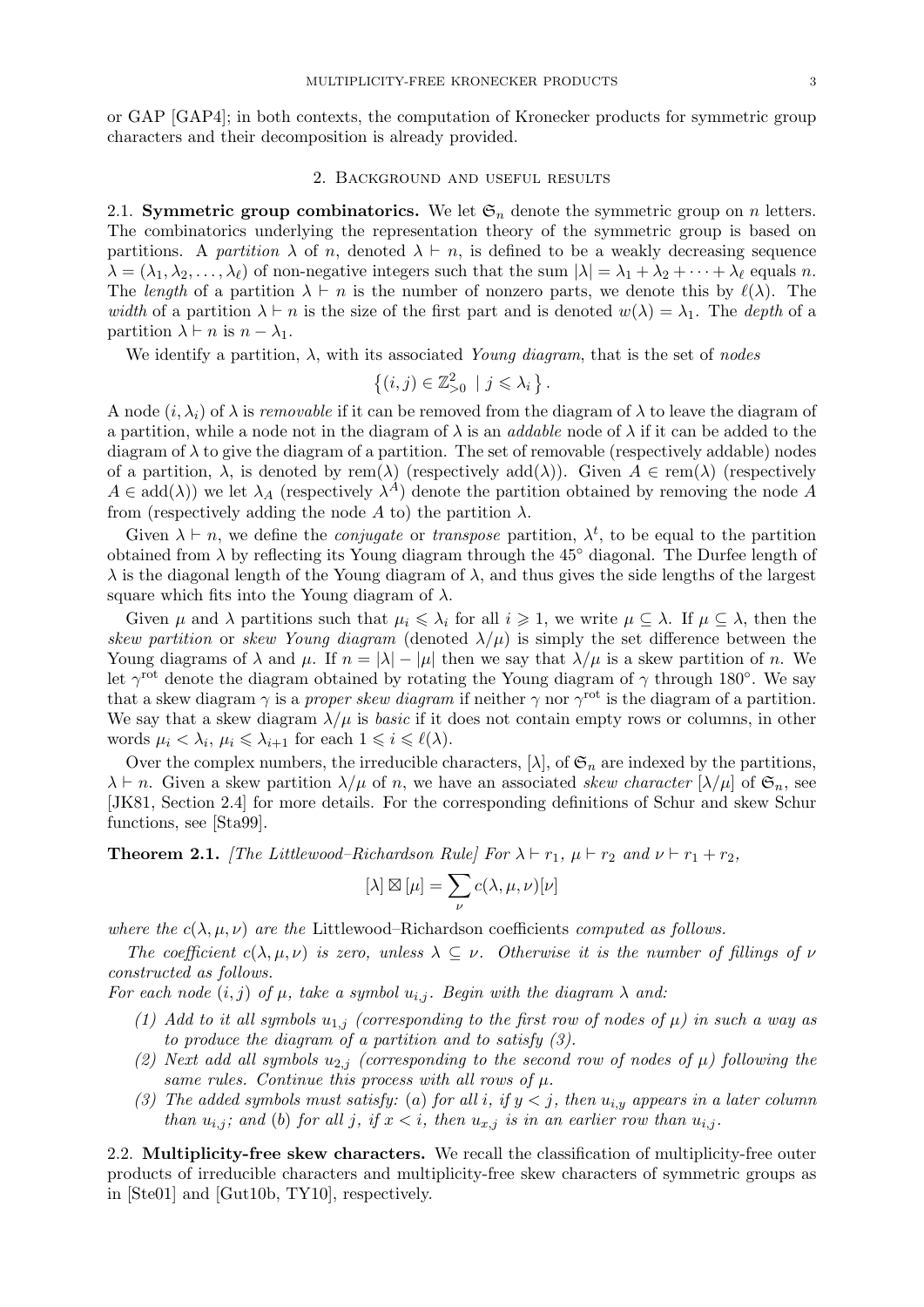**Theorem 2.2** (Multiplicity-free outer products of irreducible characters [Ste01]). A complete list of multiplicity-free outer products of two irreducible characters of symmetric groups is given as follows:

- $[rectangle] \boxtimes [rectangle];$
- $[rectangle] \boxtimes [near-rectangle]$ ;
- [2-line rectangle]  $\boxtimes$  [fat hook];
- $[linear] \boxtimes [anything].$

Here, a linear partition (2-line rectangle) means a partition with one row or one column (two rows or two columns). A near-rectangle is obtained from a rectangle by adding a single row or column to a rectangle, so a near-rectangle is a special fat hook.

Generalising this result, Gutschwager [Gut10b] classified the basic skew partitions giving multiplicity-free skew characters; this is closely connected to the classification of multiplicityfree products of Schubert classes given by Thomas and Yong [TY10].

Let  $\rho/\sigma$  be a basic skew diagram; it may be connected or decompose into two or more pieces (where two adjacent pieces only meet in a point). We define two paths along the rim of  $\rho/\sigma$ . The *inner path* starts in the lower left corner with an upward segment, follows the shape of  $\sigma$ and ends with a segment to the right in the upper right corner; here, by a *segment* we mean the maximal pieces of the path where the direction does not change. The outer path starts in the lower left corner with a segment to the right, follows the shape of  $\rho$  and ends with an upward segment in the upper right corner.

We let  $s_{in}$  and  $s_{out}$  denote the length of the shortest straight segment of the inner path and of the outer path, respectively. Figure 1 depicts several basic skew diagrams, where the partition  $\rho$ is shown embedded in a rectangle, with complementary partition  $\tau$ . In the middle picture, the skew diagram  $\rho/\sigma$  decomposes into two pieces  $\delta'$  and  $\delta''$ .



FIGURE 1. Basic skew diagrams

Before we state the classification of the basic skew diagrams labelling multiplicity-free skew characters, we recall that the character associated to a skew diagram is homogeneous if and only if the diagram is a partition diagram up to a possible rotation by 180◦ ; in which case it is already irreducible (see [BK99]). Thus, the skew diagram is proper if and only if the corresponding skew character is proper, i.e., it has at least two different constituents.

**Theorem 2.3** (Multiplicity-free skew characters). [Ste01, Gut10b, TY10] Let D be a basic proper skew diagram. Then the skew character  $[D]$  is multiplicity free if and only if up to rotation of  $D$ by 180°, we have  $D = \rho/\sigma$  with  $\sigma$  a rectangle, and additionally one of the following conditions holds:

 $(1)$   $s_{in} = 1$ ; (2)  $s_{in} = 2$ ,  $|\text{rem}(\rho)| = 3$ ; (3)  $s_{out} = 1$ ,  $|\text{rem}(\rho)| = 3$ ; (4)  $|rem(\rho)| = 2$ .

Remark. We emphasise that Theorem 2.3 covers all cases of multiplicity-free proper skew characters; in particular, the skew character  $[\rho/\sigma]$  is not multiplicity-free when the diagram  $\rho/\sigma$ decomposes into more than two connected components, or if it decomposes into two components and one of them is a proper skew partition.

Furthermore, note that in the cases (2)-(4) described above, the complementary partition  $\tau$  to  $\rho/\sigma$  (in the pictures above) is a (rotated) fat hook, as in Figure 1.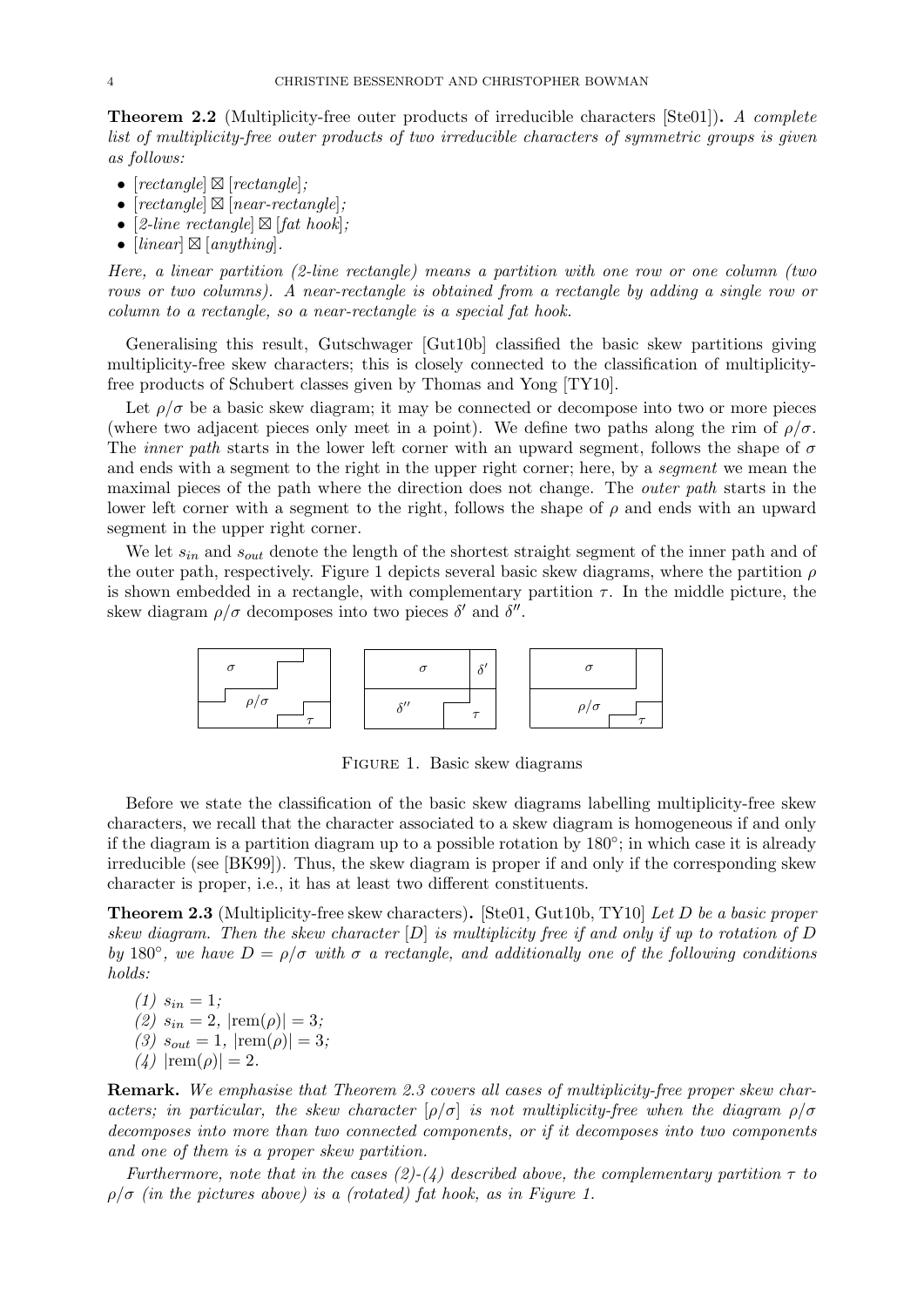Assuming that the two pictures to the right in Figure 1 are scaled such that the short segments on the outer path are of length 1, the theorem tells us that these skew diagrams correspond to multiplicity-free characters, whereas the skew diagram in the left picture certainly does not as both  $\sigma$  and  $\tau$  are not rectangular.

2.3. The semigroup property for Kronecker coefficients. We now recall Manivel's semigroup property for Kronecker coefficients [Man11]. This will be one of the two main tools used in proving the classification theorem.

Let  $\lambda, \mu, \nu$  be partitions of n. We define the Kronecker coefficients  $q(\lambda, \mu, \nu)$  to be the coefficients in the expansion

$$
[\lambda] \cdot [\mu] = \sum_{\nu \vdash n} g(\lambda, \mu, \nu) [\nu].
$$

In principle, they may be computed via the scalar product, in other words,

$$
g(\lambda, \mu, \nu) = \langle [\lambda] \cdot [\mu], [\nu] \rangle = \frac{1}{n!} \sum_{g \in \mathfrak{S}_n} [\lambda](g) [\mu](g) [\nu](g),
$$

from which it also shows that the Kronecker coefficients are symmetric in  $\lambda, \mu, \nu$ . For  $\lambda, \mu \vdash n$ we also define

$$
g(\lambda, \mu) = \max\{g(\lambda, \mu, \nu), \nu \vdash n\},\
$$

so that the Kronecker product  $[\lambda] \cdot [\mu]$  is multiplicity-free if and only if  $q(\lambda, \mu) = 1$ .

**Proposition 2.4.** Let  $\alpha, \beta, \gamma \vdash n_1$  and  $\lambda, \mu, \nu \vdash n_2$ . If both  $q(\alpha, \beta, \gamma) > 0$  and  $q(\lambda, \mu, \nu) > 0$  then

$$
g(\lambda + \alpha, \mu + \beta, \nu + \gamma) \ge \max\{g(\lambda, \mu, \nu), g(\alpha, \beta, \gamma)\}.
$$

In particular,

$$
g(\lambda + \alpha, \mu + \beta) \ge \max\{g(\lambda, \mu), g(\alpha, \beta)\}.
$$

Remark 2.5. We will often use this as a reduction procedure, in particular by removing rows and columns from two partitions under consideration.

As  $g(\lambda,\mu) = g(\lambda^t,\mu) = g(\lambda^t,\mu^t)$ , we can conjugate one or both of the partitions in the result above. This means that for the inequality, we do not have to take both partitions away from rows at the top but may take off one (or both) from columns at the bottom.

For a given partition  $\nu$  and  $I \subset \{1, \ldots, \ell(\nu)\}\$ , we let  $\nu_I = (\nu_{i_1}, \nu_{i_2}, \ldots)_{i_k \in I}$  and  $\nu^I = (\nu_{j_1}, \nu_{j_2}, \ldots)_{j_k \notin I}$ .

Corollary 2.6. Let  $\lambda, \mu$  be partitions of n, and suppose there exist some I and J such that  $|\lambda_I| = |\mu_J|$ . Then

$$
g(\lambda,\mu) \geqslant \max\{g(\lambda_I,\mu_J),g(\lambda^I,\mu^J)\}.
$$

In particular, if either  $g(\lambda_I, \mu_J) > 1$  or  $g(\lambda^I, \mu^J) > 1$ , then it follows that  $g(\lambda, \mu) > 1$  also.

*Proof.* Suppose that  $|\lambda_I| = |\mu_J| = k$ . Let  $\sigma \vdash k$  and  $\tau \vdash n - k$  be partitions such that  $g(\lambda_I, \mu_J, \sigma) = g(\lambda_I, \mu_J), g(\lambda^I, \mu^J, \tau) = g(\lambda^I, \mu^J)$ . We have that

$$
g(\lambda,\mu) \geqslant g(\lambda,\mu,\sigma+\tau) \geqslant \max\{g(\lambda_I,\mu_J,\sigma),g(\lambda^I,\mu^J,\tau)\},
$$

and so the result follows.

Notation. If  $\lambda = \mu + \nu$ , we say that  $\lambda/\nu$  is an (SG)-removable (or semigroup removable) skew partition. See Example 2.10 for an example of how one can use this procedure to prove that a product contains multiplicities.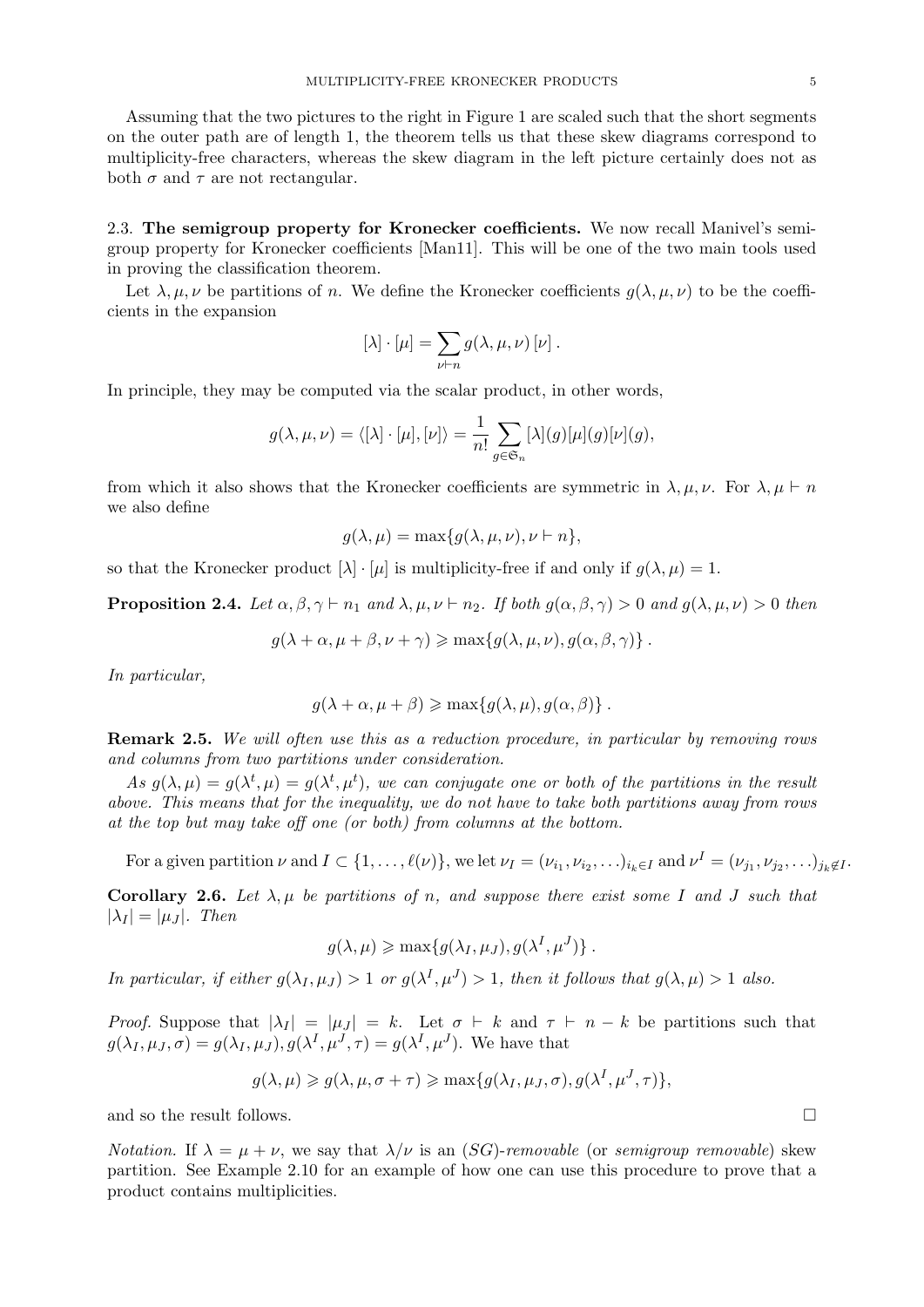2.4. The Dvir Recursion. We now recall Dvir's recursive approach to calculating the value of a given Kronecker coefficient. This is the second main tool which we shall use in our proof of the classification theorem.

In the following, if  $\lambda = (\lambda_1, \lambda_2, \dots, \lambda_\ell)$  is a partition, we set  $\hat{\lambda} = (\lambda_2, \lambda_3, \dots, \lambda_\ell)$ .

**Theorem 2.7.** ([Dvi93, 1.6 and 2.4], [CM93, 1.1 and 2.1(d)]) Let  $\lambda$ ,  $\mu$  be partitions of n. Then

$$
\max\{\nu_1 \mid g(\lambda, \mu, \nu) > 0\} = |\lambda \cap \mu|
$$

Let  $\mu, \nu, \lambda \vdash n$  and set  $\beta = \lambda \cap \mu$ . If  $\nu_1 = |\lambda \cap \mu|$ , then

$$
g(\lambda,\mu,\nu)=\langle [\lambda/\beta]\cdot[\mu/\beta],[\hat{\nu}]\rangle.
$$

Remark. In the situation above, note that by the Littlewood–Richardson rule and the bound on the width given above, any constituent  $[\alpha]$  of  $[\lambda/\beta] \cdot [\mu/\beta]$  has width at most m, so  $\alpha = (\alpha_1, \alpha_2, \ldots)$ can always be extended to a partition  $(m, \alpha) = (m, \alpha_1, \alpha_2, \ldots)$ , giving a constituent in  $[\lambda] \cdot [\mu]$ .

Since skew characters of  $\mathfrak{S}_n$  can be decomposed into irreducible characters using the Littlewood– Richardson rule, the following theorem provides a recursive formula for the coefficients  $g(\lambda, \mu, \nu)$ .

**Theorem 2.8.** [Dvi93, 2.3]. Let  $\lambda, \mu$  and  $\nu = (\nu_1, \nu_2, \dots)$  be partitions of n. Define  $Y(\nu)$  to be the set of all partitions obtained by adding a horizontal strip of size  $\nu_1$  to  $\hat{\nu}$ ; explicitly, the set is described as

$$
Y(\nu) = \{(\eta_1, \eta_2, \ldots) \vdash n \mid \eta_i \geqslant \nu_{i+1} \geqslant \eta_{i+1} \text{ for all } i \geqslant 1\}.
$$

Then

$$
g(\lambda,\mu,\nu) = \sum_{\substack{\alpha \vdash \nu_1 \\ \alpha \subseteq \lambda \cap \mu}} \langle [\lambda/\alpha] \cdot [\mu/\alpha], [\hat{\nu}] \rangle - \sum_{\substack{\eta \in Y(\nu) \\ \eta \neq \nu \\ \eta_1 \leqslant |\lambda \cap \mu|}} g(\lambda,\mu,\eta) .
$$

This is crucial for the following result that will be useful later.

**Lemma 2.9.** [BK99, Lemma 4.6], [BW14, Lemma 2.6] Let  $\lambda, \mu \vdash n$  be partitions not of the form (n) or  $(n-1,1)$  up to conjugation. Set  $\beta = \lambda \cap \mu \vdash m$ . Assume that  $\lambda/\beta$  is a single row and that  $[\mu/\beta]$  is an irreducible character  $[\alpha]$ , with a partition  $\alpha$ . Then we have  $q(\lambda, \mu, (m, \alpha)) > 0$ . Furthermore, we define the virtual character

(2.1) 
$$
\chi = \sum_{A \in \text{rem}(\beta)} [\lambda/\beta_A] \cdot [\mu/\beta_A] - \sum_{B \in \text{add}(\alpha)} \alpha^B.
$$

Then if  $\langle \chi, \kappa | \chi \rangle > 0$ , for  $\kappa \vdash n - m + 1$ , then  $\nu = (m - 1, \kappa)$  is a partition of n, and  $g(\lambda, \mu, \nu) =$  $\langle \chi, [\kappa] \rangle.$ 

#### 2.5. Terminology, notation, and methods. We shall frequently use the following terms:

• linear partition (or linear character) to mean a partition of the form  $(k)$  or  $(1^k)$  (or the corresponding character [k] or  $[1^k]$  for some  $k \geq 1$ ;

- the natural character to mean the character  $[k-1,1]$  for some  $k \geq 3$ ;
- 2-line partition to mean a partition,  $\lambda$ , such that  $\ell(\lambda) = 2$  or  $w(\lambda) = 2$ ;
- proper hook to mean a partition of the form  $(n a, 1^a)$  for  $1 \leq a < n 1$ ;
- fat rectangle to mean a rectangle which is not linear or a 2-line rectangle;
- proper fat hook to mean a fat hook which is not equal to a rectangle, hook, or 2-line partition;

• proper skew partition to mean a skew partition,  $\lambda$ , such that neither  $\lambda$  nor  $\lambda^{\text{rot}}$  is a proper partition.

Given  $\lambda, \mu \vdash n$ , we shall refer to the diagram for this pair of partitions to be the diagram obtained by placing the partitions  $\lambda$  and  $\mu$  on top of one another so that one can see the intersection of these partitions (usually denoted  $\beta = \lambda \cap \mu$ ) and the set differences  $\mu/(\lambda \cap \mu)$  and  $\lambda/(\lambda \cap \mu)$ explicitly, see for example Figure 2.

**Example 2.10.** Suppose we wish to show that the tensor square of the character  $[a^3]$  contains multiplicities. We do this by considering the possible ways in which we can reduce our problem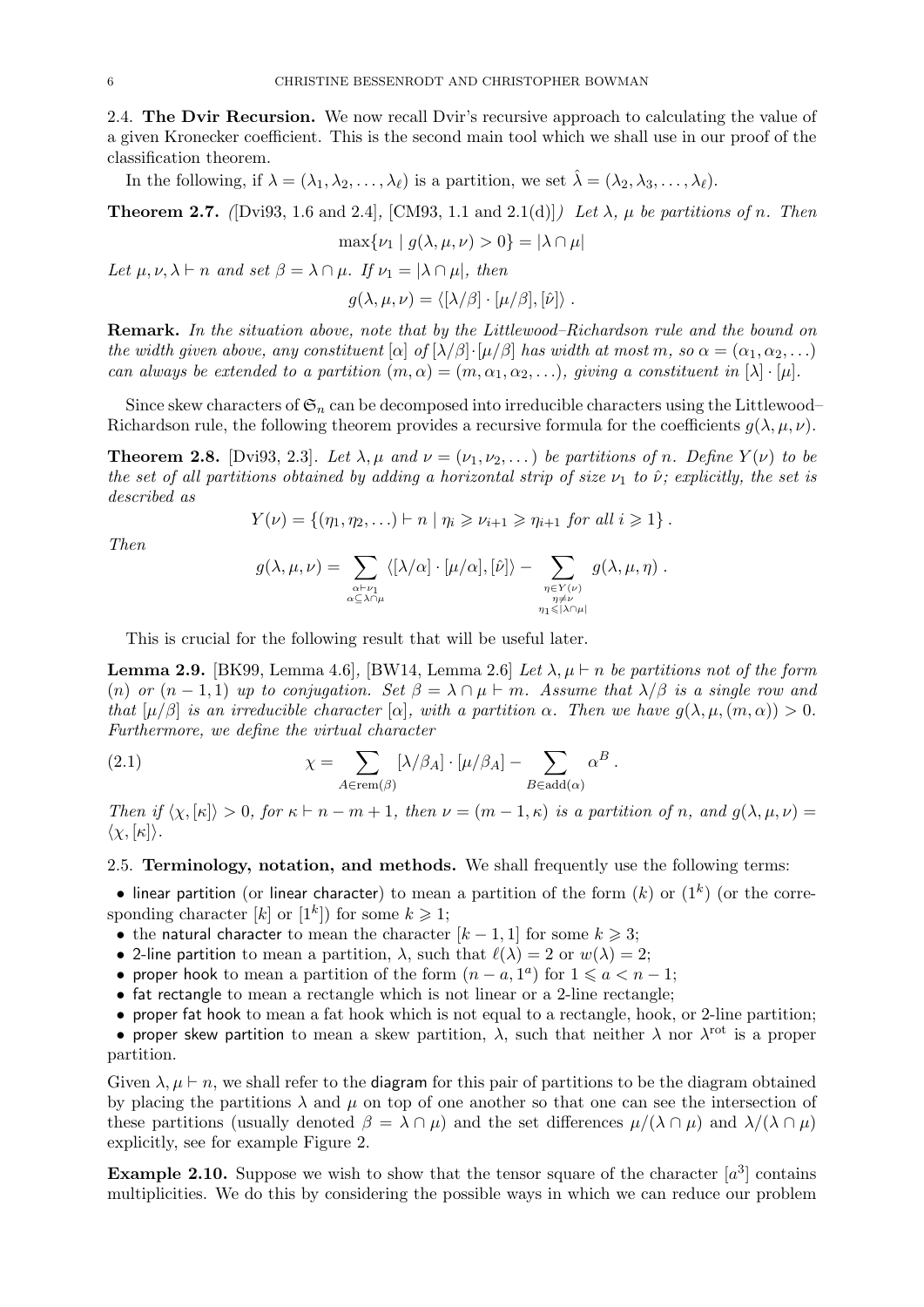(using Dvir's recursion formula or the semigroup property) to a problem for a pair of smaller partitions. We have that  $\lambda = \mu = (3^3) + ((a-3)^3)$  and

$$
g(\lambda, \mu) \ge g((3^3), (3^3)) > 1,
$$

by the semigroup property, as required (for example, the coefficient  $g((3^3), (3^3), (5, 2, 2)) = 2$ ).

Alternatively, one can prove that  $[\lambda] \cdot [\mu]$  contains multiplicities (for  $a \ge 3$ ) as follows. If  $a \le 6$ then the result can be verified by direct computation. For  $a > 6$ , we can conjugate and obtain  $g((a^3), (a^3)) = g((3^a), (a^3)) \geq g((3^{a-3}), ((a-3)^3))$  by using Dvir's recursion formula. The result then follows by induction.

**Example 2.11.** Suppose we wish to show that the product  $[11, 10^3, 6, 5, 2^4, 1] \cdot [11, 7^3, 6, 5^4, 2, 1]$ contains multiplicities. The diagram is the rightmost depicted in Figure 2. We have that  $\gamma =$  $\delta = (3^3)$  and so

$$
g(\lambda, \mu) \ge g(\gamma, \delta) = g((3^3), (3^3)) > 1,
$$

using Dvir's recursion formula, as required. Alternatively, one can use Corollary 2.6 to remove all rows and columns which are common to both  $\lambda$  and  $\mu$  to obtain the pair of partitions  $\tilde{\lambda} = (3^6)$ and  $\tilde{\mu} = (6^3)$ . The result then follows from the previous example.



FIGURE 2. The diagrams for the pairs of partitions  $(\lambda, \mu) = ((3^{\alpha}), (a^3))$  and  $(\lambda, \mu) = ((11, 7^3, 6, 5^4, 2, 1), (11, 10^3, 6, 5, 2^4, 1))$ 

In Section 4 we shall first prove Theorem 1.1 in the case of products  $[\lambda] \cdot [\mu]$  such that  $\lambda = \mu$ ; one of  $\lambda$  or  $\mu$  is a hook; and one of  $\lambda$  or  $\mu$  is a 2-line partition. This allows us to avoid the discussion of small critical cases in the later sections and serves as an introduction to the methods used. In Section 5, we shall then show that if Theorem 1.1 holds by induction on the degree,  $n$ , then so does Theorem 1.3.

We shall then begin our inductive proof of Theorem 1.1, assuming the validity of both Theorems 1.1 and 1.3 for partitions of strictly smaller degree. We shall then consider products with a rectangle, followed by products with a fat hook, and then finally arbitrary Kronecker products. At each stage, our strategy will be to prove the result by using the semigroup property and Dvir's recursion formula to reduce the problem to  $(i)$  a pair of partitions of strictly smaller degree and then appealing to our inductive proof, or  $(ii)$  a pair of partitions of degree n which have already been considered. For example in Section 6 we shall reduce to pairs involving a 2-line or hook partition; in Section 7 we shall reduce to pairs involving a rectangle, or a 2-line, or hook partition.

#### 3. The products on the list are multiplicity-free

Around the time of the classification conjecture, a number of formulae for special products and for constituents of small depth had already been obtained, notably by Remmel and his collaborators, as well as Saxl and Vallejo. This allowed Bessenrodt to check, prior to making the conjecture, that all the products on the list were indeed multiplicity-free. In this section we collect together the non-trivial formulae for the products on our list (up to conjugation). Some of these have appeared in the literature in the past years, and in these cases we refrain from giving proofs and provide references instead.

We start by recalling the products with the character  $[n-1,1]$ , which are easy to compute, and then the classification of such multiplicity-free products is not hard to deduce (see [BK99]).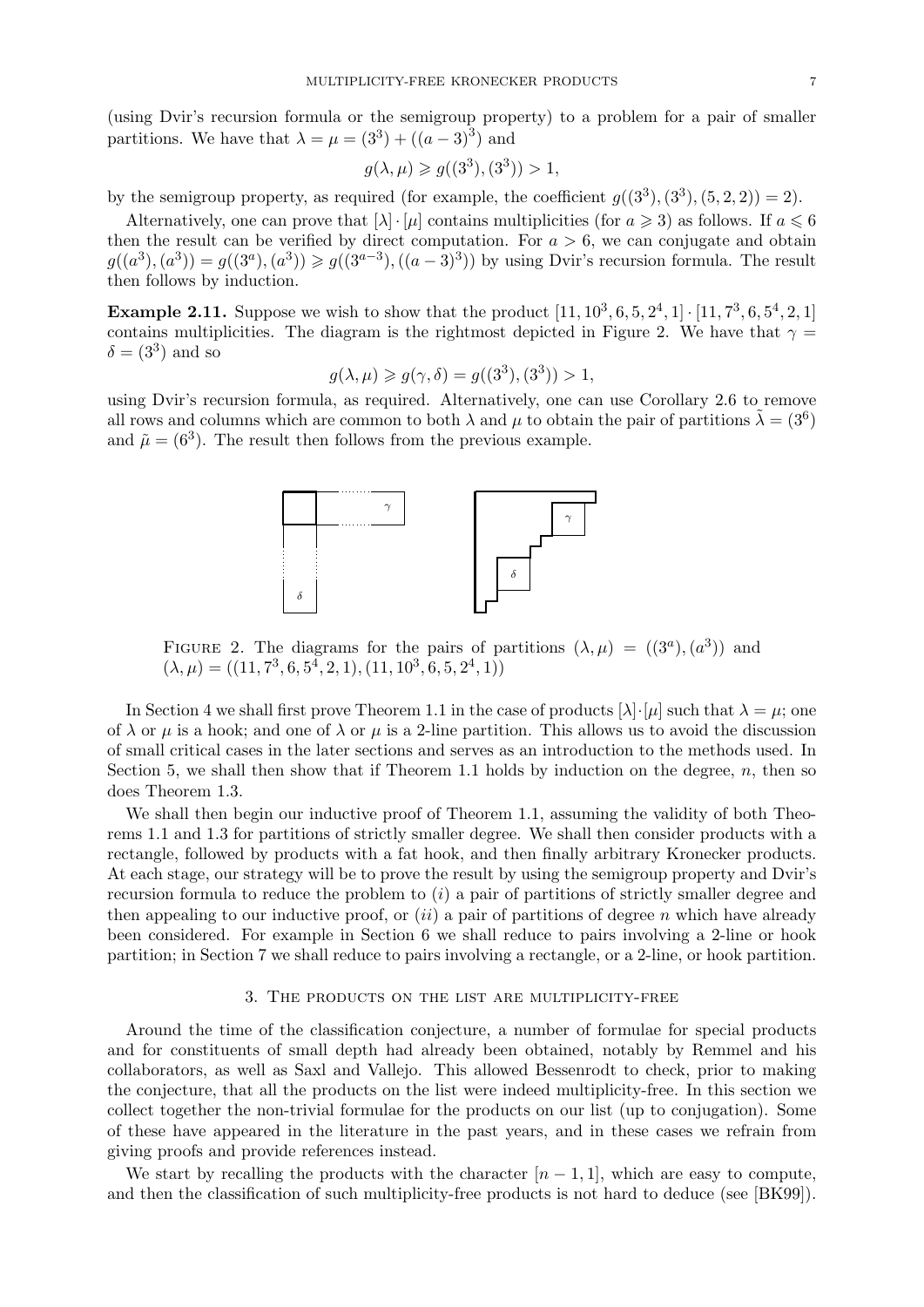The following result appears in many contexts, for example it underlies the branching graph (of oscillating tableaux) for the partition algebra [HR05].

**Lemma 3.1.** [BK99, Lemma 4.1] Let  $n \geq 3$ , and let  $\mu$  be a partition of n. Let  $r = |\text{rem}(\mu)|$ . Then

$$
[\mu] \cdot [n-1, 1] = \left( \sum_{A \in \text{rem}(\lambda)} \sum_{B \in \text{add}(\mu_A)} [(\mu_A)^B] \right) - [\mu] = (r-1)[\mu] + \text{ other constituents}.
$$

Applying the formula above, the multiplicity-free products occurring below can easily be given explicitly in any concrete case. We set  $\chi_{(x>y)} = 1$  if  $x > y$ , and 0 otherwise. Similarly, we set  $\chi_{(x>y>z)} = 1$  if  $x > y > z$ , and 0 otherwise. We extend this notation to other inequalities in the obvious fashion.

**Corollary 3.2.** Let  $n \geq 3$ , and let  $\mu$  be a partition of n. Then

- (i)  $[\mu] \cdot [n-1,1]$  is multiplicity-free if and only if  $\mu$  is a fat hook.
- (ii)  $[\mu] \cdot [n-1] \uparrow^{\mathfrak{S}_n}$  is multiplicity-free if and only if  $\mu$  is a rectangle.

In particular, for  $n > 2$  we have that

$$
[n-1,1]^2 = [n] + [n-1,1] + \chi_{(n>3)}[n-2,2] + [n-2,1^2].
$$

The classification of Kronecker squares was also verified in the course of making the classification conjecture in 1999 using the formulae stated below (which follow as special cases from [RW94, Ro01]) and work of Saxl, Zisser and Vallejo [Sax87, Zis92, Val97]. In the next section we will provide a short proof that the square products in Corollary 3.2 and Proposition 3.3 constitute a complete list of nontrivial multiplicity-free square products (up to conjugation) using the semigroup property.

#### **Proposition 3.3.** Let  $k \in \mathbb{N}$ .

(i) For  $n = 2k + 1$ , we have

$$
[k+1,k]^2 = \sum_{\substack{\lambda \vdash 2k+1 \\ \ell(\lambda)\leqslant 4}} [\lambda] .
$$

(ii) Let  $n = 2k$ , we let  $E(n)$  and  $O(n)$  denote the sets of partitions of n into only even parts and only odd parts, respectively, then

$$
[k,k]^2 = \sum_{\substack{\lambda \in E(n) \\ \ell(\lambda) \leq 4}} [\lambda] + \sum_{\substack{\lambda \in O(n) \\ \ell(\lambda) = 4}} [\lambda].
$$

(iii) Let  $n = 2k$ , we have that

$$
[k,k]\cdot [k+1,k-1]=\sum_{\underset{\ell(\lambda)<4}{\lambda\vdash n, \lambda\not\in E(n)}} [\lambda] + \sum_{\underset{\ell(\lambda)=4}{\lambda\vdash n, \lambda\not\in O(n)\cup E(n)}} [\lambda]\,.
$$

*Proof.* The decompositions (i), (ii), (iii) have since appeared explicitly in [BWZ10, GWXZ, Man10, so we refrain from elaborating on the proof.  $\Box$ 

**Remark 3.4.** Note that the products in  $(ii)$  and  $(iii)$  are in the following sense complementary; we have

$$
[k,k] \cdot ([k,k] + [k+1,k-1]) = \sum_{\substack{\lambda \vdash 2k \\ \ell(\lambda) \leq 4}} [\lambda] .
$$

The decomposition of the products of characters involving a 2-line partition and a hook partition has been determined explicitly by Remmel [Rem92] and Rosas [Ro01]. The formulae there are quite involved, but can be applied in our special case to show

**Proposition 3.5.** Let  $n = 2k$ , and let  $\mu \vdash n$  be a hook. Then  $[k, k] \cdot [\mu]$  is multiplicity-free.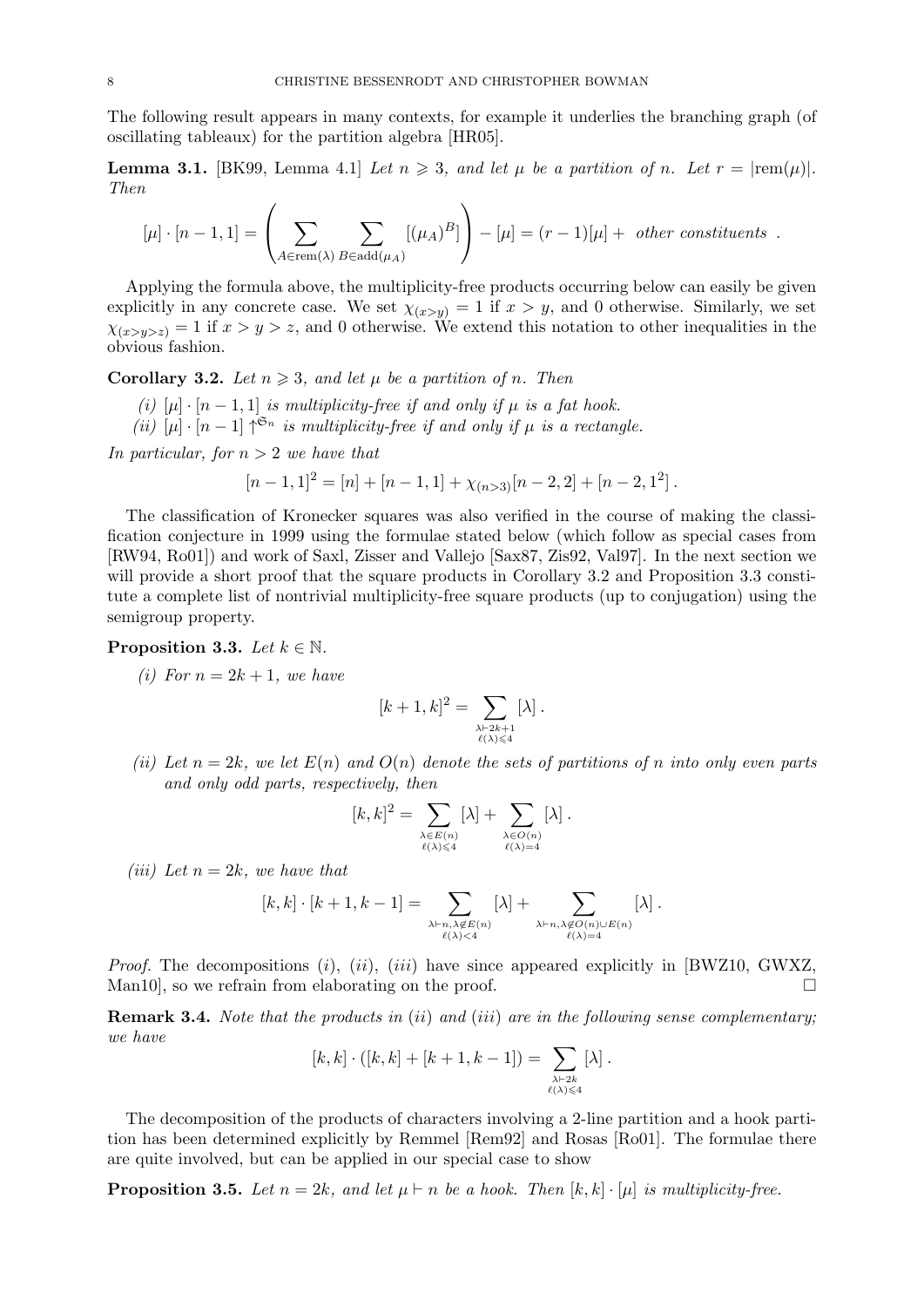*Proof.* By [Rem92, Theorem 2.2(i)] or [Ro01, Theorem 4], no constituent to a partition of Durfee length 3 can appear, but only hooks and double-hooks.

From the formula in  $[Rem92, Theorem 2.2(ii)]$  for the multiplicity of hook constituents in the product, it is immediate that each of these can appear at most once (note that in [Rem92, Theorem 2.2(ii)(c)] the second term can not appear for  $(m, n) = (k, k)$ .

For a double-hook  $\nu$ , we might use either [Rem92, Theorem 2.2(iii)] or [Ro01, Theorem 4] to deduce that  $g((k, k), \mu, \nu) = 0$  or 1. Let  $\mu = (n - b, 1^b)$  be our hook, and let  $\nu$  be a double-hook that is not a hook, written as  $\nu = (a_1, a_2, 2^{b_2}, 1^{b_1})$  (here  $a_1, a_2 > 0, b_1, b_2 \ge 0$ ); we may assume (by conjugation if necessary) that  $a_1 - a_2 \leq b_1$ . We recall the formula from [Ro01, Theorem 4]:

$$
g((k,k), \mu, \nu) = X_1 + X_2 + X_3 - X_4
$$

where

$$
(3.1) \quad\n\begin{aligned}\nX_1 &= \chi_{(a_2 \le k - b_2 - 1 \le a_1)} \chi_{(b_1 + 2b_2 < b < b_1 + 2b_2 + 3)}, \\
X_2 &= \chi_{(a_2 \le k - b_2 \le a_1)} \chi_{(b_1 + 2b_2 < b < b_1 + 2b_2 + 3)}, \\
X_3 &= \chi_{(a_2 \le k - b_2 + 1 \le a_1)} \chi_{(b_1 + 2b_2 < b < b_1 + 2b_2 + 3)}, \\
X_4 &= \chi_{(a_2 + b_2 + b_1 = k)} \chi_{(b_1 + 2b_2 + 1 \le b \le b_1 + 2b_2 + 2)}.\n\end{aligned}
$$

First we consider the case where  $X_1 = 1 = X_2$  and  $X_3 = 0$ . Then  $a_1 = k - b_2$ , so  $a_1 + b_2 =$  $k = a_2 + b_1 + b_2$ , and hence  $X_4 = 1$ .

If  $X_1 = 0$  and  $X_2 = 1 = X_3$ , then  $a_2 = k - b_2$ , hence  $a_2 + b_2 = k = a_1 + b_1 + b_2 \ge a_2 + b_1 + b_2$ , so we must have  $b_1 = 0$  and then  $a_1 = a_2$ . But then  $X_3 = 0$ , a contradiction.

If  $X_1 = 1 = X_3$ , then we also have  $X_2 = 1$ . In this case, we must have  $a_2 \leq k - b_2 - 1$  and  $k - b_2 + 1 \le a_1$ . By our assumption,  $a_1 - a_2 \le b_1$ , hence

$$
k \le a_1 + b_2 - 1 \le a_2 + b_1 + b_2 - 1.
$$

Since  $2k = a_1 + a_2 + b_1 + 2b_2$ , we obtain  $a_1 + b_2 + 1 \leq k$ , and thus we have the contradiction

$$
k - b_2 + 1 \le a_1 \le k - b_2 - 1 \, .
$$

Hence the multiplicity  $g((k, k), \mu, \nu) = X_1 + X_2 + X_3 - X_4$  is always at most 1.

We now provide explicit formulae for the remaining Kronecker products with a factor of small depth listed in Theorem 1.1. Also these products were checked in the course of making the classification conjecture in 1999 using [Dvi93, Val97]. We use this opportunity to correct a small mistake in the statement of the formula for the decomposition given in [BO06, Corollary 4.6]; this correction is provided in case (i) below.

Proposition 3.6. The remaining Kronecker products listed in Theorem 1.1 can be calculated as follows. Here we take the convention that if  $\lambda$  is not a partition, then  $[\lambda]$  is zero.

(i) Let  $n = ab \geq 6$ ,  $\lambda = (a^b)$ , with  $a, b > 1$ . Then the decomposition of the product  $[n-2, 2] \cdot [a^b]$ is as follows,

$$
[a^{b}] + \chi_{(a>2)}[a^{b-1}, a-1, 1] + [a^{b-2}, (a-1)^{2}, 1^{2}] + \chi_{(b>3)}[(a+1)^{2}, a^{b-4}, (a-1)^{2}]
$$
  
+  $\chi_{(b>2)}[a+1, a^{b-2}, a-1] + \chi_{(b>2)}[a+1, a^{b-3}, (a-1)^{2}, 1] + [a+2, a^{b-2}, a-2]$   
+  $\chi_{(a>2)}[a+1, a^{b-2}, a-2, 1] + \chi_{(a>3)}[a^{b-1}, a-2, 2]$ .

(ii) Let  $n = ab$  and  $\lambda = (a^b)$ , with  $a \geq b > 1$ . Then the decomposition of the product  $[n-2, 1^2] \cdot [a^b]$ is as follows,

$$
\chi_{(b>2)}[a+2,a^{b-3},(a-1)^2]+[a+1,a^{b-2},a-1]+[a+1,a^{b-2},a-2,1]+[a^{b-2},(a-1)^2,2]
$$
  
+
$$
\chi_{(b>2)}[a+1,a^{b-3},(a-1)^2,1]+\chi_{(b>2)}[(a+1)^2,a^{b-3},a-2]+[a^{b-1},a-2,1^2]+[a^{b-1},a-1,1].
$$

(iii) Let  $n = 2k > 16$ . Then the decomposition of the product  $[n-3,3] \cdot [k,k]$  is as follows,

$$
[k+1, k-1] + [k+1, k-2, 1] + [k, k-1, 1] + [k, k-2, 1^2] + [k, k-2, 2] + [k, k-3, 3] + [k-1, k-1, 2] + [k-1, k-2, 2, 1] + [k+3, k-3] + [k+2, k-3, 1] + [k+1, k-3, 2].
$$

For  $6 \leq n \leq 16$  the remaining multiplicity-free products of the form  $[n-3,3] \cdot [\lambda]$  are precisely those with  $\lambda \in \{(4,2), (4,1^2), (4,3), (3^3)\}$  (up to conjugation), for the corresponding n.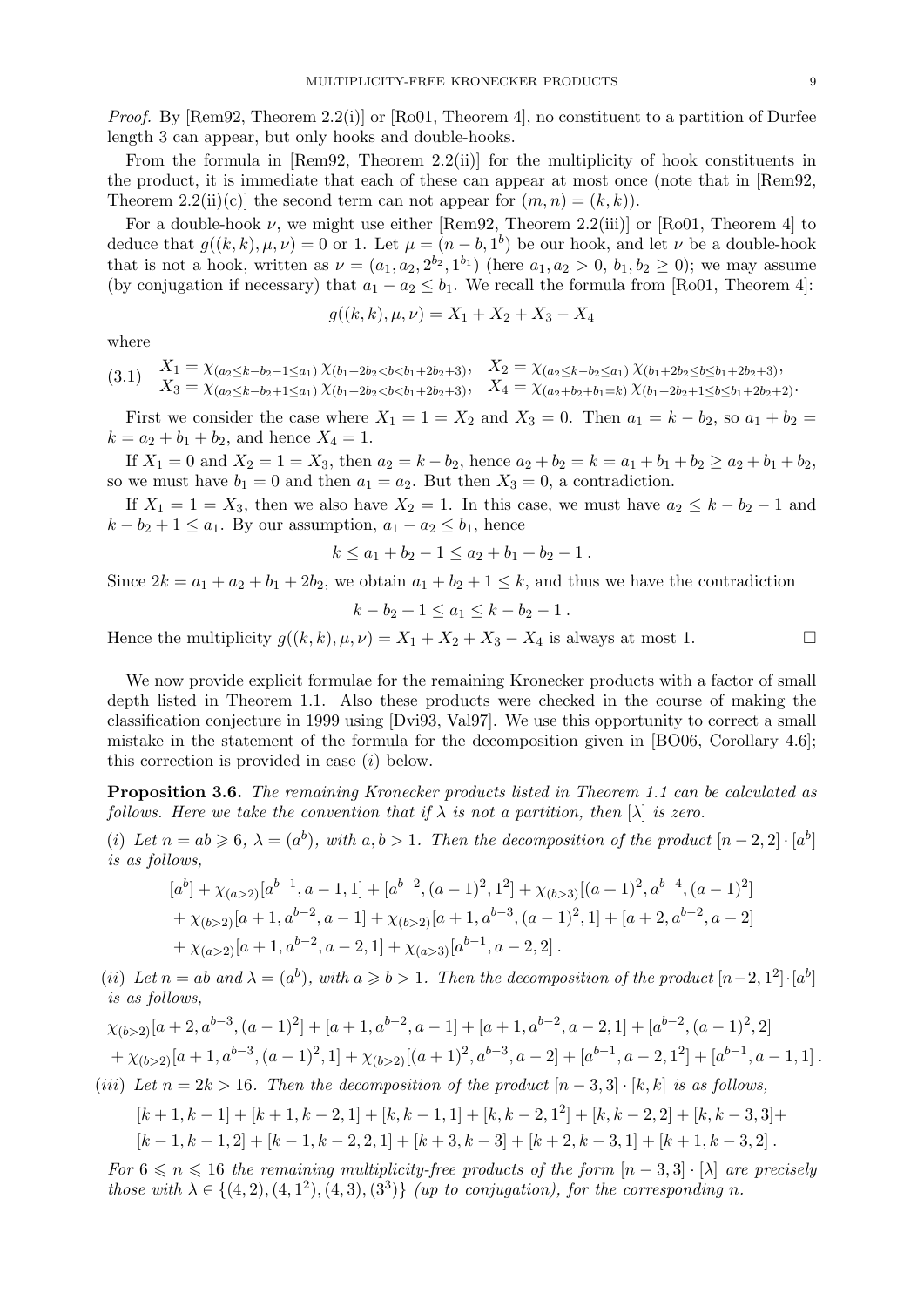*Proof.* Case  $(i)$  can be proved directly using Dvir's recursion formula and the Littlewood-Richardson rule. Also, Case  $(ii)$  may be proved easily by applying Dvir's recursion formula, computing the multiplicity of constituents [ $\lambda$ ] using  $g((k, k), (n - 2, 1^2), \lambda) = g((k, k), \lambda, (n - 2, 1^2))$  and the known formula for  $g((k, k), \lambda, (n - 1, 1))$ . Case *(iii)* can be proved easily using [Val97]; as it has since appeared in [BO06, Theorem 4.8] we refrain from elaborating on the proof.  $\Box$ 

Finally we show in this section that our main result implies that no product of three non-linear irreducible characters of the symmetric groups is multiplicity-free; hence at the end of this article also Theorem 1.2 is confirmed.

**Proposition 3.7.** Assume that Theorem 1.1 is true. Then also Theorem 1.2 holds.

Proof. Let  $\lambda, \mu, \nu$  be partitions of n, all different from  $(n)$  and  $(1^n)$ . First we show that a product of the form  $[\lambda][\lambda][\mu]$  cannot be multiplicity-free. Since no product of two non-linear irreducible characters of  $\mathfrak{S}_n$  is irreducible by [BK99] or [Zis92], we have

$$
\langle [\lambda][\lambda][\mu],[\mu]\rangle = \langle [\lambda][\mu],[\lambda][\mu]\rangle > 1,
$$

so we are done in this case.

Hence  $\lambda, \mu, \nu$  have to be three different partitions with pairwise multiplicity-free products. To avoid discussion of small cases, for  $n \leq 12$  the assertion of Theorem 1.2 is checked by computer, so we assume now  $n \geq 13$ . By conjugating if necessary, we only have to consider the following triples  $(\lambda, \mu, \nu)$ :  $((n-1, 1), (k+1, k-1), (k, k)), ((n-1, 1), (n-3, 3), (k, k)), ((n-1, 1), (n-a, 1^a), (k, k))$ with  $2 < a \leq \frac{n-1}{2}$  $\frac{-1}{2}$ , ((n-1, 1), (n-2, 2), (a<sup>b</sup>)), ((n-1, 1), (n-2, 1<sup>2</sup>), (a<sup>b</sup>)). In all of these cases, [λ][μ] is easily seen to have a constituent  $[\alpha]$  where  $\alpha$  is not a fat hook by Lemma 3.1. It immediately follows from Theorem 1.1 that  $[\alpha][\nu]$ , and hence  $[\lambda][\mu][\nu]$ , cannot be multiplicity-free.

4. Squares, and products with a hook or with a 2-line partition

As a warm-up to the later sections, we shall now give a self-contained proof of the classification theorem for products  $[\lambda] \cdot [\mu]$  involving a hook or 2-line partition or for which  $\lambda = \mu$ .

4.1. **Squares.** We first consider products of the form  $[\lambda] \cdot [\lambda]$ . We use the semigroup property to give a simple proof of the converse to Proposition 3.3 (that any product not on the list contains multiplicities).

**Proposition 4.1.** Let  $\lambda$  be a partition of n. Then  $[\lambda] \cdot [\lambda]$  is multiplicity-free if and only if  $\lambda$  or its conjugate is one of the following

$$
(n),\ (n-1,1),\ \big(\left\lceil\frac{n}{2}\right\rceil,\left\lfloor\frac{n}{2}\right\rfloor\big)\,.
$$

Proof. By Proposition 3.3, it will suffice to show that any product not of the above form contains multiplicities. Suppose that  $\lambda$  is a 2-line partition not of the above form. Up to conjugation, we can assume that  $\lambda = (\lambda_1, \lambda_2)$  such that  $(i)$   $\lambda_2 > 1$  and  $(ii)$   $\lambda_1 - \lambda_2 \geq 2$ . The smallest partition satisfying these properties is  $(4, 2)$ ; this shall be our seed and we shall grow all other 2-line cases from this one. Given any  $\lambda$  of the above form, we have that

$$
\lambda = (4, 2) + (\lambda_1 - 4, \lambda_2 - 2),
$$

where the latter term on the right-hand side is a partition because of  $(ii)$ . By Proposition 2.4, we have that

$$
g(\lambda, \lambda) \geqslant g((4, 2), (4, 2)) = 2
$$

(for example,  $g((4,2),(4,2),(3,2,1))=2$ ) and so the product  $[\lambda]^2$  is not multiplicity-free.

It remains to consider the case in which  $\lambda$  is a partition with  $\ell(\lambda), w(\lambda) \geq 3$ . Set  $I = \{1, 2, 3\}$ . Then

$$
g(\lambda, \lambda) \geq g(\lambda_I, \lambda_I) = g((\lambda_I)^t, (\lambda_I)^t) \geq g(((\lambda_I)^t)_I, ((\lambda_I)^t)_I).
$$

Now  $\tilde{\lambda} = ((\lambda_I)^t)_I = \lambda^t \cap (3^3)$  is a partition with  $\ell(\tilde{\lambda}), w(\tilde{\lambda}) = 3$ . Up to conjugacy we only need to consider  $(3, 1^3), (3, 2, 1), (3, 3, 1), (3, 3, 2), (3^3),$  with  $g(\tilde{\lambda}, \tilde{\lambda})$  equal to 2, 5, 3, 3, 2, respectively.  $\Box$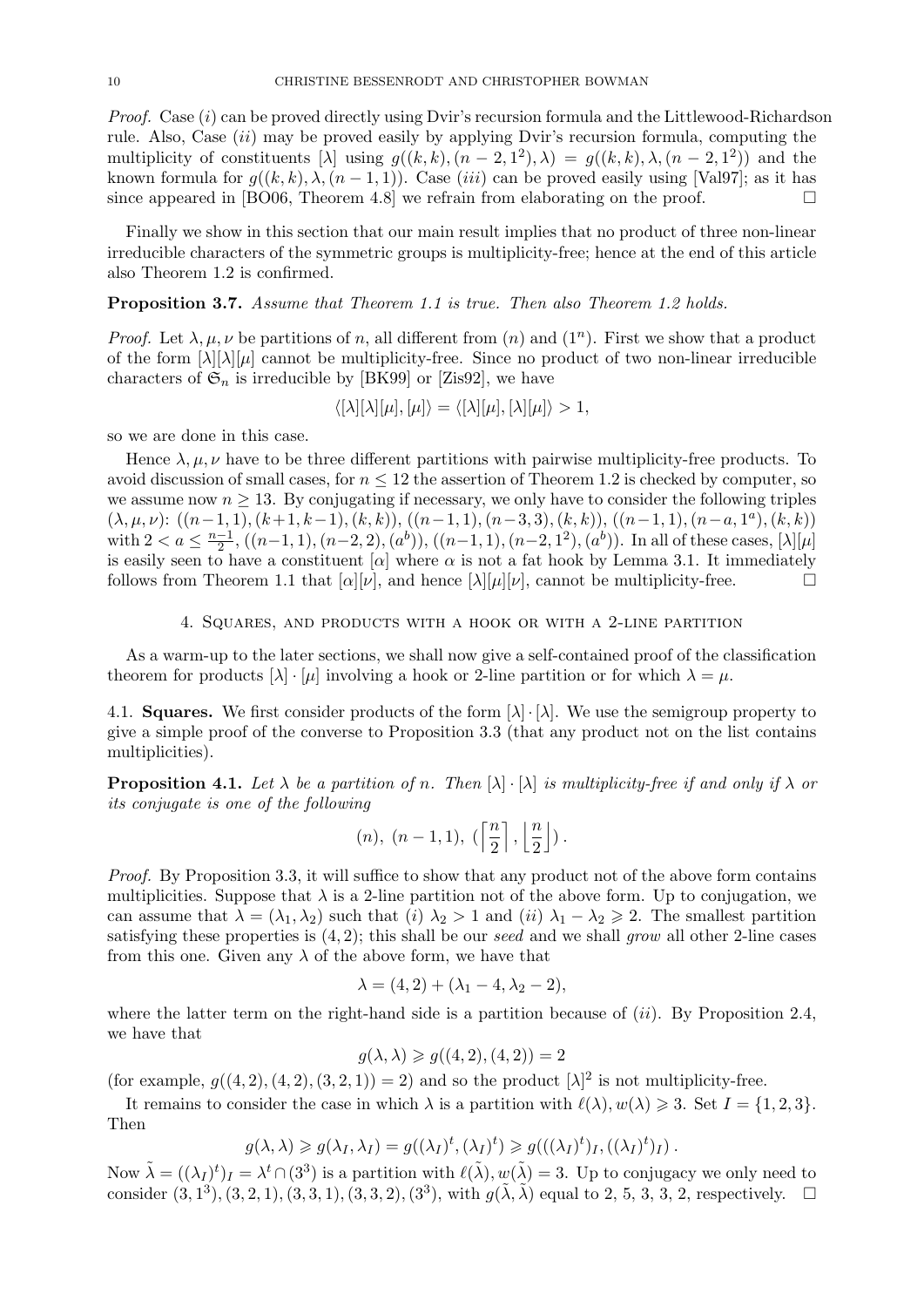We will later use some more detailed information on squares. By work of Saxl [Sax87], Zisser [Zis92] , Vallejo [Val97, Val14] we have the following result on constituents in squares. We refer to [JK81, Section 2.3.17] for the definition of a hook in a diagram.

**Proposition 4.2.** Let  $\lambda \vdash n$ ,  $\lambda \neq (n)$ ,  $(1^n)$ . Let  $h_k = \#\{k\text{-books in } \lambda\}$  for  $k = 1, 2, 3$  and  $h_{21} = \#\{non-linear\ 3\text{-}books\ H\ in\ \lambda\}.$  Then

$$
[\lambda]^2 = [n] + a_1[n-1, 1] + a_2[n-2, 2] + b_2[n-2, 1^2]
$$
  
+
$$
a_3[n-3, 3] + b_3[n-3, 1^3] + c_3[n-3, 2, 1] + \text{constituents of greater depth}
$$

with  $a_1 = h_1 - 1$ ,  $b_2 = (h_1 - 1)^2$ ,  $a_2 = h_2 + h_1(h_1 - 2)$ , for  $n \ge 4$ ,  $a_3 = h_1(h_1 - 1)(h_1 - 3) + h_2(2h_1 - 3) + h_3$ , for  $n \ge 6$ .  $b_3 = h_1(h_1 - 1)(h_1 - 3) + (h_1 - 1)(h_2 + 1) + h_{21}$ , for  $n \ge 4$ ,  $c_3 = 2h_1(h_1 - 1)(h_1 - 3) + h_2(3h_1 - 4) + h_1 + h_{21}$ , for  $n \ge 5$ .

In particular, for  $n > 4$  we always have  $a_2 > 0$ .

Remark 4.3. Proposition 4.2 was used to verify the classification of multiplicity-free square products in Proposition 4.1 prior to 1999. Applying this result to a partition  $\lambda$  for which  $[\lambda]^2$  is multiplicity-free, immediately yields that  $\lambda$  is a rectangle or  $(n-1, 1)$  or  $(k+1, k)$  (or conjugate). Squares of rectangles can then be dealt with using Dvir's recursion formula.

4.2. Hook partitions. We shall now cover the case of products  $[\lambda] \cdot [\mu]$  such that one of  $\lambda$  or  $\mu$  is a hook, different from  $(n)$ ,  $(n-1,1)$  and their conjugates, and the other is an arbitrary partition.

**Proposition 4.4.** Let  $n \ge 5$ , and let  $\mu = (n - a, 1^a)$  with  $2 \le a \le n - 3$ . Let  $\lambda \vdash n$ ,  $\lambda$  not equal to (n) or  $(n-1,1)$  up to conjugation. If  $[\mu] \cdot [\lambda]$  is multiplicity-free then (up to conjugation of  $\lambda, \mu$ ) we have that  $\lambda$  is equal to  $(k, k)$  for  $n = 2k$ , or  $a = 2$  and  $\lambda$  is a rectangle.

*Proof.* From our computational data, we know that the result holds for all  $n \leq 20$ , so we may assume that  $n \geq 21$ . We will proceed by induction, so we assume that the result holds for products with hooks of size smaller than  $n$ . Furthermore, by conjugating if necessary, we may (and will) assume that for both  $\mu = (n - a, 1^a)$  and  $\lambda$  the length is at most as large as the width, so  $a \leq \frac{n-1}{2}$  $\frac{-1}{2}$ . We have to show  $g(\lambda, \mu) > 1$  for any  $\lambda$  different from  $(n)$ ,  $(n-1, 1)$  and their conjugates, and with  $(\mu, \lambda)$  not on the classification list above.

We start with the case in which  $\ell(\lambda) = 2$ , so  $\lambda = (n - b, b)$  where by our assumptions  $n - b > b \ge 2$ . We remove the third column of  $\lambda$ , of height  $h \in \{1, 2\}$ , to obtain a partition  $\lambda$ , and we set  $\tilde{\mu} = (n - a - h, 1^a)$ . By our assumptions,  $(\tilde{\lambda}, \tilde{\mu})$  is a pair not on our classification list for  $n - h$ , hence by Corollary 2.6 we conclude

$$
g(\lambda,\mu) \ge g(\tilde{\lambda},\tilde{\mu}) > 1
$$

and we are done in this case.

We now assume  $\ell(\lambda) \geq 3$ ; since  $(\lambda, \mu)$  is not on our classification list,  $\lambda$  is not a rectangle when  $a = 2$ . We remove the third row  $\lambda_3$  from  $\lambda$  to obtain  $\tilde{\lambda}$ . As  $\lambda_3 \leqslant n/3$  and  $a \leq \frac{n-1}{2}$  $\frac{-1}{2}$ , we have

$$
n - a - \lambda_3 \ge n - a - \frac{n}{3} \ge \frac{1}{6}(n+3) \ge 4.
$$

Hence  $\tilde{\mu} = (n - a - \lambda_3, 1^a)$  still satisfies the conditions of the proposition we want to prove. Hence by induction and Corollary 2.6, we have that  $g(\lambda, \mu) \geq g(\tilde{\mu}, \tilde{\lambda}) > 1$  unless  $\tilde{\lambda} = (m, m)$  for  $m = \frac{n-\lambda_3}{2}$ , or  $a = 2$  and  $\tilde{\lambda}$  is an arbitrary rectangle.

Indeed, both cases can only occur when  $\lambda = (m, m, r)$ , with  $r \ge 1$ , and if  $a = 2$ , we also have  $m > r$  (note that  $m \ge 7$  as  $n \ge 21$ ). In which case, we let  $\tilde{\lambda}$  be obtained by removing the second column from  $\lambda$ , of height  $h \in \{1, 2, 3\}$ , and we set  $\tilde{\mu} = (n - a - h, 1^a)$ . Then  $\ell(\tilde{\lambda}) = 3$ , and  $\lambda$ is not a rectangle in case  $a = 2$ , so hence again we have by induction and Corollary 2.6 that  $g(\lambda, \mu) \geqslant g(\tilde{\mu}, \tilde{\lambda}) > 1.$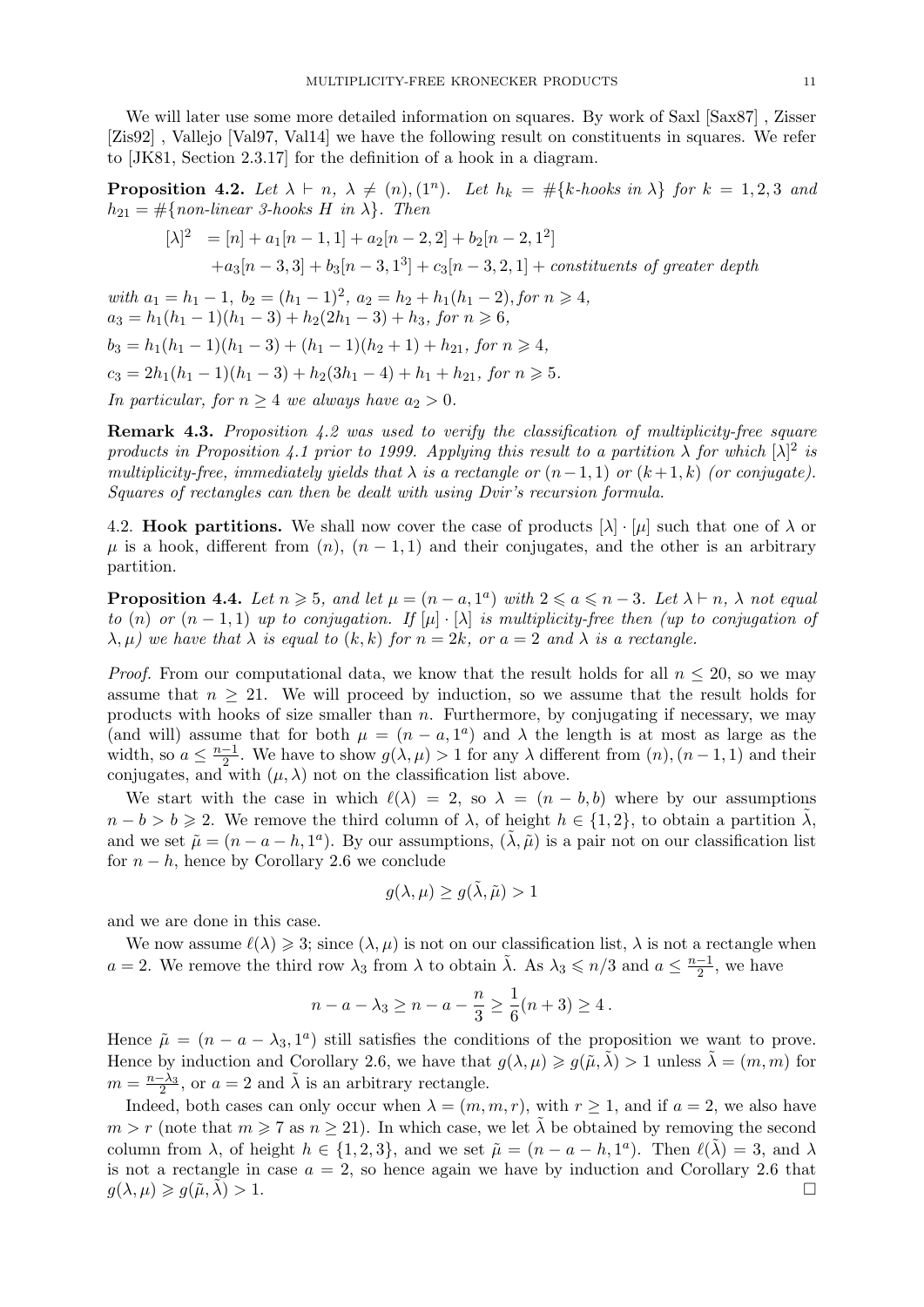4.3. 2-line partitions. We now consider products in which one factor is labelled by a partition  $\mu$  with two rows or two columns. Conjugating if necessary, we may assume that  $\mu$  has two rows.

**Lemma 4.5.** Let  $n \in \mathbb{N}$  and  $\lambda$  be a partition of n, not equal to (n) or  $(n-1,1)$  up to conjugation.

- (1) Let  $n \geq 4$ . If the product  $[n-2,2] \cdot [\lambda]$  is multiplicity-free, then  $\lambda$  is a rectangle or  $\lambda$  is equal to  $(3, 2)$  (up to conjugation).
- (2) Let  $n \geq 6$ . If the product  $[n-3,3] \cdot [\lambda]$  is multiplicity-free, then  $\lambda = (k, k)$  or  $(4, 1^2)$ ,  $(4, 2), (4, 3), (3^3)$  (up to conjugation).

*Proof.* As the smaller cases hold by computer calculations, we may assume that  $n > 17$ . In both cases of the lemma we proceed by induction. By Subsection 4.2, we may assume that  $\lambda$  is not a hook. Conjugating if necessary, we assume that  $w(\lambda) \geq \ell(\lambda)$ ; thus  $w(\lambda) \geq 5$  by our assumption on n.

We have  $\mu = (\mu_1, \mu_2)$  with  $\mu_2 \in \{2, 3\}$ , and we take a partition  $\lambda$  (satisfying the assumptions above) that is not a rectangle when  $\mu_2 = 2$ , and not  $(k, k)$  when  $\mu_2 = 3$ . We remove the fourth column of  $\lambda$ , of height h say, to obtain  $\tilde{\lambda}$ , and we set  $\tilde{\mu} = (\mu_1 - h, \mu_2)$ . By our assumptions,  $\lambda$  is not a hook, neither is it a rectangle, nor  $(3, 2)$  or its conjugate when  $\mu_2 = 2$ , and not of the form  $(\tilde{k}, \tilde{k})$  or one of the exceptional small partitions or one of their conjugates when  $\mu_2 = 3$ . Hence by induction  $q(\lambda, \tilde{\mu}) > 1$ , and we are done by Proposition 2.4.

**Lemma 4.6.** Let  $n = 2k \geq 2$ . Let  $\lambda \vdash n$ . If the product  $[k, k] \cdot [\lambda]$  is multiplicity-free, then  $\lambda$  is a hook,  $(n-2, 2), (n-3, 3), (k, k), (k + 1, k - 1)$  or  $(4^3)$  (up to conjugation).

*Proof.* As the smaller cases hold by computer calculations, we may assume that  $n \geq 26$ . We set  $\mu = (k, k)$ . We now assume that  $\lambda$  is not one of the partitions listed above that are already known to give a multiplicity-free product with  $[k, k]$ . We shall again proceed by induction. We assume that  $w(\lambda) \geq \ell(\lambda)$  and therefore (by our assumption on n) we conclude that  $w(\lambda) \geq 6$ . If the fifth or sixth column is of even height (and equal to  $2h$  say), remove this column from  $\lambda$  to obtain  $\lambda$ . Otherwise, both the fifth and sixth columns are of odd height (and their sum is equal to 2h say); then remove both columns from  $\lambda$  to obtain  $\lambda$  In both cases set  $\tilde{\mu} = (k - h, k - h)$ . We then have a pair of partitions  $(\tilde{\mu}, \tilde{\lambda})$  such that  $g(\tilde{\mu}, \tilde{\lambda}) > 1$  by induction (keeping in mind that  $n \geq 26$ , and hence, by Proposition 2.4,  $g(\mu, \lambda) > 1$ .

**Proposition 4.7.** For  $\mu$  a 2-line partition, a product  $[\mu] \cdot [\lambda]$  is multiplicity-free if and only if the product is on the classification list of Theorem 1.1.

*Proof.* We may assume that  $n \geq 26$  by our computational data, and we proceed again by induction. By Section 3 it is enough to prove that any product not on the list contains multiplicities. By Subsection 4.2 we can assume that  $\lambda$  is not a hook. As before, we may (and will) assume that  $w(\lambda) \geq \ell(\lambda)$ ; note that then  $w(\lambda) \geq 6$  by our assumption on n. By Lemmas 4.5 and 4.6 we may assume for  $\mu = (\mu_1, \mu_2)$  that  $\mu_1 > \mu_2 > 3$ ; we can also assume that  $\lambda$  is not of the form dealt with in these lemmas. By Proposition 4.1, we may also assume that  $\lambda \neq \mu$ .

We first suppose that  $\ell(\lambda) = 2$ . For  $\alpha = (\alpha_1, \alpha_2)$  with  $\alpha_2 > 3$ , we define  $\alpha'$  by  $\alpha' + (1^2) = \alpha$ if  $\alpha_2 \geq 5$ , and by  $\alpha' + (2) = \alpha$  otherwise. With this notation in place,  $g(\lambda, \mu) \geq g(\lambda', \mu') > 1$ (given our assumption on  $n$ ).

We now assume  $\ell(\lambda) \geq 3$ . Remove the fifth column of  $\lambda$ , of height h say, to obtain  $\lambda$ . We have three cases to consider: (i)  $h < \mu_1 - \mu_2$ , (ii)  $h = \mu_1 - \mu_2 + 2h'$ , or (iii)  $h = \mu_1 - \mu_2 + 2h' + 1$  for  $h' \ge 0$ . Corresponding to these cases we write (i)  $\mu = \tilde{\mu} + (h)$ , (ii)  $\mu = \tilde{\mu} + (\mu_1 - \mu_2 + h', h')$ , or (iii)  $\mu = \tilde{\mu} + (\mu_1 - \mu_2 + h', h' + 1)$ . We hence obtain a pair of partitions  $(\tilde{\lambda}, \tilde{\mu})$  such that by induction  $g(\tilde{\lambda}, \tilde{\mu}) > 1$  (keeping in mind that  $n \geq 26$ ), and hence we are again done by Proposition 2.4.  $\Box$ 

#### 5. Multiplicity-free products of skew characters

It is the aim of this section to show that if Theorem 1.1 holds for a fixed  $n \in \mathbb{N}$ , then so does Theorem 1.3. In the final proof of Theorem 1.1 (and hence also of Theorem 1.3) by induction we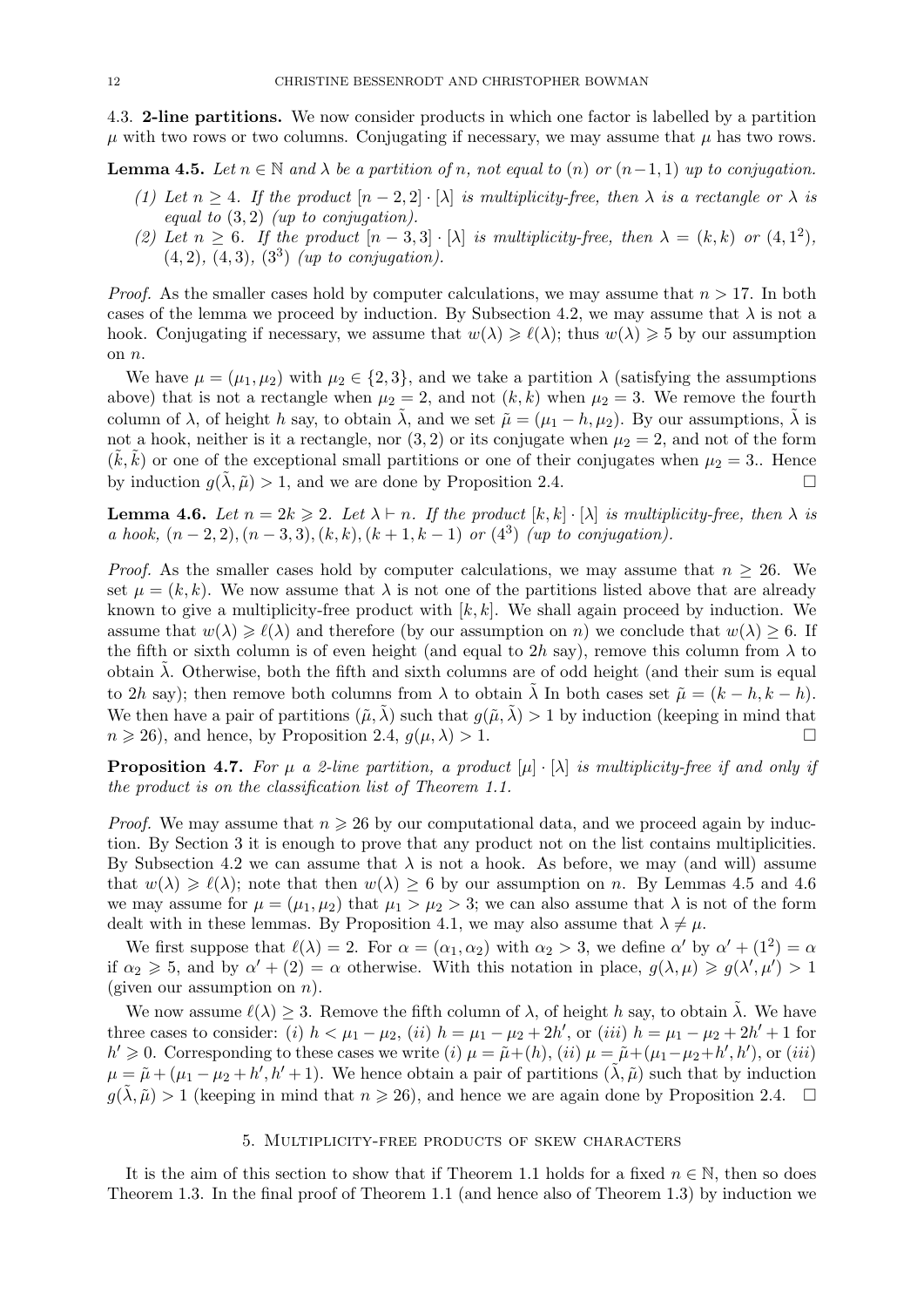may thus always assume that both Theorem 1.1 and Theorem 1.3 hold for all symmetric groups of degree strictly less than n.

First we require some preparatory results on how (multiplicity-free) skew characters decompose into simple constituents. An observation on neighbouring constituents made by Gutschwager will be a very useful tool later on. In [Gut06], he gave a short proof for this based on [Gut10b, Theorem 3.1]; while the proof is constructive, in general the relationship between the neighbours is subtle. The observation is also a special case of the more precise result given in [Gut, Theorem 3.9].

**Lemma 5.1.** [Gut06, Gut] Any proper skew character of  $\mathfrak{S}_n$  has two neighbouring constituents, *i.e.*, constituents  $[\lambda], [\mu]$  such that  $|\lambda \cap \mu| = n - 1$ .

We now describe multiplicity-free proper skew characters with large maximal constituents (in the lexicographic ordering of the partition labels).

**Lemma 5.2.** Let  $\chi$  be a multiplicity-free proper skew character of  $\mathfrak{S}_n$ .

- (1) If  $\chi$  has a constituent [n], then  $\chi = [n-k]\boxtimes [k] = \sum$ k  $i=0$  $[n-k+i, k-i]$ , for some  $0 \leq k \leq n/2$ .
- (2) If  $\chi$  has maximal constituent  $[n-1,1]$ , then we have one of the following: •  $k \leqslant (n-2)/2$  and

$$
\chi = [n - k - 1, 1] \boxtimes [k] = \sum_{i=0}^{k} [n - 1 - i, 1 + i] + \sum_{i=0}^{k-1} [n - 2 - i, 1 + i, 1];
$$

• 
$$
a > b
$$
,  $m = max(\lfloor (2b - a)/2 \rfloor, 0)$  and

$$
\chi = [(a, b)/(b - 1)] = \sum_{i=m}^{b-1} [a - b + 1 + i, b - i];
$$

- (3) If  $\chi$  has maximal constituent  $[n-2, 2]$ , and also has  $[n-2, 1^2]$  appearing as a constituent, then we have one of the following:
	- $\chi = [n-3, 1] \boxtimes [1^2] = [n-2, 2] + [n-2, 1^2] + [n-3, 1^3],$
	- $\chi = [(n-2, s, 1)/(s-1)] = [((n-2)^2, s)/(n-3, s-1)]$ ,  $1 < s < n-2$ ;
	- $\chi = [((n-2)^2, 1)/(n-3)], n > 3.$
- (4) If  $\chi$  has maximal constituent  $[n-2,2]$ , and contains also  $[n-3,3]$ , but not  $[n-2,1^2]$ , then we have one of:

• 
$$
\chi = [n-k-2, 2] \boxtimes [k] = [n-2, 2] + [n-3, 3] + ... + [n-3, 2, 1] + ... + [n-4, 2^2];
$$
  
\n•  $\chi = [(n-2, s+2)/(s)] = [n-2, 2] + [n-3, 3] + ... = \sum_{a=2}^{\lfloor n/2 \rfloor} [n-a, a].$ 

*Proof.* We may write the skew character  $\chi$  as  $\chi = [\lambda/\mu]$  with a basic skew diagram  $\lambda/\mu$ . First we note that the skew diagram  $\lambda/\mu$  can have at most two components as no outer product of three characters is multiplicity-free, by Subsection 2.2. Our tactic for the proof will be to examine the maximal constituents of skew characters using the Littlewood–Richardson rule and then considering which characters also satisfy the conditions of Subsection 2.2.

(1) Assuming that  $\chi$  contains [n], we immediately deduce (from the Littlewood–Richardson rule) that the skew diagram  $\lambda/\mu$  consists solely of disconnected single rows. By Theorem 2.2, there are at most two such disconnected rows in  $\chi$ . Hence the skew character is of the form  $\chi = [n - k] \boxtimes [k] = \sum_{i=0}^{k} [n - k + i, k - i]$ , for some  $k \le n/2$ .

(2) Assume now that the maximal constituent of the skew character  $\chi$  is [n – 1, 1]. Again by the Littlewood–Richardson rule, we deduce that the skew diagram  $\lambda/\mu$  then must have one column of length 2, and all other columns are of length 1. As the skew diagram has at most two components, this leaves only a few possibilities for the skew character, and we can only have the two types listed in (2), by Subsection 2.2.

To (3) and (4). We assume that  $\chi$  has maximal constituent  $[n-2,2]$ . Note that the skew diagram  $\lambda/\mu$  then must have two columns of length 2, and all others are of length 1, and as before,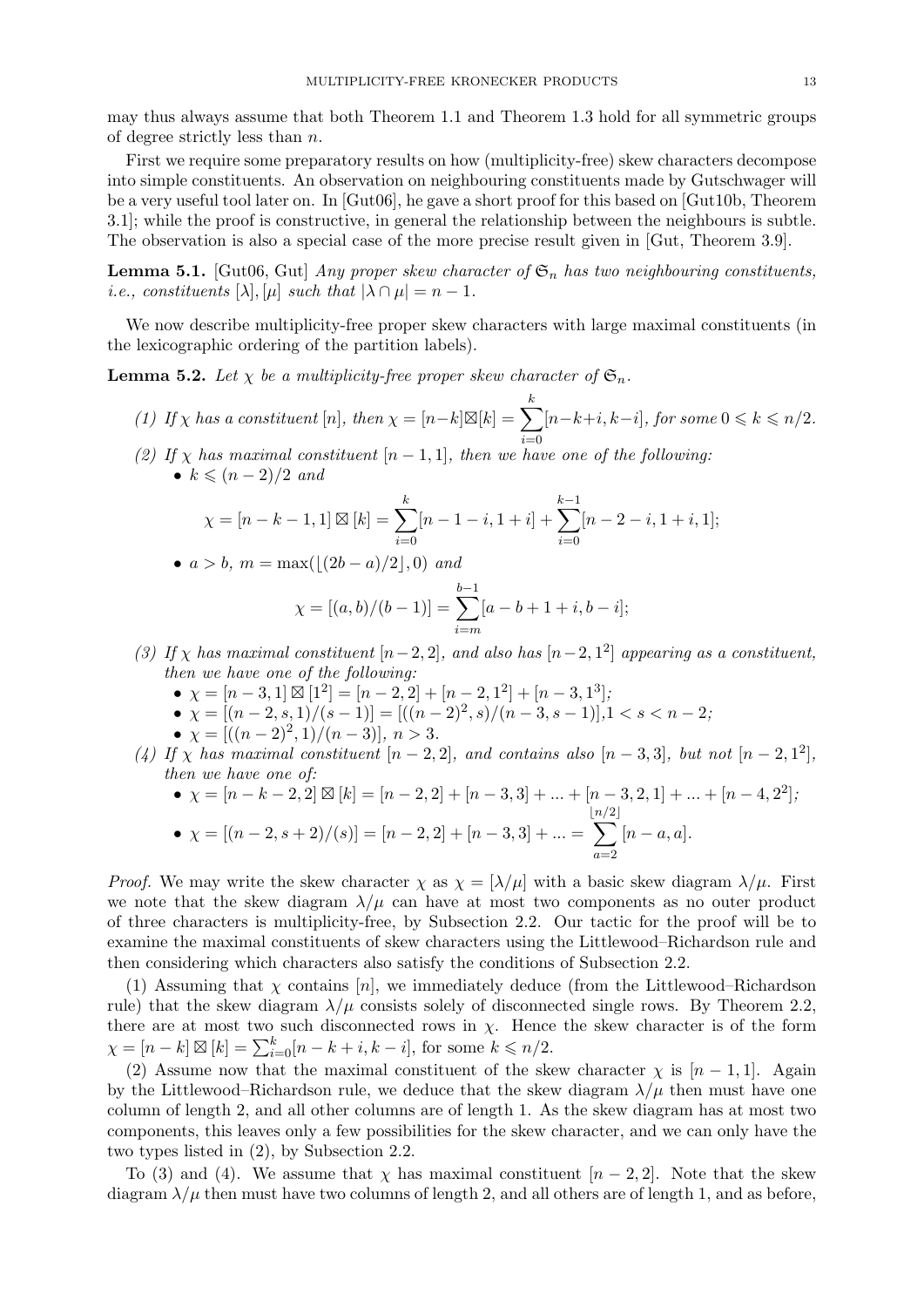it has at most two components; if it is disconnected, then both components are of partition shape (up to rotation) and are as in Theorem 2.2.

We first consider case (3), in which  $\chi$  contains  $[n-2,1^2]$  as a constituent. Then, if the diagram has two components, both components have a column of length 2 (by the Littlewood– Richardson rule). By Theorem 2.2, the only possibility is then that  $\chi = [n-3,1] \boxtimes [1^2] =$  $[n-2,2]+[n-2,1^2]+[n-3,1^3].$ 

Now assume that  $\lambda/\mu$  is connected and  $[n-2,1^2]$  appears as a constituent of  $\chi$ . In which case the diagram of  $(2^2)$  does not appear as a subdiagram of  $\lambda/\mu$  (by the Littlewood–Richardson rule). Now, Theorem 2.3 leaves only the possibilities  $\lambda/\mu = (r, s, 1)/(s - 1)$ , with  $r \geq s > 1$ , or  $\lambda/\mu = (r^2, s)/(r-1, s-1)$ , with  $r > s > 1$ , and for  $r > s$  the corresponding skew characters are equal since the diagrams only differ by a rotation. Since  $|\lambda/\mu| = n$ , we have  $r = n - 2$ .

For case (4), we now assume that  $\chi$  has maximal constituent  $[n-2, 2]$  and contains  $[n-3, 3]$ , but not  $[n-2,1^2]$ . If the diagram is disconnected, the only possibility for  $\chi$  is

$$
\chi = [n-k-2, 2] \boxtimes [k] = [n-2, 2] + [n-3, 3] + \dots + [n-3, 2, 1] + \dots + [n-4, 2, 2].
$$

When  $\lambda/\mu$  is connected, the diagram of  $(2^2)$  appears as a subdiagram of  $\lambda/\mu$ , by our assumption that  $\chi$  does not contain  $[n-2,1^2]$ . Therefore

$$
\chi = [(s+r, s+2)/(s)] = [n-2, 2] + [n-3, 3] + \dots = \sum_{a=2}^{\lfloor n/2 \rfloor} [n-a, a],
$$

and  $|\lambda/\mu| = n$  implies  $s + r = n - 2$ .

A first contribution towards classifying multiplicity-free products of skew characters with irreducible characters is contained in the following easy result.

**Lemma 5.3.** Let  $\chi$  be a proper skew character of  $\mathfrak{S}_n$ . Then  $\chi \cdot [n-1,1]$  is multiplicity-free if and only if  $n = 2$ , and the product is then  $([2] + [1^2]) \cdot [1^2] = [1^2] + [2]$ .

*Proof.* By Lemma 5.1,  $\chi$  has two neighbouring constituents, which we may write as  $[\alpha^X]$  and  $[\alpha^Y]$ , for  $\alpha$  a partition of  $n-1$  and  $X \neq Y$  addable nodes for  $\alpha$ . If one of the two partitions  $\alpha^X, \alpha^Y$  is not a rectangle, say  $\alpha^X$ , then  $([\alpha^X] + [\alpha^Y]) \cdot [n-1,1]$  contains  $2[\alpha^X]$ , and hence the product is not multiplicity-free. But if both  $\alpha^X$  and  $\alpha^Y$  are rectangles, then we have  $\alpha = (1)$ and  $\alpha^X$ ,  $\alpha^Y$  are the rectangles (2), (1<sup>2</sup>) ).  $\qquad \qquad \Box$ 

For later usage, we now consider products of irreducible characters with characters that will appear as subcharacters in certain skew characters.

**Lemma 5.4.** Let  $n \geq 4$  and let  $\alpha$  be a partition of n.

- (1) Let  $\chi = [n-2, 2] + [n-2, 1^2]$ , and let  $\alpha$  be a rectangle. Then  $\chi \cdot [\alpha]$  is multiplicityfree if and only if  $\alpha$  is linear, or  $n = 4$  and  $\alpha = (2^2)$ . In the latter case,  $\chi \cdot [2^2] =$  $[4] + [3, 1] + [2<sup>2</sup>] + [2, 1<sup>2</sup>] + [1<sup>4</sup>].$
- (2) Let  $\chi = [n] + [n-2, 2]$ . Then  $\chi \cdot [\alpha]$  is multiplicity-free if and only if  $\alpha$  is linear.

*Proof.* If  $\alpha$  is a linear partition, both products  $\chi \cdot [\alpha]$  are clearly multiplicity-free.

(1) The assertion is easily checked for  $\alpha = (2^2)$ . Summing the formulas in (i) and (ii) of Proposition 3.6 we immediately see that  $[a^{b-1}, a-1, 1]$  appears with multiplicity 2 in  $[\alpha] \cdot \chi$ .

(2) If  $\alpha$  is not a linear partition, then  $[\alpha]^2$  contains  $[n] + [n-2, 2]$ , by Proposition 4.2. Thus  $\langle \chi \cdot [\alpha], [\alpha] \rangle = \langle [n] + [n-2, 2], [\alpha] \cdot [\alpha] \rangle \geq 2$ , and hence  $\chi \cdot [\alpha]$  is not multiplicity-free.

A crucial step towards Theorem 1.3, and thus a contribution towards the induction strategy mentioned previously, is contained in the next proposition.

**Proposition 5.5.** Assume that Theorem 1.1 holds for a fixed  $n \in \mathbb{N}$ . Let  $\chi$  be a proper skew character of  $\mathfrak{S}_n$ , and let  $[\alpha]$  be an irreducible character of  $\mathfrak{S}_n$ . Then  $\chi \cdot [\alpha]$  is multiplicity-free if and only if  $\chi$  and  $\alpha$  are one of the following pairs (up to multiplication of  $\chi$  by a linear character or conjugation of the partition  $\alpha$ ):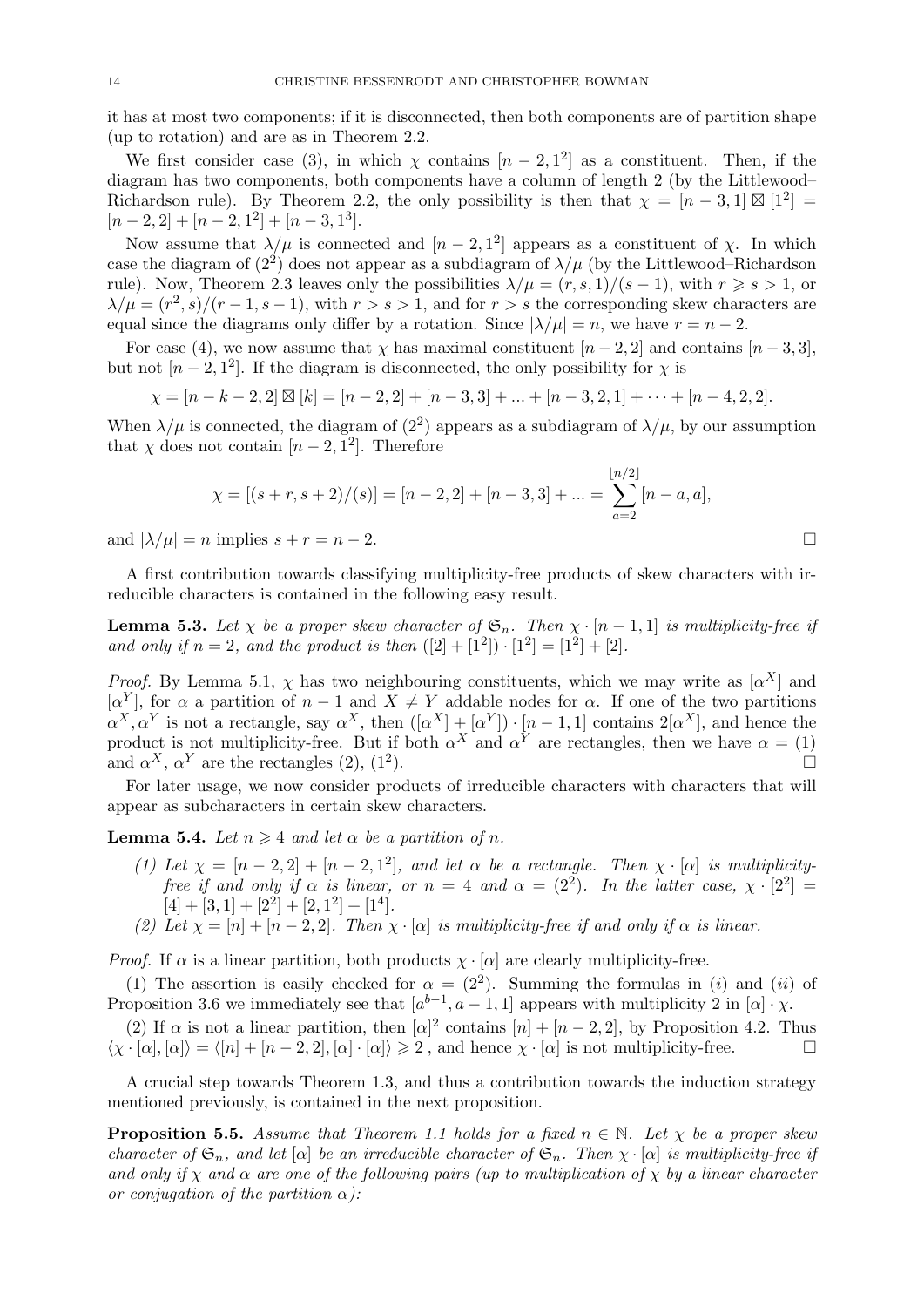(1)  $\chi$  is any multiplicity-free proper skew character, and  $\alpha$  is a linear partition;

(2)  $n = ab$  for  $a, b \ge 2$ ,  $\alpha = (a^b)$ ,  $\chi = [n-1] \boxtimes [1] = [n] + [n-1, 1]$ ;

(3)  $n = 2k$  for  $k \ge 2$ ,  $\alpha = (k, k)$ ,  $\chi = [(k + 1, k)/(1)] = [k + 1, k - 1] + [k, k]$ .

Proof. We know that the products in the three situations above are indeed multiplicity-free; for cases (2) and (3) this was already covered in Section 3 (and (1) is obvious).

So we now assume that  $\chi \cdot [\alpha]$  is multiplicity-free and that  $[\alpha]$  is not linear (in other words  $\alpha$  is not a linear partition) and hence we may assume  $n > 2$ . By Lemma 5.3 we already know that  $[n-1,1] \cdot \chi$  is not multiplicity-free. Therefore we need only consider  $\alpha \neq (n-1,1)$  (or its conjugate) and hence we may assume that  $n \geq 4$ .

We have assumed that the classification list in Theorem 1.1 is complete for our fixed  $n \in \mathbb{N}$ and that  $\chi \cdot [\alpha]$  is multiplicity-free. Every partition on the list is a fat hook and so we deduce that all constituents of  $\chi$  are labelled by fat hooks. Also, since  $\chi$  has a non-linear constituent,  $\alpha$ must be a fat hook.

Thus  $\alpha$  is a fat hook different from  $(n)$ ,  $(n-1, 1)$  (and their conjugates, by our assumption and Lemma 5.3 respectively) that has a multiplicity-free product with two neighbouring fat hooks (because of Lemma 5.1).

We shall now consider the possible partitions  $\alpha$  from the list in Theorem 1.1 satisfying these conditions. Case-by-case, we consider  $\alpha$  on the list  $(n-2, 2)$ ,  $(n-3, 3)$ ,  $(n-2, 1^2)$ ,  $(k+1, k)$ ,  $(k, k), (k + 1, k - 1)$ , hooks and rectangles, and the few cases for  $n \leq 12$ .

For  $\alpha = (n-2, 2)$ , we consider the possible constituents in x. When  $n > 6$ , the only non-trivial possible constituents of  $\chi$  such that  $\chi \cdot [\alpha]$  is multiplicity-free are  $(n-1, 1)$  (and its conjugate) or a rectangle. Since  $\chi$  has to have two neighbouring constituents, it must contain  $\chi_0 = [n]+[n-1, 1]$ (up to conjugating); but  $[n-2,2] \cdot \chi_0$  is not multiplicity-free (for  $n \geq 5$ ).

For  $n = 5$ , the character [3, 2] has a multiplicity-free product with all [ $\beta$ ],  $\beta \vdash 5$ ,  $\beta \neq (3, 1^2)$ . Given the previous arguments, we only have to consider the products with the neighbour pair sums  $[4, 1] + [3, 2]$  and  $[3, 2] + [2^2, 1]$ , and neither of these products are multiplicity-free.

For  $n = 4$ , the proper skew partitions (up to conjugation) which give multiplicity-free products with  $\alpha$  are

$$
[2,2] \cdot ([3] \boxtimes [1]) = [3,1] + [2,2] + [2,12]
$$

$$
[2,2] \cdot [(3,2)/(1)] = [4] + [3,1] + [2,2] + [2,12] + [14]
$$

and correspond to cases (2) and (3). The remaining proper skew characters [2, 1]⊠[1] and [2]⊠[2] which are equal to  $[(3,2)/(1)] + [2,1^2]$  and  $[(3,2)/(1)] + [4]$  respectively and so their products with [2, 2] are not multiplicity-free.

Now we consider  $\alpha = (n-3, 3)$ , and look again for the possible constituents in  $\chi$  that have a multiplicity-free product with [ $\alpha$ ]. For  $n \geq 7$  the only possible constituents of  $\chi$  whose product with  $[\alpha]$  is multiplicity-free are  $(n)$ ,  $(n-1,1)$ , or  $(k, k)$  and their conjugates; with the exceptions of (4, 3) for  $n = 7$  (and their conjugates). Recall  $\chi$  has a neighbouring pair of constituents, and therefore must contain  $\chi_0 = [n] + [n-1, 1]$  for all  $n \geq 7$  up to conjugation. However,  $[n-3, 3] \cdot \chi_0$ is not multiplicity-free for  $n \ge 7$ .

For  $n = 6$ , the character  $[3^2]$  has multiplicity-free products with  $[6]$ ,  $[5, 1]$ ,  $[4, 2]$ ,  $[4, 1^2]$  and  $[3, 3]$ (and their conjugates). The only neighbour pair sums that have multiplicity-free products with  $[\alpha]$  are  $[6] + [5, 1] = [5] \boxtimes [1]$  and  $[3, 3] + [4, 2] = [(4, 3)/(1)]$  (up to conjugation) which correspond to cases (2) and (3) of the proposition. The first (respectively second) skew character can only be extended to  $[6] + [5, 1] + [1^6]$  (respectively cannot be extended) so that the product with  $[3^2]$ remains multiplicity-free. The former is not a skew character and so does not provide a counter example. Hence, these considerations for  $\alpha = (n-3,3)$  have only led to the cases for  $n = 6$  in (2) and (3).

For  $\alpha = (n-2, 1^2)$ , we consider the possible constituents in  $\chi$ . The only possible constituents in  $\chi$  are then  $(n)$ ,  $(n-1, 1)$  (and their conjugates) and rectangles. As before,  $\chi$  must then contain  $\chi_0 = [n] + [n-1,1]$  (up to conjugating), except when  $n = 4$ , where there are further possible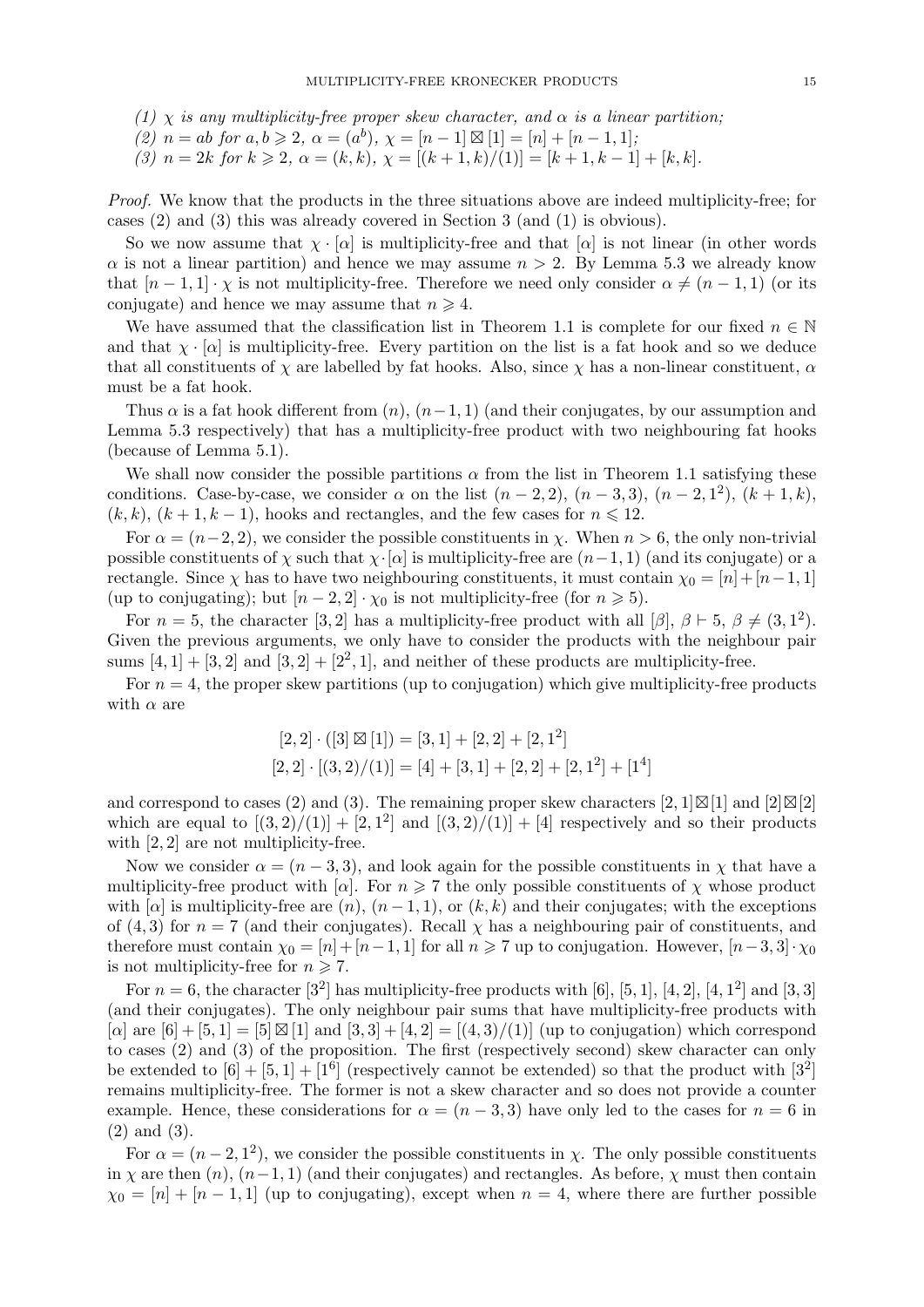neighbour pairs. But  $[n-2, 1^2] \cdot \chi_0$  is not multiplicity-free, and for  $n = 4$ , no neighbour pair sum has a multiplicity-free product with  $[2, 1^2]$ .

For  $\alpha$  a hook partition not equal to  $(n)$ ,  $(n-1,1)$ ,  $(n-2,1^2)$  up to conjugation (which have already been considered) we consider the possible constituents in  $\chi$ . The only possible constituents of  $\chi$  are  $(n)$ ,  $(n-1,1)$  or  $(k, k)$  (and their conjugates). Again,  $\chi$  must then contain  $\chi_0 = [n] + [n-1,1]$  (up to conjugating), but  $[\alpha] \cdot \chi_0$  is not multiplicity-free.

For  $\alpha = (k+1, k)$  for  $k > 3$ , we consider the possible constituents in  $\chi$ . Then  $\chi$  could only have  $(n)$ ,  $(n-1,1)$  or  $(k+1,k)$  (and their conjugates) as constituents, except for  $n=9$ , when also (3<sup>3</sup>) can also appear. As before,  $\chi$  must then contain  $\chi_0 = [n] + [n-1, 1]$  (up to conjugating), but  $[k+1, k] \cdot \chi_0$  is not multiplicity-free.

For  $\alpha = (k + 1, k - 1)$  for  $k > 4$ , we consider the possible constituents in  $\chi$ . Then  $\chi$  could only have  $(n)$ ,  $(n-1,1)$  or  $(k, k)$  (and their conjugates) as constituents. As before,  $\chi$  must then contain  $\chi_0 = [n] + [n-1, 1]$  (up to conjugating), but  $[k+1, k-1] \cdot \chi_0$  is not multiplicity-free.

Finally we turn to rectangles. First, let  $\alpha = (a^b)$  with  $a \geq b$ , and assume  $b > 2$ . Then  $\chi$  could only have  $(n)$ ,  $(n-1,1)$ ,  $(n-2,2)$  or  $(n-2,1^2)$  and their conjugates as constituents, except (i) for  $\alpha = (3^3)$  when  $n = 9$  where  $(5, 4)$  and  $(6, 3)$  or their conjugates possibly appear, or  $(ii)$  $\alpha = (4^3)$  when  $n = 12$ , where  $(6^2)$  or their conjugates possibly appear.

We first exclude the cases  $(i)$  and  $(ii)$ .

If the maximal constituent in  $\chi$  is [n], by Lemma 5.2 and Lemma 5.4 we must have  $\chi$  =  $[n-1] \boxtimes [1] = [n] + [n-1,1].$  In this case,  $\chi \cdot [\alpha]$  is indeed multiplicity-free, and we are in situation (2) of the proposition.

If the maximal constituent in  $\chi$  is  $[n-1,1]$ , by Lemma 5.2 we only have to discuss the cases when  $\chi$  is one of the skew characters  $[n-2,1] \boxtimes [1] = [n-1,1] + [n-2,2] + [n-2,1^2]$ ,  $[1^2] \boxtimes [n-2] = [n-1, 1] + [n-2, 1^2],$  or  $[(n-1, n-2)/(n-3)] = [n-1, 1] + [n-2, 2].$  By Lemma 5.4(1) we already know that in the first case the product  $\chi \cdot [\alpha]$  is not multiplicity-free.

We now consider the second case, where  $\chi = [n-1,1] + [n-2,1^2]$ . In the computation of the following scalar product we use the information on special constituents in squares given by Proposition 4.2 several times (here, we just write  $\uparrow$  for  $\uparrow^{\hat{\mathfrak{S}}_n}$ ).

$$
\chi \cdot [\alpha] \geq \langle [\alpha] \cdot [n-1,1], [\alpha] \cdot [n-2,1^2] \rangle
$$
  
\n=  $\langle [\alpha] \cdot [n-1]\uparrow - [\alpha], [\alpha] \cdot [n-2,1^2] \rangle$   
\n=  $\langle [\alpha]^2, [n-1]\uparrow \cdot [n-2,1^2] \rangle - \langle [\alpha]^2, [n-2,1^2] \rangle$   
\n=  $\langle [\alpha]^2, [n-1]\uparrow \cdot [n-2,1^2] \rangle$   
\n=  $\langle [\alpha]^2, ([n-3,1^2] + [n-2,1])\uparrow \rangle$   
\n=  $\langle [\alpha]^2, 2[n-2,1^2] + [n-3,2,1] + [n-3,1^3] + [n-1,1] + [n-2,2] \rangle$   
\n=  $\langle [\alpha]^2, [n-3,1^3] + [n-2,2] \rangle = 2$ ,

and hence  $\chi \cdot [\alpha]$  is not multiplicity-free in this case. In the third case, where  $\chi = [n-1,1] +$  $[n-2, 2]$ , we follow the same strategy as above and compute

$$
\chi \cdot [\alpha] \ge \langle [\alpha] \cdot [n-1, 1], [\alpha] \cdot [n-2, 2] \rangle
$$
  
=  $\langle [\alpha] \cdot [n-1] \uparrow - [\alpha], [\alpha] \cdot [n-2, 2] \rangle$   
=  $\langle [\alpha]^2, [n-1] \uparrow \cdot [n-2, 2] \rangle - \langle [\alpha]^2, [n-2, 2] \rangle$   
=  $\langle [\alpha]^2, ([n-3, 2] + [n-2, 1]) \uparrow \rangle - 1$   
=  $\langle [\alpha]^2, 2[n-2, 2] + [n-3, 3] + [n-3, 2, 1] + [n-1, 1] + [n-2, 1^2] \rangle - 1$   
=  $\langle [\alpha]^2, 2[n-2, 2] + [n-3, 3] \rangle - 1 = 2$ .

Again, it follows that  $\chi \cdot [\alpha]$  is not multiplicity-free.

Now we may assume that  $\chi$  contains none of  $[n], [n-1, 1]$  (or their conjugates). Note that  $\chi$ must contain a neighbour pair sum, so (up to conjugating) we may now assume that  $\chi$  contains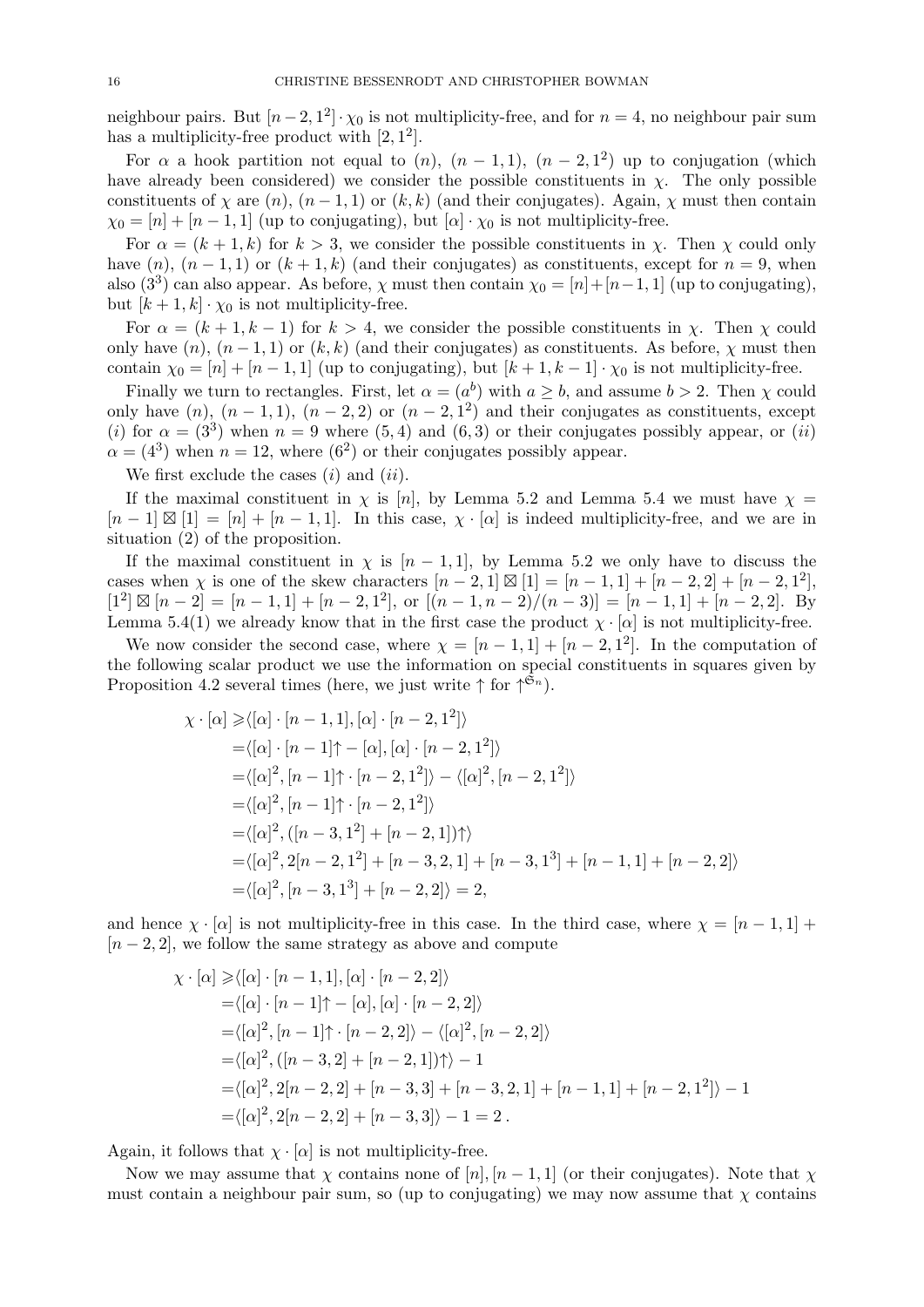$[n-2,2]+[n-2,1^2]$ . Given our assumption that  $a \geq b > 2$ , it follows from Lemma 5.4 that  $\chi \cdot [\alpha]$  is not multiplicity-free.

We now consider the special cases (i)  $\alpha = (3^3)$  and  $(5, 4)$  and  $(6, 3)$  or their conjugates appear in  $\chi$ , or (ii)  $\alpha = (4^3)$  and  $(6^2)$  or its conjugate appears in  $\chi$ . We remark that these cases can also be checked by computer.

We first consider case (i). We assume that  $\chi$  has none of the pair sums discussed above; in which case  $\chi$  must have one of the pair sums  $[5, 4] + [6, 3]$  or  $[6, 3] + [7, 2]$  (up to conjugation). From the formula in Theorem 1.1 we immediately see that the first pair sum does not give a multiplicity-free product. By Proposition 4.2 we see that  $[3^3] \cdot [3^3]$  contains both  $[6,3]$  and  $[7,2]$ (with multiplicity 1), so  $[3^3] \cdot ([6,3] + [7,2])$  contains  $[3^3]$  with multiplicity 2.

We now consider case (ii). We assume that  $\chi$  has none of the pair sums discussed above; in which case  $\chi$  must have  $[6^2]$  as a constituent (up to conjugation). But  $\chi$  cannot contain a neighbour of this constituent, so  $\chi$  must contain one of the pair sums considered above, and so we are done. This finishes the case of rectangles  $(a^b)$  such that  $a \geq b > 2$ .

Now let  $\alpha = (k, k)$  for  $k > 3$ . Then the constituents in  $\chi$  could only be labelled by  $(n)$ ,  $(n-1,1), (k,k), (k+1,k-1), (n-2,2), (n-3,3) (n-2,1^2)$  (and their conjugates) and hooks, except for  $n = 12$  and  $k = 6$ , when also  $(4^3)$  or its conjugate can appear.

We follow a similar strategy as before. We assume first that  $n > 12$ .

If the maximal constituent in  $\chi$  is [n], then Lemma 5.2 and Lemma 5.4(2) imply that  $\chi$  =  $[n-1]\boxtimes[1]=[n]+[n-1,1].$  In this case,  $\chi \cdot [\alpha]$  is indeed multiplicity-free, and we are in situation (2) of the proposition.

If the maximal constituent in  $\chi$  is  $[n-1,1]$ , Lemma 5.2 now implies that  $\chi$  is one of the following three skew characters:  $[1^2] \boxtimes [n-2] = [n-1, 1] + [n-2, 1^2]$ ;  $[(n-1, n-2)/(n-3)] =$  $[n-1,1] + [n-2,2]$ ; or  $[(n-1,n-3)/(n-4)] = [n-1,1] + [n-2,2] + [n-3,3]$ . For each of the first two skew characters, the simple character  $[k+1, k-1]$  appears with multiplicity 2 in  $\chi \cdot [\alpha]$  using Proposition 3.6(*i*) and Lemma 3.1. The third character contains the second and so the product  $\chi \cdot [\alpha]$  also contains multiplicities.

Hence we may now assume that  $\chi$  contains none of  $[n], [n-1, 1]$  (or their conjugates). As  $\chi$ must contain a neighbour pair sum, we may now assume that  $\chi$  contains (up to conjugating) one of the skew characters (i)  $[n-2, 2] + [n-2, 1^2]$ , (ii)  $[n-2, 2] + [n-3, 3]$ , (iii) a sum of two neighbour hooks (not involving [n],  $[n-1, 1]$  and their conjugates), or (iv)  $[k, k] + [k+1, k-1]$ .

In case (i), we know by Lemma 5.4 that  $\chi \cdot [\alpha]$  is not multiplicity-free. In case (ii) the simple character  $[k+1, k-1]$  appears with multiplicity 2 in  $\chi \cdot [\alpha]$  using Proposition 3.6(i) and (iii).

In case (iii), the character  $\chi$  contains a sum of two neighbouring hooks, say  $[n-a, 1^a] + [n-a, 1^a]$  $a-1,1^{a+1}$ , with  $1 < a \leq k-1$ . By equation (3.1), the character  $[k+1,k-a,1^{a-1}]$  appears with multiplicity 1 in both  $[k, k] \cdot [n - a, 1^a]$  and  $[k, k] \cdot [n - a - 1, 1^{a+1}]$ . Hence  $\chi \cdot [k, k]$  is not multiplicity-free.

Finally, we consider the last possible neighbouring pair (from case  $(iv)$ ) which can appear in  $\chi$ . If  $\chi = [(k+1, k)/(1)] = [k, k] + [k+1, k-1]$ , then by Proposition 3.3 the product

$$
([k,k] + [k+1,k-1]) \cdot [\alpha] = ([k,k] + [k+1,k-1]) \cdot [k,k] = \sum_{\ell(\lambda) \leq 4} [\lambda]
$$

is indeed multiplicity-free. Now assume the containment  $[k, k] + [k + 1, k - 1] \subseteq \chi$  is strict; in which case  $\chi$  must contain (in addition to  $[k, k] + [k + 1, k - 1]$ ) one of the other possible constituents  $[n-2, 2], [n-2, 1^2], [n-3, 3]$  or their conjugates, or a hook.

The product of  $[k, k]$  with any of  $[n-2, 2]$ ,  $[n-2, 1^2]$ ,  $[n-3, 3]$  has a constituent of length 4, and therefore  $\chi$  cannot contain any of these. Next we want to show that  $\chi$  cannot contain any of the conjugates of  $[n-2,2], [n-2,1^2], [n-3,3]$ ; note that the first is a neighbour of the other two, so it cannot occur together with one of those.

First assume that  $\chi = [k+1, k-1] + [k, k] + [2^2, 1^{n-4}]$ . Note that this implies that  $\lambda/\mu$  has  $k-1$  columns of length 2 and two of length 1, and it has two rows of length 2 and  $n-4$  of length 1. But since  $\lambda/\mu$  is the diagram of a multiplicity-free skew character, it is connected or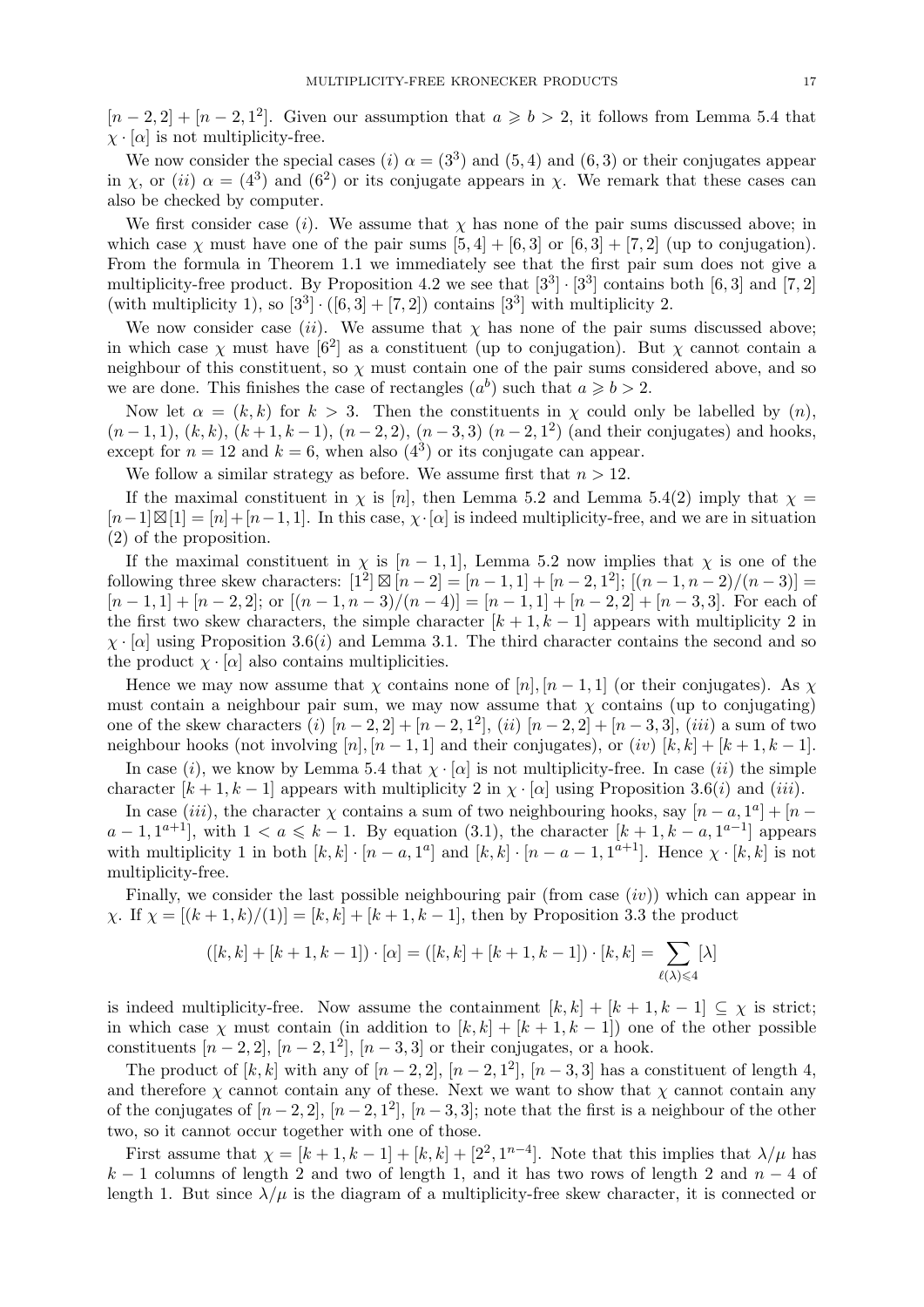has two components of shape as described in Theorem 2.2, up to rotation of the pieces, and this is clearly impossible (recall that  $n > 12$ ).

Next assume that  $\chi = [k+1, k-1] + [k, k] + [2^3, 1^{n-6}]$  or  $\chi = [k+1, k-1] + [k, k] + [3, 1^{n-3}]$ . Then, similarly as above, we obtain a contradiction.

It remains to exclude the case of an additional hook appearing in  $\chi$ . As before, we may assume that  $\chi$  does not contain [n] or [n - 1, 1] (or their conjugates), or pair sums already dealt with. So assume  $\chi$  has a hook constituent  $[n-m,1^m]$ , with  $2 < m < n-3$ ; if there is more than one hook constituent we consider the one with minimal m. If  $n - m > k$ , then the hook constituent would be maximal, and hence then  $\lambda/\mu$  has one column of length m + 1, and all others are of length 1. But then it is clearly impossible that  $\chi$  contains [k, k]. On the other hand, if  $n - m \leq k$ , and  $\chi$  also contains any of the conjugates of  $[n-2, 2]$ ,  $[n-2, 1^2]$ ,  $[n-3, 3]$ , the previous arguments give again a contradiction, and finally, the case  $\chi = [k+1, k-1] + [k, k] + [n-m, 1<sup>m</sup>]$  can be handled similarly as above.

Now as the last case for  $\alpha = (k, k)$ , it only remains to consider the small cases  $k \in \{4, 5, 6\}$ . Here, the arguments used above supplemented by computer calculations give the claim. Note that for  $n = 10$ ,  $k = 5$  we may also have the possible neighbour pair sum  $\chi_0 = [6, 4] + [7, 3] = [(7, 4)/(1)]$ in x, but  $\chi_0$  · [5, 5] is not multiplicity-free. This concludes the case in which  $\alpha$  is a rectangle.

Finally, it remains to consider the case where  $\alpha$  is a fat hook that is not of one of the special types discussed so far. Excluding the cases considered so far, we may conclude that  $n > 4$  and  $|\text{rem}(\alpha)| \geq 2$ . Therefore  $\chi$  must contain  $\chi_0 = [n] + [n-1, 1]$  (up to conjugation), but  $[\alpha] \cdot \chi_0$  is not multiplicity-free, as required.

**Proposition 5.6.** Assume that Theorem 1.1 holds for a fixed  $n \in \mathbb{N}$ . Then no product of two proper skew characters of  $\mathfrak{S}_n$  is multiplicity-free.

Proof. Under the assumption of our proposition, we have already classified in Proposition 5.5 the multiplicity-free products of a proper skew character and an irreducible character.

Let  $\chi$  be a multiplicity-free proper skew character of  $\mathfrak{S}_n$  (and therefore  $n > 2$ ). Now by Proposition 5.5, if  $\alpha \vdash n$  is such that  $\chi \cdot [\alpha]$  is multiplicity-free, then  $\alpha$  is a rectangle. If  $\beta$  is a neighbour of  $\alpha$ , then  $\beta$  is not a rectangle (as  $n > 2$ ) and so  $\chi \cdot [\beta]$  is not multiplicity-free. But every proper skew character  $\psi$  has two neighbouring constituents, by Lemma 5.1, hence  $\chi \cdot \psi$ cannot be multiplicity-free.  $\Box$ 

**Corollary 5.7.** If Theorem 1.1 holds for a fixed  $n \in \mathbb{N}$ , then Theorem 1.3 also holds for n.

**Remark 5.8.** For the remainder of the paper, we shall assume that Theorem 1.1 (and hence also Theorem 1.3) has been proven by induction for all pairs of partitions of degree strictly less than  $n \in \mathbb{N}$ . We refer to any pair  $(\rho, \sigma)$  of partitions of degree strictly less than n and satisfying  $g(\rho, \sigma) > 1$  as a seed (for multiplicity).

Theorem 2.7 implies that a necessary condition for  $g(\lambda,\mu) = 1$  is that the pair  $[\lambda/\lambda \cap \mu]$ ,  $[\mu/\lambda \cap \mu]$  belongs to the lists in Theorems 1.1 and 1.3.

#### 6. Products with a rectangle

In this section, we shall assume that  $\mu = (a^b)$  is a partition of  $n = ab$  with  $a, b \geq 3$ .

**Proposition 6.1.** Let  $\lambda \vdash n$ . The product  $[\mu] \cdot [\lambda]$  is multiplicity-free if and only if  $\lambda$  is one of  $(n-2, 2), (n-2, 1^2), (n-1, 1), (n),$  or one of the special partitions  $(6, 3), (5, 4), (6^2)$  (or conjugate to one of the listed partitions).

One half of the proposition follows from Section 3. In this section, we prove the other half of this proposition via a series of lemmas.

**Important standing assumption:** For the remainder of this section, we assume that  $\lambda$  is not one of the listed partitions giving a multiplicity-free product, and we want to deduce that  $[\lambda] \cdot [\mu]$  contains multiplicities. We may assume that  $\lambda$  is neither a hook, or 2-line partition, and that  $\lambda \neq \mu$ , as we have already dealt with these cases in Section 4.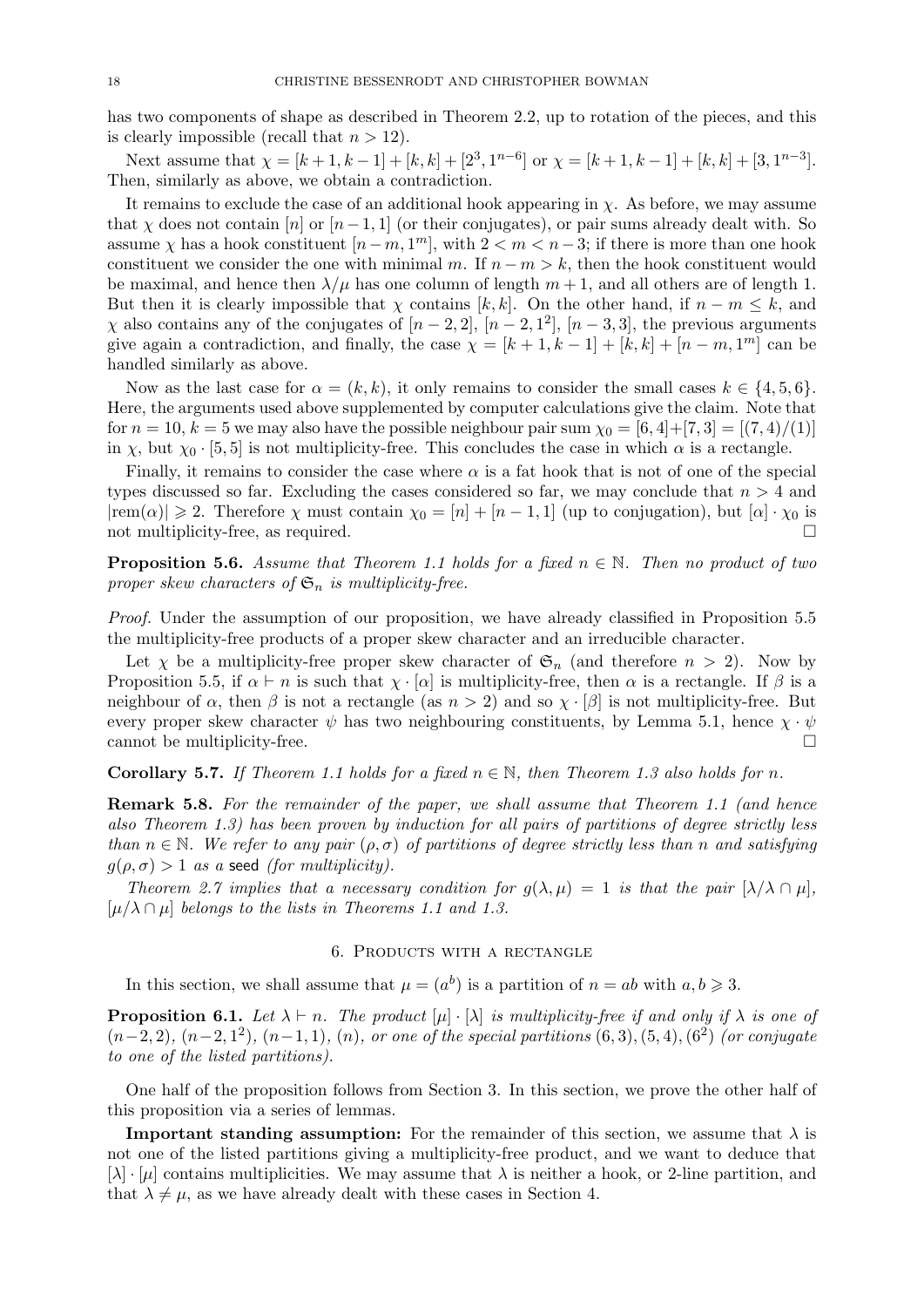There are two possible intersection diagrams for  $\lambda$  and  $\mu$ , up to conjugation; these are given in Figure 3. As indicated in the intersection diagram, we may assume (by conjugating if necessary) that  $w(\lambda) \geq w(\mu)$  for the remainder of this section. We will also use the notation indicated there, in other words we let  $\beta = \lambda \cap \mu$ ,  $\delta = \lambda/\beta$  (in the second case  $\lambda/\beta = \delta = \delta' \cup \delta''$ ) and  $\gamma = \mu/\beta$ .



FIGURE 3. The two distinct possible intersection diagrams for a pair  $(\lambda, \mu)$  such that  $\mu$  is a rectangular partition (up to conjugation).

**Lemma 6.2.** If  $\lambda = (c^d)$  is a rectangular partition of  $n = cd$  for  $c, d \geq 2$ , then  $g(\lambda, \mu) > 1$ .

*Proof.* We may assume that  $a \geq b$ . Without loss of generality we may assume that  $a > c$ , and thus  $b < d$  (as we have assumed  $\lambda \neq \mu$ ). As we have already dealt with 2-line partitions, we may also assume that  $c, d \geq 3$ .

Under these assumptions,  $\beta = (c^b) \supseteq (3^3)$ , and  $\gamma = ((a-c)^b)$  and  $\delta = (c^{d-b})$  are  $(SG)$ removable. It then follows that  $1 < g(\beta, \beta) \le g(\lambda, \mu)$  by Lemma 4.1 and Proposition 2.4.

**Lemma 6.3.** If the partition  $\gamma^{\rm rot}$  is  $(1^k)$  for  $k \geq 1$ , or  $(2, 1^{k-2})$  for  $k \geq 3$ , and  $\delta$  has one connected component, then  $g(\lambda, \mu) > 1$ .

Proof. The structure of this proof (and the idea behind many future proofs) is as follows. Our assumption on  $\gamma$  implies that  $w(\gamma) \leq 2$ . Generically, we can proceed by removing the first  $(a-2)$ columns common to both partitions  $\lambda$  and  $\mu$  to obtain partitions  $\lambda$  and  $\tilde{\mu}$ , such that  $\tilde{\mu}$  is a 2-column partition and  $g(\lambda, \mu) \geq g(\lambda, \tilde{\mu})$  by the semigroup property. As  $\tilde{\mu}$  is a 2-line partition, we can then (in most cases) apply Proposition 4.7 to deduce that  $g(\lambda, \tilde{\mu}) > 1$ . However, if  $\ell(\gamma) = b - 1$ , we shall see that this argument can fail because it is possible that we have reduced to a pair  $(\lambda, \tilde{\mu})$  for which  $q(\lambda, \tilde{\mu}) = 1$ . We therefore refer to the case in which  $\ell(\gamma) = b - 1$  as an 'exceptional case' and provide a separate argument.

We begin with the generic case. Given  $\gamma$  such that  $1 \leq \ell(\gamma) \leq b-2$ , we may remove the first  $a-2$  columns from  $\lambda$  and  $\mu$  and hence obtain partitions  $\tilde{\mu} = (2^b)$  and  $\tilde{\lambda} = (2^{b-k}, 1^k) + \delta$ (respectively  $\tilde{\lambda} = (2^{b-k+1}, 1^{k-2}) + \delta$ ) for  $\gamma^{\text{rot}} = (1^k)$  (respectively  $\gamma^{\text{rot}} = (2, 1^{k-2})$ ). The result then follows from the case for 2-line partitions.

Now assume  $\ell(\gamma) = b - 1$ ; we have that  $\lambda$  is equal to either  $(a + b - 1, (a - 1)^{b-1})$  or  $(a + b)$  $b, (a-1)^{b-2}, a-2$  for  $\gamma^{rot}$  being  $(1^{b-1})$  or  $(2, 1^{b-2})$ , respectively. We first deal with the case  $\gamma^{\rm rot} = (2, 1^{b-2})$ . We set  $\tilde{\mu} = (2^b)$  and  $\tilde{\lambda} = (3, 2^{b-2}, 1)$  and rewrite our partitions as follows

$$
\mu = ((a-2)^b) + \tilde{\mu} , \lambda = (a-3+b, (a-3)^{b-1}) + \tilde{\lambda} ,
$$

and by Proposition 2.4, we have that  $g(\mu, \lambda) \geq g(\tilde{\mu}, \tilde{\lambda})$ . Now, by Proposition 4.7 we have that  $g(\tilde{\mu}, \tilde{\lambda}) > 1$ , and so the result follows.

We now deal with the case  $\gamma^{\text{rot}} = (1^{b-1})$ . We set  $\tilde{\mu} = (3^b)$  and  $\tilde{\lambda} = (b+2, 2^{b-1})$  and rewrite our partitions as follows

$$
\mu = ((a-3)^{b}) + \tilde{\mu} , \lambda = ((a-3)^{b}) + \tilde{\lambda} .
$$

For  $b = 3$  or  $b = 4$ , a direct computation shows  $g(\tilde{\mu}, \tilde{\lambda}) > 1$ . When  $b \ge 5$ , we have that

$$
[\tilde{\lambda}/(\tilde{\lambda}\cap\tilde{\mu}^t)]=[2^{b-3}]\boxtimes[2], [\tilde{\mu}^t/(\tilde{\lambda}\cap\tilde{\mu}^t)]=[(b-2)^2].
$$

The product of these characters is not multiplicity-free by Proposition 4.7, and our inductive proof. Therefore, by Proposition 2.4 and Corollary 2.7, we have  $q(\lambda, \mu) \geq q(\lambda, \tilde{\mu}) > 1$ .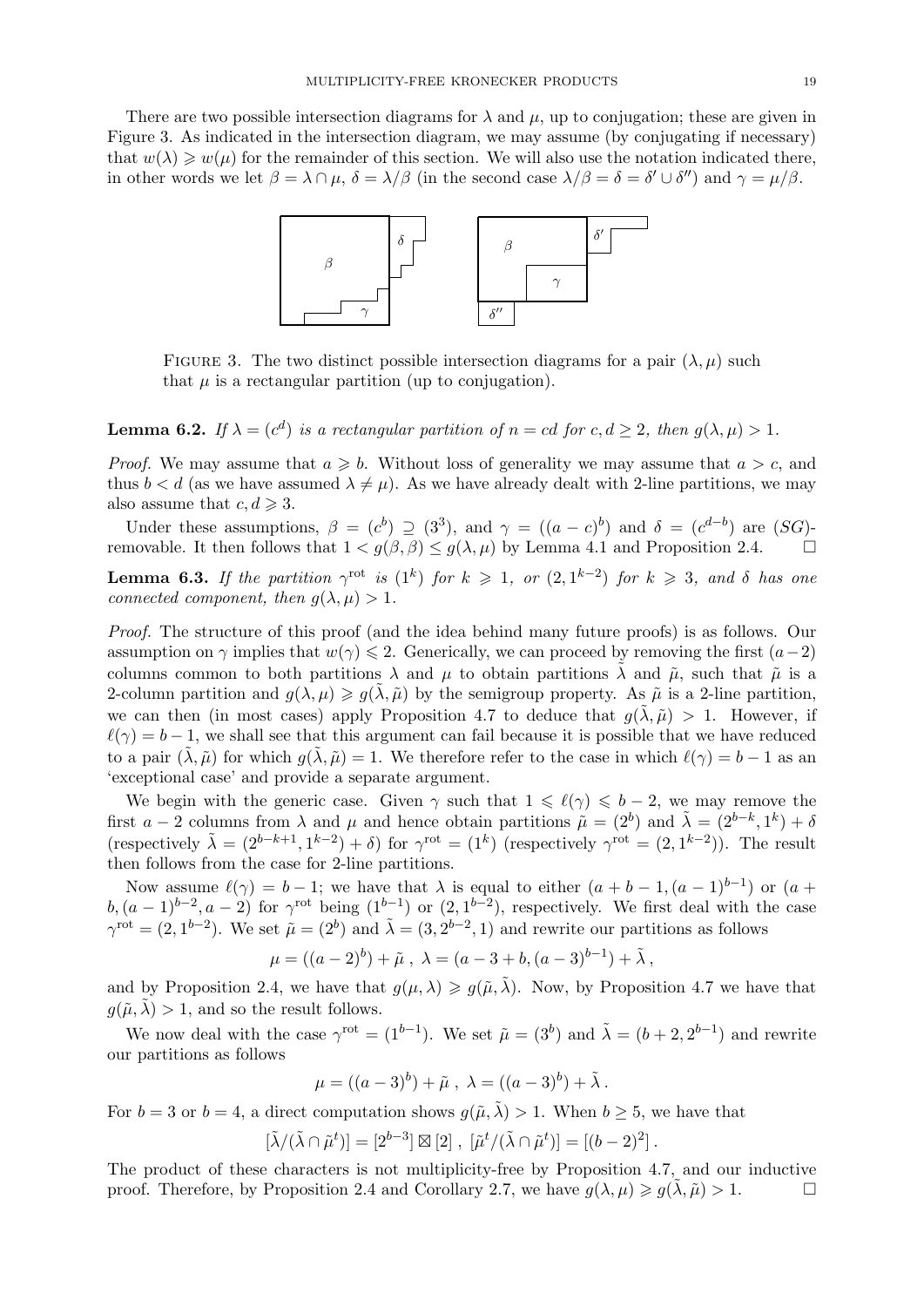**Lemma 6.4.** If  $\gamma^{\text{rot}}$  is (k) or (k - 1, 1), and  $\delta$  has one connected component, then  $g(\lambda, \mu) > 1$ .

*Proof.* By Lemma 6.3, we may assume that  $\gamma^{\text{rot}} \neq (1)$  or  $(2, 1)$ .

We first consider the case  $\gamma^{\rm rot} = (k)$  for some  $2 \leq k \leq a$ . We first deal with the exceptional cases which occur for small values of k; namely  $k = 2, 3$ , and  $(\gamma, \delta) = ((4), (2^2))$  for  $k = 4$ .

We consider the exceptional cases for  $k = 2$  in detail. Here  $\delta$  is equal to (2) or (1<sup>2</sup>). If we remove all rows and columns common to  $\lambda$  and  $\mu$ , we obtain  $(\tilde{\lambda}, \tilde{\mu}) \in \{((4), (2^2)), ((3^2), (2^3))\}.$ Unfortunately,  $g(\tilde{\lambda}, \tilde{\mu}) = 1$  in these cases, and so we have gone too far. In other words, we have removed too many rows or columns. If  $\delta = (2)$ , then there are three ways in which we may have removed too many rows or columns,

 $((5,3,1),(3^3))$ ,  $((4,2,2),(2^4))$ ,  $((8,4),(6^2))$ .

However, since our original partition  $\mu$  contained  $(3^3)$  (by assumption), we can choose to reduce only to  $((5,3,1),(3^3))$ . One can deal with  $\delta = (1^2)$  in a similar fashion, and here reduce to the exceptional case  $((4^2, 1), (3^3))$ . For all these pairs we have  $g(\tilde{\lambda}, \tilde{\mu}) > 1$  by direct computation and the result follows by Proposition 2.4.

For  $k = 3$ , we remove almost all rows and columns common to  $\lambda$  and  $\mu$  until we reach one of the following pairs  $(\lambda, \tilde{\mu})$ :

 $((6,3^2),(3^4))$ ,  $((7,4,1),(4^3))$ ,  $((6,5,1),(4^3))$ ,  $((5,4,3),(3^4))$ ,  $((4^3),(3^4))$ .

For all these pairs we have  $g(\tilde{\lambda}, \tilde{\mu}) > 1$  by direct computation. If  $(\gamma, \delta) = ((4), (2^2))$ , we remove most rows and columns common to  $\lambda$  and  $\mu$  and reduce to  $(\tilde{\lambda}, \tilde{\mu}) = ((6^2, 4), (4^4))$  or  $((7^2, 1), (5^3)),$ which satisfy  $q(\lambda, \tilde{\mu}) > 1$  by direct computation.

We now assume that we are not in one of the exceptional cases outlined above and so  $k \geq 4$ and  $(\gamma, \delta) \neq ((4), (2^2))$ . Remove all columns common to  $\lambda$  and  $\mu$  to obtain partitions  $\tilde{\lambda}$  and  $\tilde{\mu}$ . In the case  $b = 3$ , we have that  $\tilde{\lambda}$  is a 2-line partition and  $\tilde{\mu} = (k^3)$  such that  $(\tilde{\lambda}, \tilde{\mu}) \neq ((6^2), (4^3))$ . Therefore  $g(\tilde{\lambda}, \tilde{\mu}) > 1$  by Proposition 4.7. In the case  $b \geq 4$ ,  $\tilde{\lambda} \cap \tilde{\mu} = \tilde{\beta} = (k^{b-1})$  with  $k \geq 4$  and  $b - 1 \geq 3$  and  $\gamma$  and  $\delta$  are  $(SG)$ -removable; the result follows as  $g(\lambda, \mu) \geq g(\tilde{\lambda}, \tilde{\mu}) \geq g(\tilde{\beta}, \tilde{\beta}) > 1$ .

We now assume that  $\gamma^{\text{rot}} = (k - 1, 1)$  with  $k \geq 4$ ; by Remark 5.8 we can assume that  $\delta$  is a fat hook. We first deal with the exceptional cases in which  $k = 4$  or 5. If  $(\gamma^{\text{rot}}, \delta) = ((3, 1), (4))$ then we remove all but one row or column common to both  $\lambda$  and  $\mu$  to obtain pairs of partitions  $(\lambda, \tilde{\mu})$ . For all other pairs of partitions of 4 or 5, we remove all rows and columns common to both  $\lambda$  and  $\mu$  to obtain  $(\tilde{\lambda}, \tilde{\mu})$ . The partitions  $(\tilde{\lambda}, \tilde{\mu})$  obtained in this fashion are all of degree less than or equal to 28, and so can be checked directly (one can reduce this degree even further using the semigroup property, but we do not wish to go into these arguments here).

We now assume that  $\gamma^{\text{rot}} = (k-1, 1)$  and  $k \geq 6$ . We remove all rows and columns common to both  $\lambda$  and  $\mu$  to obtain  $\tilde{\lambda}$  and  $\tilde{\mu}$ . If  $\ell(\delta) \leq k-4$  then  $\tilde{\lambda} \cap \tilde{\mu}^t = ((k-2)^{k-3})$  and so both  $\tilde{\lambda}/(\tilde{\lambda} \cap \tilde{\mu}^t)$ and  $\tilde{\mu}^t/(\tilde{\lambda}\cap \tilde{\mu}^t)$  are  $(SG)$ -removable; therefore  $g(\lambda,\mu) \geq g(\tilde{\lambda},\tilde{\mu}^t) \geq g(\tilde{\lambda}\cap \tilde{\mu}^t, \tilde{\lambda}\cap \tilde{\mu}^t) > 1$ .

If  $\ell(\delta) \in \{k-3, k-2, k-1, k\}$  it remains to check each of the possible seven such cases. If  $\delta = (2, 1^{k-2}), (3, 1^{k-3}), (4, 1^{k-4})$  then we may remove an appropriate hook of length  $k-1$  from  $\tilde{\lambda}$ (namely  $(1^{k-1}), (2, 1^{k-3}), (3, 1^{k-4}),$  respectively) and the final row of length  $k-1$  from  $\tilde{\mu}$  to obtain a pair of partitions  $\hat{\lambda}, \hat{\mu}$  which differ only by adding and removing a single node; so the result follows from Lemma 6.3. If  $\delta = (1^k)$  then  $\tilde{\lambda} \cap \tilde{\mu}^t = (k^{k-1})$  and  $\tilde{\lambda}/(\tilde{\lambda} \cap \tilde{\mu}^t)$  and  $\tilde{\mu}^t/(\tilde{\lambda} \cap \tilde{\mu}^t)$  are both (SG)-removable; the result follows as  $g(\lambda, \mu) \geq g(\tilde{\lambda} \cap \tilde{\mu}^t, \tilde{\lambda} \cap \tilde{\mu}^t) > 1$  by Subsection 4.1. If  $\delta = (2^2, 1^{k-4})$  or  $(2^3, 1^{k-6})$  then  $\tilde{\lambda}/(\tilde{\lambda} \cap \tilde{\mu}^t)$  and  $\tilde{\mu}^t/(\tilde{\lambda} \cap \tilde{\mu}^t)$  are both linear and the result follows from Lemma 6.3. If  $\delta = (3, 2, 1^{k-5})$  then  $g(\delta, \gamma^{\text{rot}}) > 1$  and so we are done by Theorem 2.7.  $\Box$ 

**Remark 6.5.** In the proof of Lemma 6.4, we used our assumptions on  $\lambda$  and  $\mu$  to reduce our list of exceptional cases to the pairs  $((5,3,1),(3^3))$  and  $((4^2,1),(3^3))$ , whereas one naively could have thought we had to check

 $((5,3,1), (3^3))$ ,  $((4,2^2), (2^4))$ ,  $((8,4), (6^2))$ ,  $((4^2,1), (3^3))$ ,  $((4,2^2), (2^4))$ .

In future proofs, we shall use this technique (as detailed in the proof above) without going into further detail.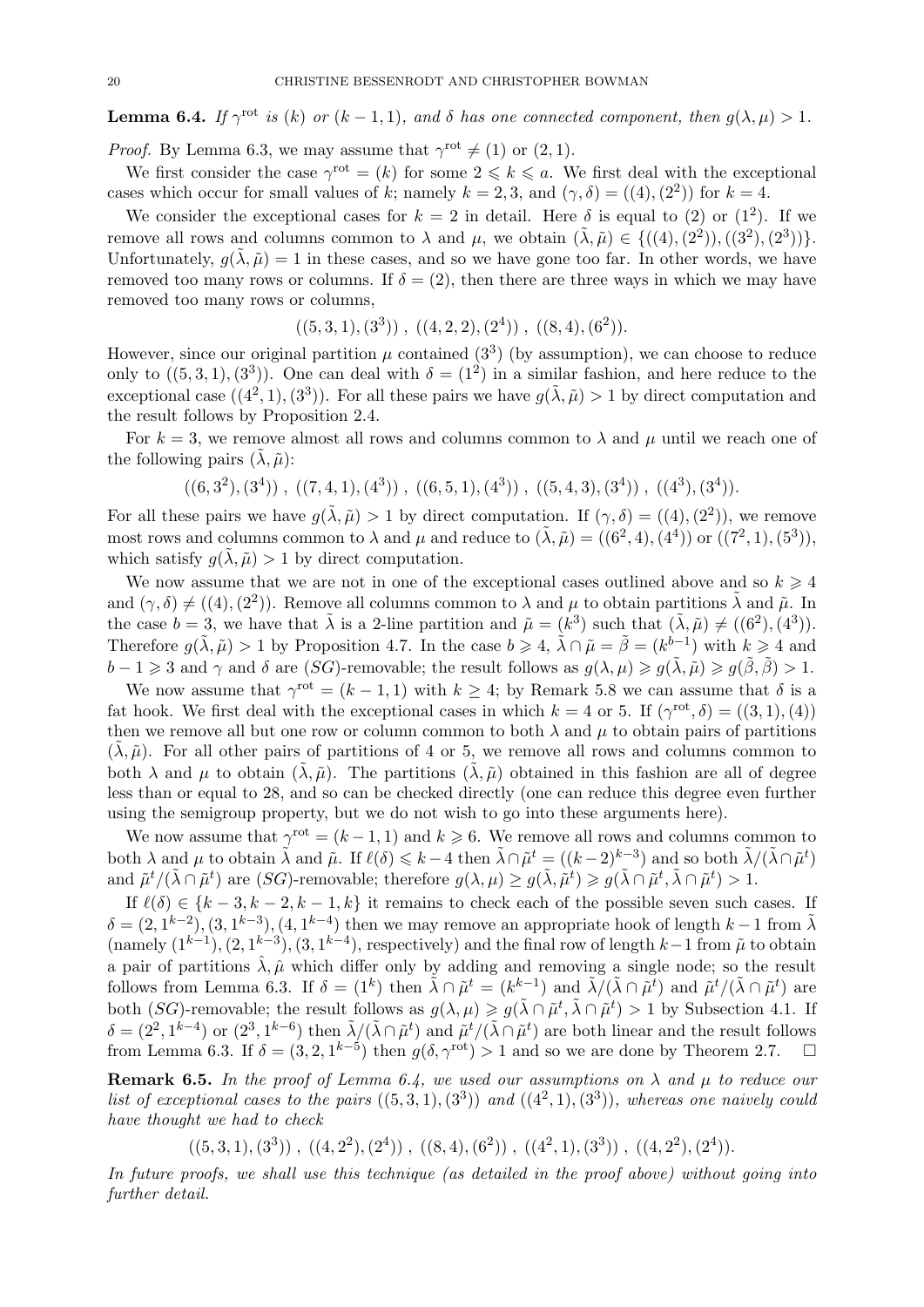**Lemma 6.6.** If  $\delta = (1^k)$  or  $(2, 1^{k-2})$  for  $k \geq 4$ , then  $g(\lambda, \mu) > 1$ .

*Proof.* Note that by Lemmas 6.3 and 6.4, we may assume that  $\gamma$  is non-linear. If  $\gamma = (2^2)$  and  $\delta = (1^4)$  then we remove all but possibly one common row or column from  $\lambda$  and  $\mu$  to obtain a pair of partitions  $(\tilde{\lambda}, \tilde{\mu})$  equal to one of the seeds  $((4^4, 1^2), (3^6))$  or  $((3^4, 2), (2^7))$ .

We may now assume that  $\gamma$  is non-linear and  $(\gamma, \delta) \neq ((2^2), (1^4))$ . Remove all rows and columns common to both  $\lambda$  and  $\mu$  to obtain pairs of partitions  $(\tilde{\mu}, \tilde{\lambda})$  equal to

$$
((w(\gamma)^{k+\ell(\gamma)}), ((w(\gamma)+1)^k, \gamma^c)), ((w(\gamma)^{k+\ell(\gamma)-1}), (w(\gamma)+2, (w(\gamma)+1)^{k-2}, \gamma^c))
$$

for  $\delta = (1^k)$  and  $\delta = (2, 1^{k-2})$ , respectively; here  $\gamma^c = (w(\gamma)^{\ell(\gamma)}/\gamma)$  is the rectangular complement of  $\gamma$ .

Let  $w(\gamma) = 2$  (and  $\delta = (1^k), (2, 1^{k-2})$ ) for  $k \geq 4$ . Then  $(3^3) \subseteq \tilde{\lambda}$  and  $\tilde{\mu} = (2^{k+\ell(\gamma)})$ . The result follows as  $g(\lambda, \tilde{\mu}) > 1$  by Subsection 4.3.

If  $w(\gamma) \geq 3$  and  $\delta = (1^k)$  then  $\tilde{\mu}^t/(\tilde{\mu}^t \cap \tilde{\lambda})$  and  $\tilde{\lambda}/(\tilde{\mu}^t \cap \tilde{\lambda})$  are  $(SG)$ -removable and  $\tilde{\mu}^t \cap \tilde{\lambda} =$  $((w(\gamma) + 1)^{w(\gamma)})$ . The result follows as  $g(\tilde{\mu}^t \cap \tilde{\lambda}, \tilde{\mu}^t \cap \tilde{\lambda}) > 1$  by Subsection 4.1.

If  $\delta = (2, 1^{k-2})$ , and  $\gamma$  is a rectangle such that  $w(\gamma) \geq 3$ , then the partitions  $\gamma$  and  $\delta$  are  $(SG)$ removable and  $g(\tilde{\beta}, \tilde{\beta}) > 1$  by Lemma 6.2. By Lemma 6.4 and the above, we can now assume that  $\gamma^{\text{rot}}$  is a hook not equal to  $(k)$  or  $(k-1,1)$ . If  $\gamma^{\text{rot}} \neq (k-2,2)$ , then  $\tilde{\lambda}/(\tilde{\lambda} \cap \tilde{\mu}^t)$  is a proper fat hook and  $[\tilde{\mu}^t/(\tilde{\lambda}\cap\tilde{\mu}^t)]$  is not the natural character; therefore  $g(\tilde{\lambda},\tilde{\mu})>1$  by Remark 5.8. Finally, if  $\gamma^{\rm rot} = (k-2, 2)$  then

$$
(\tilde{\mu}, \tilde{\lambda}) = (((k-2)^{k+1}), (k, (k-1)^{k-2}, k-4))
$$
  
= (((k-3)^{k+1}), ((k-2)^{k-2}, k-5)) + ((1^{k+1}), (2, 1^{k-1})).

We have that  $g((k-3)^{k+1}),((k-2)^{k-2},k-5)) > 1$  by Lemma 6.4. The result follows by Proposition 2.4.

**Lemma 6.7.** If  $\delta = (k)$  then  $g(\lambda, \mu) > 1$ .

*Proof.* We first consider the case where  $\gamma$  is a rectangle. If  $\gamma = (2^2)$ , then we remove almost all rows and columns common to  $\lambda$  and  $\mu$  to obtain  $(\tilde{\lambda}, \tilde{\mu})$  equal to one of the seeds  $((6, 2^2), (2^5))$  $((7,3,1^2),(3^4))((8,2^2),(4^3))$ . If  $\gamma=(2^k)$  for  $k\geq 3$  then we remove almost all common rows and columns of  $\lambda$  and  $\mu$  to obtain  $(\tilde{\lambda}, \tilde{\mu})$  equal to either of

$$
((2k+3,1^k),(3^{k+1}))
$$
,  $((2k+2,2^2),(2^{k+3}))$ .

In the former case, the result follows by Subsection 4.2 as  $\tilde{\lambda}$  is a hook. In the latter case the result follows from Subsection 4.3 as  $\tilde{\mu}$  is a 2-line partition.

Now assume  $\gamma = (k, k)$  for  $k \geq 3$ . We remove almost all common rows and columns to obtain pairs of partitions  $(\tilde{\lambda}, \tilde{\mu})$  equal to either of

$$
((3k, k), (k4))
$$
.  $((3k + 2, 22), ((k + 2)3))$ .

In the former case,  $\lambda$  is a 2-line partition and the result follows. In the latter case, remove the final row of  $\tilde{\mu}$  and the partition  $(k+2)$  from the first row of  $\lambda$  to obtain partitions  $\hat{\mu} = (k+2, k+2)$ and  $\lambda = (2k, 2, 2)$ . The result again follows from Subsection 4.3.

We now consider the case that  $\gamma = (t^u)$  is a fat rectangle for  $t, u \geq 3$ . We may proceed as above by removing all but one common row or column to obtain pairs of partitions  $(\lambda, \tilde{\mu})$  equal to either of

$$
((tu+t,t),(t^{u+2}))
$$
,  $((tu+t+1,1^u),((t+1)^{u+1}))$ ,

respectively. In the former (respectively latter) case the result follows from Subsection 4.3 (respectively Subsection 4.2).

We now assume that  $\gamma^{\text{rot}} = (t^u, v^w)$  is a non-rectangular fat hook, in other words  $t \neq v$  and  $u, w \neq 0$ . We first consider the case where  $\ell(\gamma) < b - 1$  or  $w(\gamma) < a$ . By assumption,  $\beta = \lambda \cap \mu$ has at least two removable nodes  $A_1$  and  $A_2$  such that  $A_i$  and  $\delta$  are disconnected for  $i = 1, 2$ . We may assume that  $\gamma \cup \{A_1\}$  is not a rectangular partition.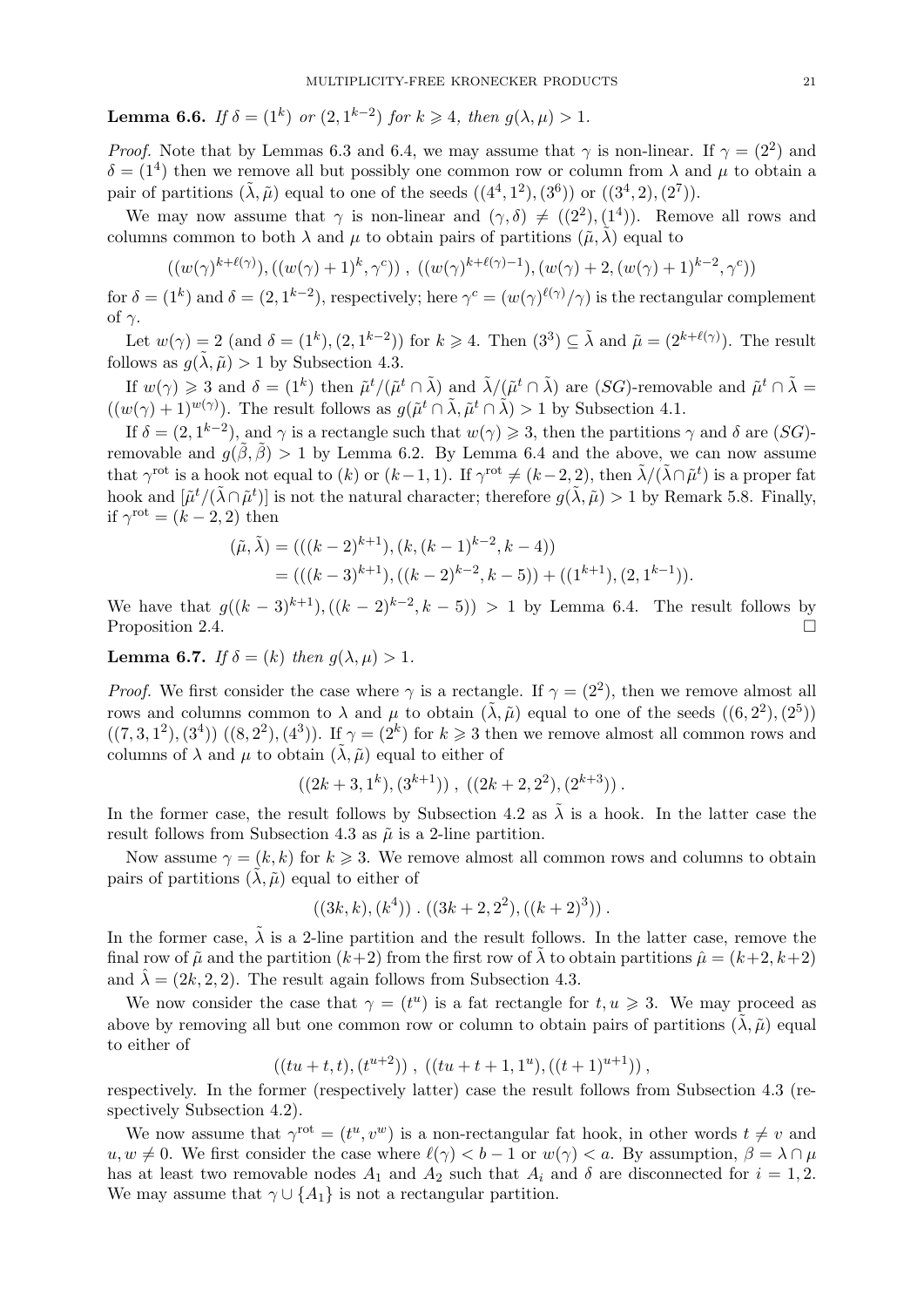We want to apply Lemma 2.9 and recall the definition of the virtual character  $\chi$  given there in equation (2.1); note that here  $\alpha = \gamma^{\rm rot}$ .

(6.1) 
$$
\chi = \sum_{A \in \text{rem}(\beta)} [\lambda/\beta_A] \cdot [\mu/\beta_A] - \sum_{B \in \text{add}(\alpha)} \alpha^B.
$$

For the two terms on the right-hand side, we note that the subtracted term is multiplicity-free. By assumption  $[\lambda/\beta_{A_i}] = [k+1] + [k, 1]$  for  $i = 1, 2$ . Also note that  $[\gamma \cup \{A_1\}] = [\alpha^{A_1}]$ . Therefore, we have that

$$
\langle \chi, [\alpha^{A_1}] \rangle \geq \sum_{i=1,2} \langle [\mu/\beta_{A_i}] \cdot [\lambda/\beta_{A_i}], [\alpha^{A_1}] \rangle - 1
$$
  
\n
$$
\geq \langle [\mu/\beta_{A_1}] \cdot ([k+1] + [k, 1]), [\alpha^{A_1}] \rangle + \langle [\mu/\beta_{A_2}] \cdot ([k+1] + [k, 1]), [\alpha^{A_1}] \rangle - 1
$$
  
\n
$$
\geq 2 + 1 - 1
$$

and the result follows by Lemma 2.9.

We now consider the case in which  $\ell(\gamma) = b - 1$  and  $w(\gamma) = a$  and so  $t \geq 3, u + w \geq 2$ . If  $w = 1$ , then the result follows as  $\lambda$  is a 2-line partition. If  $w > 1$ , we remove the final u rows from  $\mu$  and (tu) from the first row of  $\lambda$  to obtain  $\tilde{\mu} = (a^{1+w})$  (and so has at least three lines) and  $\tilde{\lambda}$  a partition which is neither a hook nor a 2-line partition. In this case,  $\tilde{\gamma} = \tilde{\mu}/(\tilde{\mu} \cap \tilde{\lambda})$  is a rectangle, therefore the result follows from the above and Proposition 2.4.

Finally, we consider the case in which  $\gamma^{\text{rot}}$  is not a fat hook, i.e.,  $|\text{rem}(\gamma^{\text{rot}})| > 2$ . Then we apply the following iterative procedure to reduce to the situation dealt with before.

(1) If  $w(\gamma) \neq w(\mu)$ , and  $|rem(\gamma^{rot})| > 2$ , then we remove all columns common to both  $\lambda$  and  $\mu$ to obtain a pair  $(\tilde{\lambda}, \tilde{\mu})$  such that  $\tilde{\mu}/(\tilde{\lambda} \cap \tilde{\mu}) = \gamma$  and therefore  $w(\tilde{\mu}) \geq 3$ ,  $\ell(\tilde{\mu}) \geq 4$ .

(2) If  $w(\gamma) = w(\mu)$ , and  $|rem(\gamma^{rot})| > 2$ , then we remove the final  $\ell(\mu) - \ell(\lambda)$  rows from  $\mu$  and the corresponding number of nodes from  $\lambda_1$  to obtain a pair  $(\tilde{\lambda}, \tilde{\mu})$  such that  $|rem((\tilde{\mu}/\tilde{\lambda} \cap \tilde{\mu})^{rot})|$  $|\text{rem}(\gamma^{\text{rot}})| - 1$  and  $w(\tilde{\mu}/(\tilde{\lambda} \cap \tilde{\mu})) < w(\tilde{\mu})$  and  $w(\tilde{\mu}) \geq 3$ ,  $\ell(\tilde{\mu}) \geq 3$ .

(3) Having completed (1) or (2) above, relabel the partitions  $(\lambda, \mu) := (\tilde{\lambda}, \tilde{\mu})$  and apply (1) or (2) again, if possible.

The above procedure eventually terminates by producing a pair of partitions  $(\lambda, \mu)$  such that  $w(\mu) \geqslant 3$ ,  $\ell(\mu) \geqslant 3$ ,  $\text{rem}(\gamma) = 2$ ; therefore the result follows by the semigroup property and the case for fat hooks, covered above.

#### **Lemma 6.8.** If  $\delta = (k-1,1)$ , then  $g(\lambda, \mu) > 1$ .

*Proof.* By Remark 5.8, we may assume that  $\gamma^{\text{rot}}$  is a fat hook. If  $\gamma = (2^k)$  and  $\delta = (2k - 1, 1)$ , then we remove all but one row or column of  $\lambda$  and  $\mu$  to obtain partitions  $\tilde{\lambda}$  and  $\tilde{\mu}$  such that  $\tilde{\lambda} \cap \tilde{\mu} = (2^3)$  or  $(3^2, 1^k)$  respectively. If  $\gamma \neq (2^k)$ , then remove all rows and columns common to both  $\lambda$  and  $\mu$  to obtain partitions  $\tilde{\lambda}$  and  $\tilde{\mu} = (w(\gamma)^{2+\ell(\gamma)})$ .

In either case, we now remove the final row of  $\tilde{\mu}$  to obtain  $\hat{\mu}$  and we let  $\tilde{\lambda}$  denote the partition such that  $\hat{\lambda} + (w(\hat{\mu}) - 1, 1) = \tilde{\lambda}$ . The partition  $\hat{\mu}$  is a rectangle and  $\tilde{\lambda}$  is either a proper fat hook or  $|rem(\hat{\lambda})| = 3$  and such that  $\hat{\lambda}/(\hat{\lambda} \cap \hat{\mu}) = (k - w(\tilde{\mu}))$ . The result follows from Lemma 6.7.  $\Box$ 

**Remark 6.9.** For the remainder of this section, we shall assume that  $[\delta]$  is not equal to a linear character or the natural character or its conjugate. Similarly if  $\delta$  has one connected component, then we shall assume that  $[\gamma]$  is not equal to a linear character or the natural character or its conjugate.

**Lemma 6.10.** If  $\gamma^{\text{rot}}$  and  $\delta$  are both 2-line partitions, then  $g(\lambda, \mu) > 1$ .

*Proof.* We first suppose that  $w(\gamma) = \ell(\delta) = 2$ . There are three cases to consider: (i)  $\gamma = (2^k)$ ; (*ii*)  $\gamma \neq (2^k)$  and  $\delta = (k^2)$ ; (*iii*)  $\gamma \neq (2^k)$  and  $\delta \neq (k^2)$ .

Case (i). Remove all common rows and all but one common column of  $\lambda$  and  $\mu$  to obtain  $(\tilde{\lambda}, \tilde{\mu}) = ((3^2, 1^k) + \delta, (3^{k+2}))$ . For  $k = 2$  and  $k = 3$  it is easily checked that the corresponding pairs are seeds. When  $k > 3$ , we note that at least one of  $(3^2), (4, 2), (5, 1)$  is  $(SG)$ -removable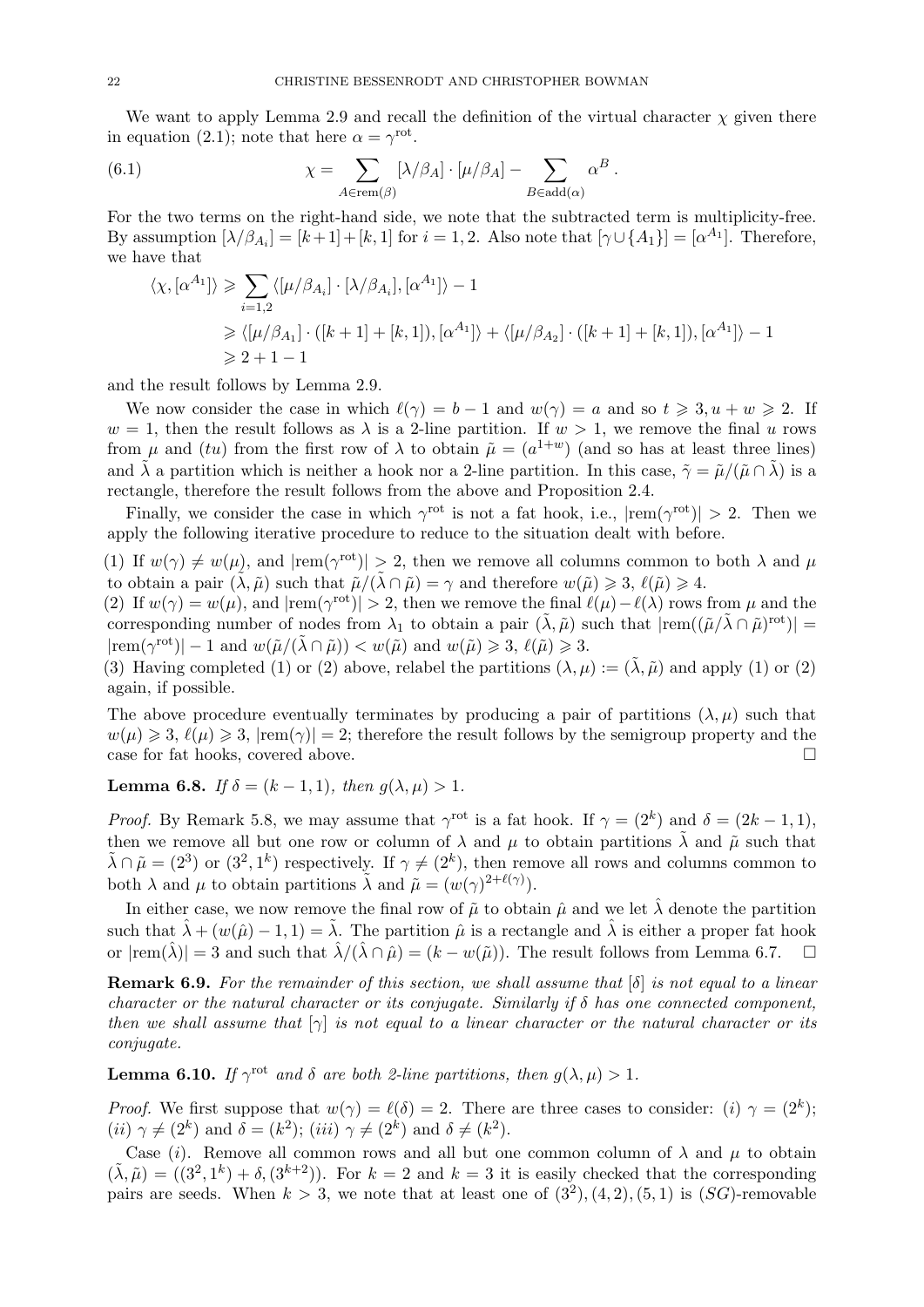from  $\delta$  (and hence is also (SG)-removable from the first two rows of  $\tilde{\lambda}$ ). In this case, we remove the final two rows of  $\tilde{\mu}$  and the relevant partition from  $\tilde{\lambda}$  to obtain  $(\hat{\mu}, \hat{\lambda})$  such that  $\hat{\mu}/(\hat{\lambda} \cap \hat{\mu})$  is a non-linear rectangle and  $\lambda/(\lambda \cap \hat{\mu})$  is a proper skew partition not of one of the forms described in cases (2) and (3) in Theorem 1.3. The result then follows by Remark 5.8.

In case (ii) (respectively (iii)) we remove all rows and columns common to  $\lambda$  and  $\mu$  to obtain  $\tilde{\mu}$  a 2-column rectangle and  $\tilde{\lambda}$  a proper fat hook (respectively  $\tilde{\lambda}$  such that  $|rem(\tilde{\lambda})| = 3$ ). The result then follows from Subsection 4.3.

For the remainder of the proof we assume that at least one of  $w(\gamma)$  and  $\ell(\delta)$  is greater than 2. In the generic case, we remove all common rows and columns from  $\lambda$  and  $\mu$  to obtain partitions  $\lambda$  and  $\tilde{\mu}$  and proceed case-by-case. We will deal with the exceptional cases when they appear in that discussion.

If  $\gamma = (k^2)$  and  $\ell(\delta) = 2$  (respectively  $\gamma = (2^k)$  and  $\ell(\delta) > 2$ ) then  $\tilde{\lambda}$  (respectively  $\tilde{\mu}$ ) is a 2-line partition and the result follows from Subsection 4.3 as long as we are not in the case  $\gamma = (3^2) = \delta$ . In the exceptional cases we remove all but one common row or column from  $\lambda$ and  $\mu$  to obtain  $(\tilde{\lambda}, \tilde{\mu})$ . For  $\gamma = (k^2)$ , we have in the exceptional case  $(\tilde{\lambda}, \tilde{\mu}) = ((6^2, 3), (3^5))$  $((4^2,2) + (2^2,1)),((2^5) + (1^5)))$  or  $((7^2,1^2),(4^4)) = ((3^2,1^2) + (4^2),(2^4) + (2^4))$ , respectively. Hence we can reduce to  $(\hat{\lambda}, \hat{\tilde{\mu}}) = ((4^2, 2), ((2^5))$  or  $((3^2, 1^2), (2^4))$ , respectively, and  $g(\hat{\lambda}, \hat{\tilde{\mu}}) > 1$ by Subsection 4.3. In the exceptional case for  $\gamma = (2^k)$  we quickly reduce to a pair involving a 2-column partition where we can again appeal to Subsection 4.3.

If  $\gamma = (k^2)$  and  $\ell(\delta) > 2$ , then  $\delta$  and  $\gamma$  are  $(SG)$ -removable and  $(3^3) \subseteq \tilde{\lambda} \cap \tilde{\mu}$  and the result follows from Subsection 4.1.

We may now assume  $\gamma \neq (k^2)$  up to conjugation. If  $w(\gamma) = 2$ , then  $\tilde{\mu}$  is a 2-line partition and  $\tilde{\lambda}$  is a proper fat hook or  $|\text{rem}(\tilde{\lambda})|=3$ . Now assume  $\ell(\gamma)=2$  and  $\ell(\delta)=2$ . If  $\gamma^{\text{rot}}=(k,k-1)$ , remove the two lower rows from  $\tilde{\mu}$  to obtain  $\hat{\mu} = (k^2)$ , and note that  $\tilde{\lambda} = (k^2) + \hat{\lambda}$  where  $\hat{\lambda}$  is a partition with  $|\text{rem}(\hat{\lambda})|=3$ ; hence the result follows by Subsection 4.3. If  $\gamma^{\text{rot}}=(k,k-j)$ for  $j > 1$ , we have  $\tilde{\lambda} = (3^2, 2) + \hat{\lambda}$  for some partition  $\hat{\lambda}$ , and  $\tilde{\mu} = (2^4) + ((k-2)^4)$ , so with  $g(\lambda,\mu) \ge g(\tilde{\lambda},\tilde{\mu}) \ge g((3^2,2),(2^4))$  the claim follows.

It remains to check the cases in which  $\ell(\gamma) = 2$  and  $\ell(\delta) > 2$ ; namely (i)  $\gamma^{\rm rot} = (2k - 2, 2)$  and  $\delta = (2^k); (ii) \gamma^{\text{rot}} = (2k-3,3) \text{ and } \delta = (2^k); (iii) \gamma^{\text{rot}} = (k+1,k-1) \text{ and } \delta = (2^{k-1},1^2); (iv)$  $\gamma^{\text{rot}} = (k+1, k-1)$  and  $\delta = (2^k); (v) \gamma^{\text{rot}} = (k+1, k)$  and  $\delta = (2^k, 1)$ .

In case (i), for  $k \geq 6$  (one can check the seeds for  $k = 3, 4, 5$  directly) we have that  $\tilde{\lambda}^t/(\tilde{\lambda}^t \cap \tilde{\mu})$ and  $\tilde{\mu}/(\tilde{\lambda}^t \cap \tilde{\mu})$  are  $(SG)$ -removable and the rectangle  $\tilde{\lambda}^t \cap \tilde{\mu}$  contains  $(3^3)$ , so the result follows from Subsection 4.1. Case (ii) is similar. In cases (iii) to (v), we have that  $\tilde{\lambda}^t/(\tilde{\lambda}^t \cap \tilde{\mu})$  and  $\tilde{\mu}/(\tilde{\lambda}^t \cap \tilde{\mu})$  are linear partitions and the result follows from Lemma 6.3.

**Lemma 6.11.** If  $\gamma$  or  $\delta$  is a fat rectangle and  $\delta$  has one connected component, then  $g(\lambda, \mu) > 1$ .

*Proof.* By Remark 5.8 and Remark 6.9 we may assume that one of  $\delta$  and  $\gamma$  is a fat rectangle and the other is  $(k-2, 2)$ , or  $(k-2, 1^2)$  or  $(5, 4)$  or  $(6, 3)$  up to conjugation.

We first suppose that  $\gamma$  is a fat rectangle. Remove all rows and columns common to both partitions  $\lambda, \mu$  to obtain  $\tilde{\lambda}$  and  $\tilde{\mu}$ . If  $\ell(\delta) \geq 3$ , then the result holds as  $\gamma$  and  $\delta$  are  $(SG)$ removable and  $(3^3) \subseteq \tilde{\lambda} \cap \tilde{\mu}$ . In the remaining cases,  $\delta = (k-2, 2)$ ,  $(5, 4)$  or  $(6, 3)$ , the partition  $\lambda$  is a 2-line partition and  $\tilde{\mu}$  is a fat rectangle; the result follows by Subsection 4.3.

We now suppose  $\delta$  is a fat rectangle. Remove all rows and columns common to both partitions  $\lambda, \mu$  to obtain  $\tilde{\lambda}, \tilde{\mu}$ . For  $\gamma^{\rm rot} = (5, 4)$  or  $(6, 3)$ , this follows via  $(SG)$ -removability from  $g((5^3), (3^5)) > 1$ , the conjugate case is immediate from Subsection 4.3.

If  $\gamma^{\text{rot}} = (k-2, 2), (k-2, 1^2)$  or  $(3, 1^{k-3})$  then  $\tilde{\lambda}^t \cap \tilde{\mu}$  is a fat rectangle and  $\tilde{\lambda}^t/\tilde{\lambda}^t \cap \tilde{\mu}$  and  $\tilde{\mu}^t/\tilde{\lambda}^t \cap \tilde{\mu}$  are  $(SG)$ -removable; the result follows by Subsection 4.1. If  $\gamma^{\text{rot}} = (2^2, 1^{k-4})$ , then  $\tilde{\mu}$ is a 2-line partition and  $\tilde{\lambda}$  is a proper fat hook; the result follows by Subsection 4.3.

**Lemma 6.12.** If one of  $\gamma^{\rm rot}$  or  $\delta$  is a hook and the other is equal to  $(k^2)$  or  $(2^k)$ , then  $g(\lambda,\mu) > 1$ .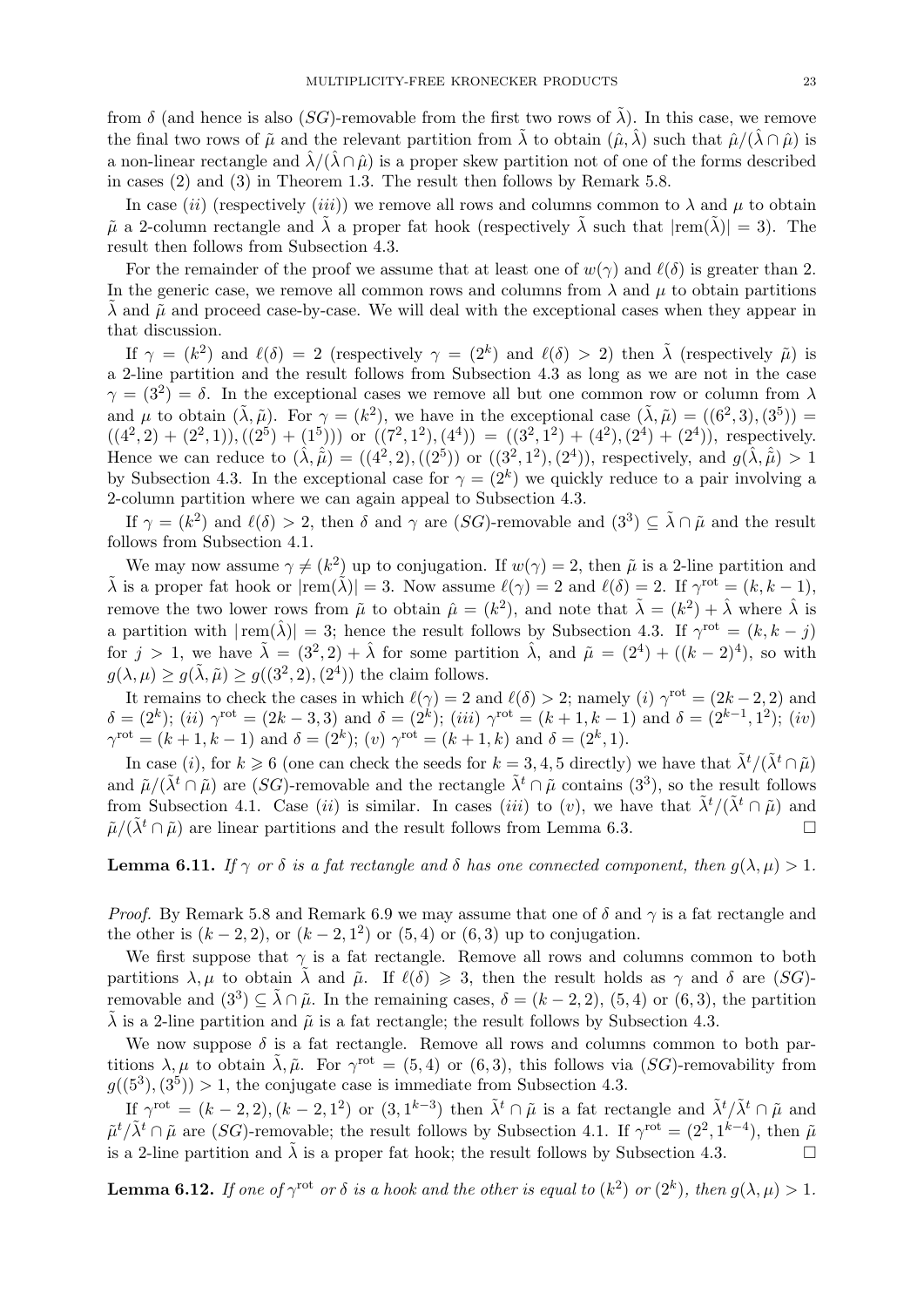*Proof.* First note that our assumptions in Remark 6.9 imply that  $k > 2$ . If  $\delta$  is a hook, remove all columns common to  $\lambda$  and  $\mu$  to obtain  $\tilde{\lambda}$  and  $\tilde{\mu}$ . If  $\gamma = (2^k)$  then the result follows from the result for 2-line partitions. If  $\gamma = (k^2)$ , then  $\tilde{\lambda}/\tilde{\lambda} \cap \tilde{\mu}$  and  $\tilde{\mu}/\tilde{\lambda} \cap \tilde{\mu}$  are  $(SG)$ -removable and  $\tilde{\lambda} \cap \tilde{\mu}$ is a fat rectangle; the result follows by Lemma 6.2.

Now assume that  $\gamma^{\rm rot}$  is a hook and  $\delta = (2^k)$  or  $(k^2)$ . Remove all rows and columns common to both  $\lambda, \mu$  to obtain partitions  $\tilde{\mu} = (t^u)$  and  $\tilde{\lambda} = ((t+2)^k, (t-1)^{u-k-1})$  or  $((t+k)^2, (t-1)^{u-3})$ respectively; in these cases,  $t + u = 3k + 1$  and  $t + u = 2k + 3$ , respectively.

In the case  $t = u$ , i.e.,  $\tilde{\mu} = (t^t)$  is a square, we must have  $\delta = (2^k)$ . Let  $\gamma^{\text{rot}} = (2k - m, 1^m)$ , where we have  $2 \le m \le 2k - 3$ . Since  $t = k + m + 1$  and  $t + m = 2k$ , we obtain  $t = 3m + 2$ . Hence the final  $m+1$  rows of  $\tilde{\mu} = (t^t)$  form a partition of size  $3m^2 + 5m + 2$ ; removing this gives  $\hat{\mu} = ((3m+2)^{2m+1})$ . On the other hand, we can remove a partition of the corresponding size from  $\tilde{\lambda}$ , as  $\tilde{\lambda} = ((m+2)^{2m+1}, m^m) + \hat{\lambda}$ , with  $\hat{\lambda} = ((2m+2)^{2m+1}, (2m+1)^m)$ . Thus  $\hat{\lambda}$  and  $\hat{\mu}$  are  $(SG)$ -removable; since  $\hat{\lambda} \cap \hat{\mu} = ((2m+2)^{2m+1})$  and  $q(\hat{\lambda} \cap \hat{\mu}, \hat{\lambda} \cap \hat{\mu}) > 1$ , we are done in this case.

Hence we may now assume that  $t \neq u$ . We conjugate the partition  $\tilde{\mu}$  and consider the possible intersection diagrams  $D_1 = \tilde{\lambda}/(\tilde{\lambda} \cap \tilde{\mu}^t)$  and  $D_2 = \tilde{\mu}^{\tilde{t}}/(\tilde{\lambda} \cap \tilde{\mu}^t)$ .

By our assumptions we have  $k > 2$ ,  $t \geq 3$ ,  $u \geq 5$ . Thus if  $D_1$  is disconnected, both components are of size strictly greater than 1. When  $\delta = (2^k)$ ,  $D_1$  could be disconnected only when both  $u < t + 2$  and  $t < u - 1$ , which is impossible. When  $\delta = (k^2)$ ,  $D_1$  is disconnected if and only if  $t+1 < u < t+k$ . Then  $D_2$  is a rectangle of width  $u-t+1 \neq 1$  and height  $t-2$ . If  $t=3$ , then  $u = u + t - 3 = 2k$ , hence  $k < t = 3$ , contradiction. Hence  $D_2$  is a non-linear rectangle. But then the character pair  $([D_1], [D_2])$  is not on the list in Theorem 1.3; hence by induction  $g(\tilde{\lambda}, \tilde{\mu}^t) > 1$ , and thus  $g(\lambda, \mu) > 1$ .

So we now assume that  $D_1, D_2$  are both connected; in fact, then  $D_1$  must be a rectangle and  $D_2$  is a fat hook. If  $D_2$  is a proper fat hook or  $D_1$  a fat rectangle, or if one is a rectangle and the other is not a hook, we are done by the previous results of this section. It remains to consider the case where  $D_1$  is a 2-line rectangle of size  $2r > 4$  and  $D_2$  is a hook of the form  $(2r - m, 1^m)$ for  $2 \le m \le 2r - 3$ . When  $\delta = (k^2)$ , this implies that  $t = 3$  and  $2k = u = t + k + 1$ , hence  $k = 4$ ,  $u = 8$ . When  $\delta = (2^k)$ , this implies that  $t = k + 1$  and  $t + 3 = u = 2k$ , so again  $k = 4$ ,  $u = 8$ . In both cases, we can remove a column of length 8 from  $\tilde{\mu}$  and remove  $\delta = (4^2)$  from  $\tilde{\lambda}$ , and the result then follows from Lemma 6.4.

**Lemma 6.13.** If  $\delta$  has two connected components, then  $q(\lambda, \mu) > 1$ .

*Proof.* By Remark 5.8, it suffices to consider (up to conjugation of  $\lambda$  and  $\mu$ ) the cases (i)  $\delta'' = (l)$ or  $(1^l)$  and  $\delta' = (1)$  and  $\gamma \vdash l + 1$  is a rectangle;  $(ii)$   $\gamma = (k+l)$  and  $[\delta] = [\delta'] \boxtimes [\delta'']$  is one of the products from the list in Theorem 2.2 with  $\delta', \delta''$  of size k, l, respectively, and  $(\delta', \delta'')$  not a pair as in  $(i)$ . We cover both cases uniformly.

The unique exceptional subcase is  $\gamma = (k+l)$  and  $\delta' = (k)$ ,  $\delta'' = (1^l)$  (up to conjugation of  $\lambda$  and  $\mu$ ) in which case we remove all rows and columns common to both partitions with the exception of one row (which exists by our assumption that  $\mu$  is not a 2-line partition) to obtain  $(\lambda, \tilde{\mu})$  of the form

$$
((2k+l+1,k+l+1,1^{l+1}),((k+l+1)^3)).
$$

Now suppose that  $\gamma = (k+l)$  and  $\delta' \vdash k$  and  $\delta'' \vdash l$  are not of the above form. Remove all rows and columns common to  $\lambda$  and  $\mu$  to obtain  $\lambda$  and  $\tilde{\mu}$ .

Now, if  $\delta' = (1)$  and  $\delta'' = (1^l)$  then  $\tilde{\lambda}/(\tilde{\mu}^t \cap \tilde{\lambda})$  is disconnected, with two components  $(l, l-1)$ and (1), and  $\tilde{\mu}^t/(\tilde{\mu}^t \cap \tilde{\lambda}) = (2^l)$ ; for  $l > 1$  the result follows as this product is not on the list in Theorem 1.3, and for  $l = 1$ , the pair  $((4, 3, 1^2), (3^3))$  is a seed. If  $k > 1$  (in either the exceptional or generic cases) then  $\tilde{\mu}$  is a rectangle and

$$
w(\tilde{\mu}) = k + l + 1 = |\delta'| + |\delta''| + 1 \geq \ell(\delta') + \ell(\delta'') + 1 = \ell(\tilde{\lambda})
$$

and therefore  $\tilde{\mu}^t/(\tilde{\lambda} \cap \tilde{\mu}^t)$  and  $\tilde{\lambda}/(\tilde{\lambda} \cap \tilde{\mu}^t)$  each have precisely one component. The result follows by the earlier results in this section.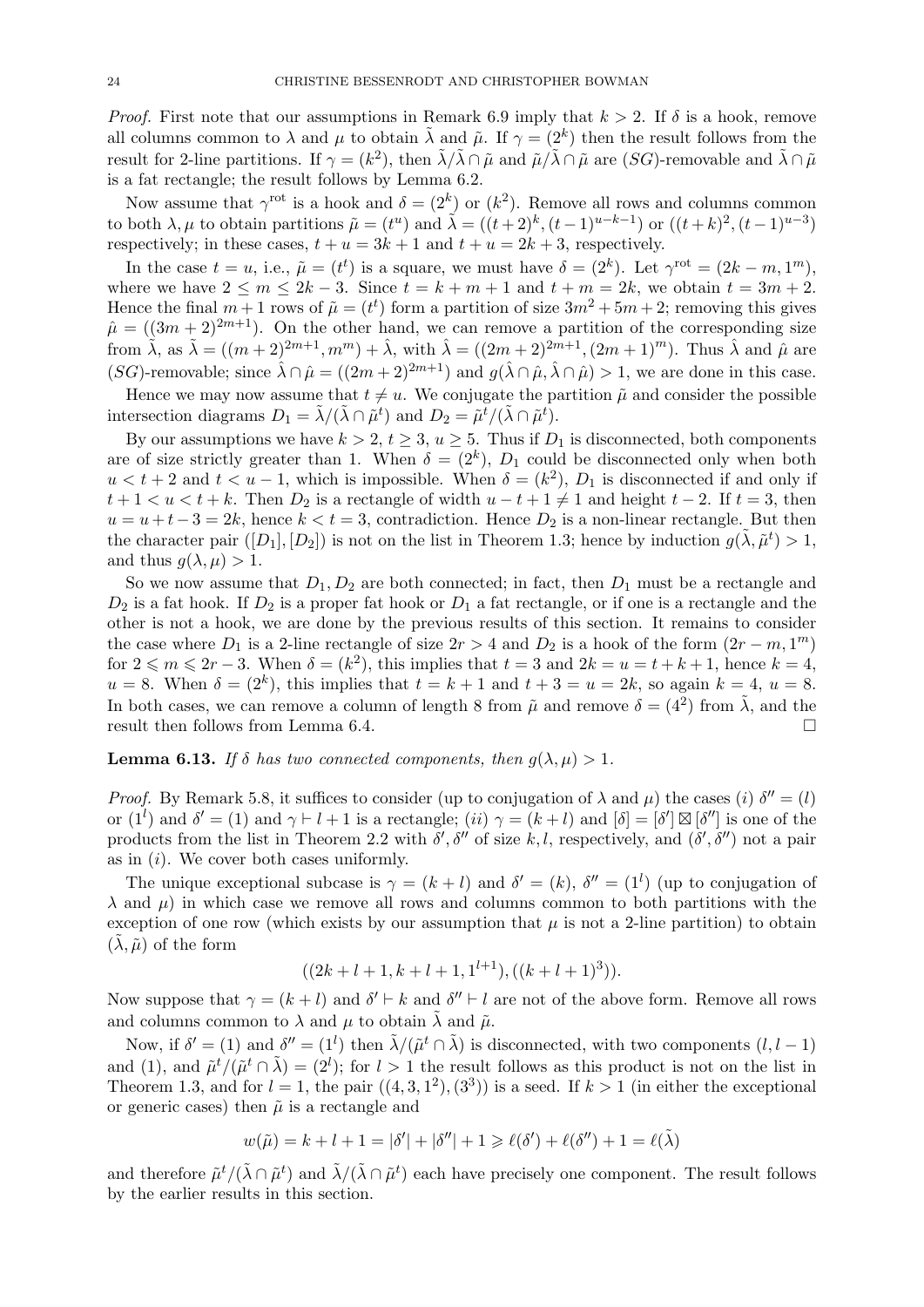We now suppose that  $\delta' = (1)$  and  $\delta'' = (l)$  or  $(1^l)$  for some  $l \geq 3$  and that  $\gamma = (t^u)$  for t,  $u > 1$ . Remove all rows and columns common to  $\lambda$  and  $\mu$  to obtain  $\tilde{\lambda}$  and  $\tilde{\mu}$ . If  $\delta'' = (1^l)$ , then  $\tilde{\lambda} \supset (4, 1^3)$  is a hook partition and  $\tilde{\mu}$  is a fat rectangle and the result holds by Subsection 4.2. If  $\delta'' = (l)$ , then we remove the first row  $\tilde{\lambda}_1 = (t + tu)$  of  $\tilde{\lambda}$  and the final u columns of  $\tilde{\mu}$  to obtain the pair  $\hat{\lambda} = \hat{\mu} = ((u+2)^l) \supseteq (3^3)$  and the result follows by Subsection 4.1.

## 7. Products with a proper fat hook

In this section, we shall consider tensor products in which one of the labelling partitions is a proper fat hook (in other words, a fat hook which is not a 2-line, hook, or rectangular partition). We assume throughout this section that  $\mu = (a^b, c^d)$  is a proper fat hook partition.

**Proposition 7.1.** Let  $\lambda \vdash n$ . The product  $[\mu] \cdot [\lambda]$  is multiplicity-free if and only if  $\lambda = (n)$  or  $(n-1,1)$  up to conjugation.

One half of the proposition follows from Section 3. In this section, we prove the other half of this proposition via a series of lemmas. For the remainder of this section, we assume that  $\lambda \neq (n)$ or  $(n-1,1)$  up to conjugation and we want to deduce that  $[\lambda] \cdot [\mu]$  contains multiplicities. We may assume that  $\lambda$  is neither a rectangle, a hook, or 2-line partition, and that  $\lambda \neq \mu$ , as we have already dealt with these cases in Sections 4 and 6.

The possible intersection diagrams for  $\lambda$  and  $\mu$ , up to conjugation, are given in Figures 4 and 5. We will also use the notation indicated there, in other words we let  $\beta = \lambda \cap \mu$ ,  $\delta = \lambda/\beta$  and  $\gamma = \mu/\beta$ . Informally, we refer to the overlapping rectangles of shape  $(a^b)$  and of shape  $(c^{b+d})$  as the arm and the leg of  $\mu$ , respectively.



FIGURE 4. The possible intersection diagrams for which  $\mu$  is a proper fat hook and  $\gamma$  and  $\delta$  each have one connected component. We label these diagrams by  $(1a)$ ,  $(1b)$ ,  $(1c)$ ,  $(1d)$  and  $(1e)$  respectively.



FIGURE 5. The possible intersection diagrams for which  $\mu$  is a proper fat hook and one of  $\gamma$  and  $\delta$  has two connected components. We label these diagrams by  $(2a)$ ,  $(2b)$ ,  $(2c)$ ,  $(2d)$   $(2e)$  and  $(2f)$  respectively.

**Lemma 7.2.** If  $\gamma$  and  $\delta$  are both rectangles, then  $g(\lambda, \mu) > 1$ .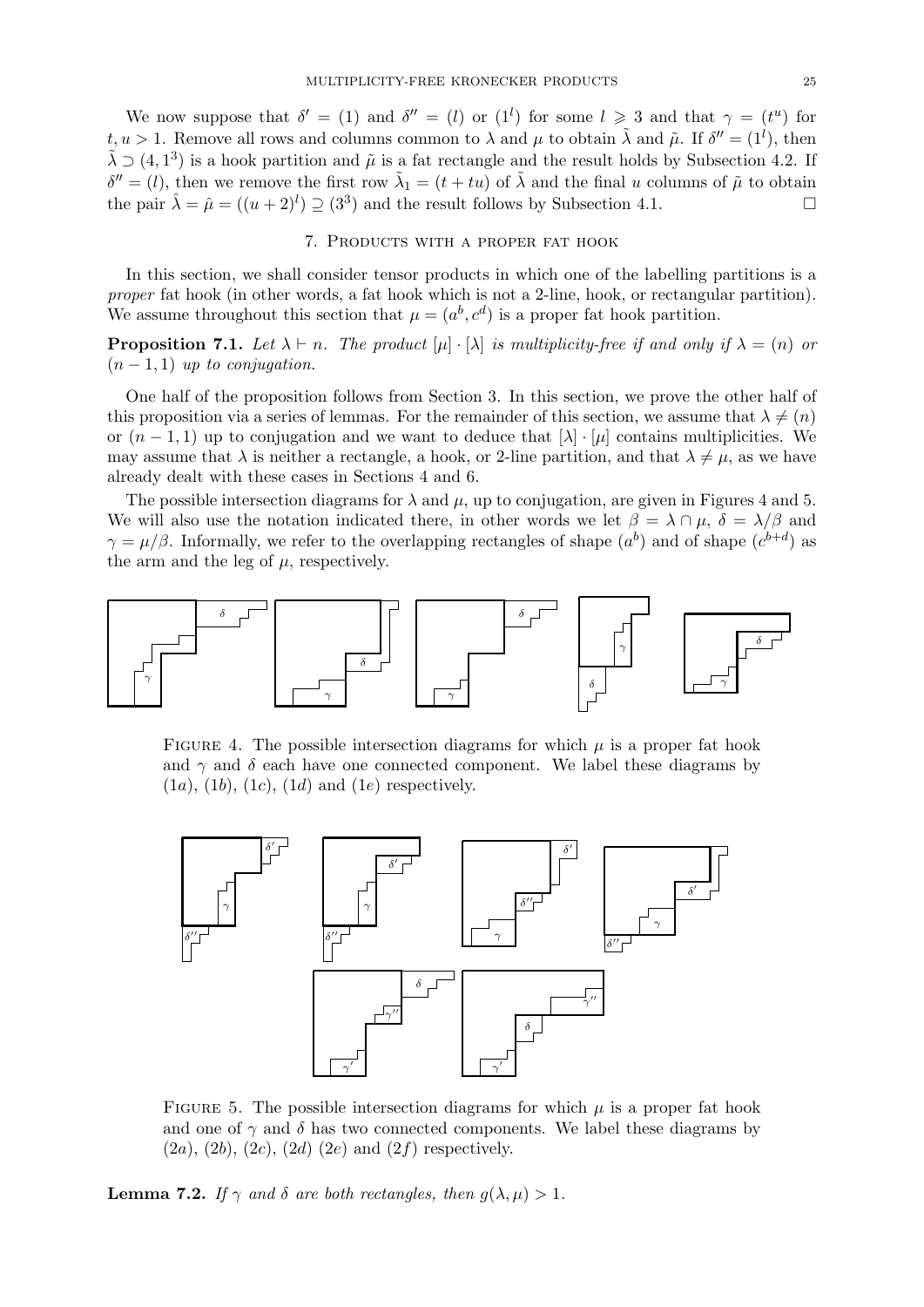*Proof.* We invite the reader to check the cases where the size of the partitions  $\gamma$  and  $\delta$  is at most 2 by hand. These can easily be reduced to small cases (however, listing them is a somewhat tedious exercise). One can easily show that these products contain multiplicities using simplifications of the arguments used here (or these can be checked by computer as the degrees of the partitions are small). We shall assume throughout that  $\gamma$ ,  $\delta$  are of size strictly greater than 2. Assuming  $\gamma$ and  $\delta$  are both rectangles, cases  $(1a)$  and  $(1b)$  are empty.

We first consider case (1c). If  $\delta = (k)$  and and  $\gamma = (k)$  (and by assumption  $a - c \geq 1$  and either  $b$  or  $d$  is strictly greater that 1) we remove all but one column in the arm and all but one row common to both partitions and hence arrive at  $(\tilde{\mu}, \tilde{\lambda})$  equal to one of the following subcases

$$
((2k+1,k),(k+1,k^2))
$$
,  $((2k+1,k+1),((k+1)^2,k)).$ 

If  $\delta = (k)$  and  $\gamma = (1^k)$  (and by assumption  $a - c \geq 1$  and either b or d is strictly greater than 1) we remove most rows and columns in order to arrive at

$$
((3 + k, 1k), (3, 2k)), ((k + 2, 2), (22, 1k)).
$$

In all four of the above subcases, we have that  $g(\lambda, \mu) \geq g(\tilde{\lambda}, \tilde{\mu}) > 1$  by Subsections 4.2 and 4.3.

Now assume that  $\delta = (k^2)$  and  $\gamma = (1^{2k})$ , with  $k > 1$ . By Remark 6.5 and our assumption that  $a > 2$ , we can remove all rows and all but two of the columns common to both partitions until we obtain  $(\lambda, \tilde{\mu})$  equal to one of the following subcases

$$
((3^2,1^{2k}),((k+3)^2)), ((3^2,2^{2k}),((k+3)^2,1^{2k}))
$$

the latter case follows by Subsection 4.3. In the former case, remove the final two rows of  $\tilde{\lambda}$  and the final column of  $\tilde{\mu}$  to obtain  $(((k+3)^2, 1^{2k-2}), (2^{2k+2}))$ ; the result follows by Subsection 4.3. By Remark 6.5, if  $\gamma = \delta = (1^3)$  we can reduce using the semigroup property to the seed  $((3^3), (3^3))$ .

We now consider the generic case (not of the above form) for  $(1c)$ . Remove all rows and all columns common to both  $\lambda$  and  $\mu$  with the exception of one column from the arm. We hence obtain  $\tilde{\mu} \cap \tilde{\lambda} = ((w(\gamma) + 1)^{\ell(\delta)})$ . If  $w(\gamma) = 1$  and  $\ell(\delta) \geq 3$  then the result follows from Subsection 4.3 (the  $\ell(\delta) \leq 2$  case was covered above). If  $w(\gamma) > 1$  and  $\ell(\delta) = 2$  then the result follows from Subsection 4.3. If  $w(\gamma) > 1$  and  $\ell(\delta) > 2$  then  $\gamma$  and  $\delta$  are (SG)-removable and  $(3^3) \subseteq \tilde{\mu} \cap \tilde{\lambda}$  and the result follows by Subsection 4.1.

We now consider case (1d); there are two subcases. If  $\delta \neq (1^k)$ , then we remove all common columns from the arms of  $\mu$  and  $\lambda$  until we obtain the partitions  $\tilde{\mu} = (c^{b+d})$  and  $\tilde{\lambda}$  a proper fat hook. If  $\delta = (1^k)$ , then we remove common columns and rows until we obtain  $\tilde{\mu} = (w(\gamma) +$  $2, (w(\gamma) + 1)^{\ell(\gamma)}$  and  $\tilde{\lambda} = (w(\gamma) + 2, 1^{k+\ell(\gamma)})$ . The result follows by Subsections 4.2 and 4.3.

We now consider case (1e). By Remark 6.5, if  $w(\gamma) = \ell(\delta) = 1$  we can remove successive rows and columns from  $\mu$  and  $\lambda$  until we obtain  $(\tilde{\mu}, \tilde{\lambda})$  equal to one of the following pairs:

$$
(( (k+1)^2, 1^{k+1}), ((k+1)^3))
$$
.  $((k+2, 2^{k+1}), ((k+2)^2, 1^k))$ .

The first (respectively second) case follows by Section 6 (respectively Subsection 4.1). By Remark 6.5, if  $\gamma = (1^k)$  and  $\delta = (1^k)$  we can remove all but one row in the arm and all but one common column to obtain  $(\tilde{\mu}, \tilde{\lambda})$  equal to one of the pairs:

$$
((3,1^{2k}), (3,2^k)), ((3,2^{2k}), (3^{k+1},1^k)).
$$

The latter case follows by Subsection 4.3. The former can be further reduced to the seed  $((3^2,1^2),(3^2,2))$ . By Remark 6.5, if  $\gamma = (1^{2k})$  and  $\delta = (2^k)$  we can successively remove common rows and columns until we obtain  $(\tilde{\mu}, \tilde{\lambda})$  equal to one of the following pairs:

$$
((3^2,1^{3k}), (3^{k+2}))
$$
,  $((2^{3k}), (4^k,1^{2k}))$ 

and the result follows by Section 6 and Subsection 4.3 respectively. We now consider the generic case for (1e). Remove all rows and columns common to both  $\mu$  and  $\lambda$  with the exception of one row in the arm to obtain  $\tilde{\mu} = ((w(\delta) + w(\gamma), (w(\gamma))^{\ell(\gamma) + \ell(\delta)})$  a proper fat hook and  $\tilde{\lambda} = ((w(\delta) + w(\gamma))^{\ell(\delta)+1})$  a non-linear rectangle. The result follows by Section 6.

**Lemma 7.3.** If either  $\gamma$  or  $\delta$  is linear and the other is connected, then  $q(\lambda, \mu) > 1$ .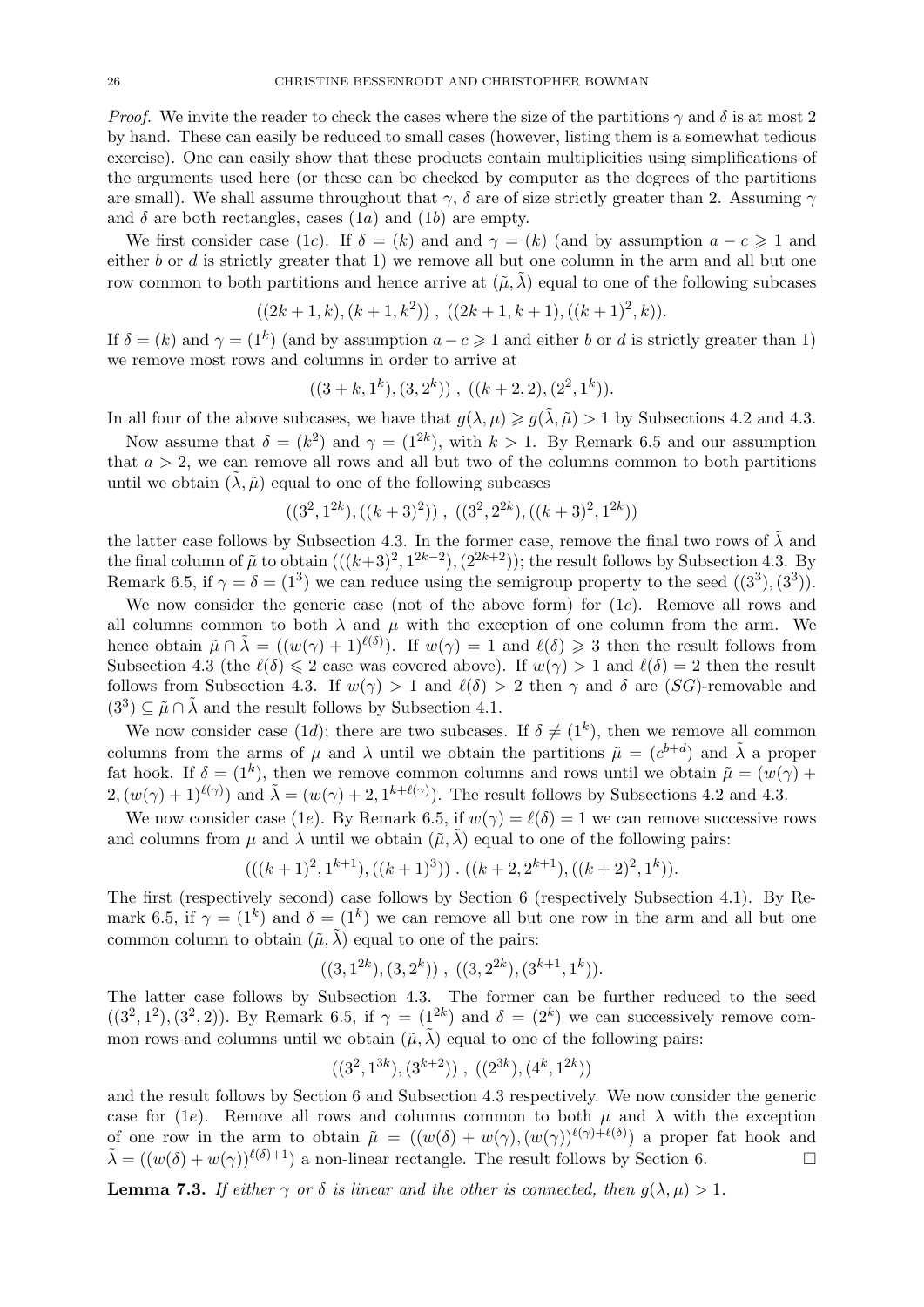Proof. We may assume that one diagram is linear and the other is not a rectangle, as the case of two rectangles has already been addressed in Lemma 7.2.

We first consider cases  $(1c, d, e)$  with  $\gamma$  a linear partition.

Suppose we are in case (1c) with  $\gamma = (k)$ . If  $\ell(\delta) = 2$ , remove all rows and columns common to  $\lambda$  and  $\mu$  with the exception of one column in the arm to obtain  $\tilde{\mu}$  a proper fat hook and  $\tilde{\lambda} \supset (4^2)$ a 2-line partition. Hence the result follows by Subsection 4.3. If  $\ell(\delta) > 2$  remove all rows and columns common to both  $\mu$  and  $\lambda$  to obtain  $(\tilde{\mu}, \tilde{\lambda})$  such that  $(4^4) \subseteq \tilde{\mu}$  a rectangle and  $(4^3) \subset \tilde{\lambda}$ . The result follows by Section 6. Now consider case (1c) with  $\gamma = (1^k)$ . Remove all rows and columns shared by  $\mu$  and  $\lambda$  with the exception of one column in the arm to obtain  $\tilde{\mu}$  and  $\tilde{\lambda}$  such that  $\tilde{\mu} \supseteq (2^2, 1^3)$  is a 2-line partition and  $\tilde{\lambda} \supseteq (3^2)$  is a non-rectangular partition. The result follows by Subsection 4.3.

For case (1d) with  $\gamma$  linear, we remove all rows and columns common to both  $\lambda$  and  $\mu$  with the exception of one row from the arm to obtain  $\tilde{\mu}$  a non-linear rectangle and  $\lambda$  such that  $|rem(\lambda)| \geq 3$ . The result follows by Section 6.

In case (1e) and  $\gamma = (k)$  with  $k > 3$ , remove all rows and columns common to both  $\mu$  and  $\lambda$  to obtain  $\tilde{\mu} \supseteq (4^3)$  a rectangle and  $\tilde{\lambda} \supseteq (3^2)$  a non-rectangular partition; for  $k = 3$  we reduce to the seed  $((5^2, 4), (5, 3^3))$ . In case  $(1e)$  and  $\gamma = (1^k)$ , remove all rows and columns common to both  $\lambda$ and  $\mu$  with the exception of one row in the arm to obtain  $(\tilde{\mu}, \tilde{\lambda})$ . We have that  $\tilde{\mu} \supseteq (3, 1^5)$  is a hook partition and  $\tilde{\lambda} \supseteq (3^2, 2)$ ; the result follows by Subsection 4.2.

We now consider cases  $(1c, d, e)$  for  $\delta$  a linear partition. Recall that  $\gamma^c = ((w(\gamma))^{\ell(\gamma)})/\gamma$ .

Assume we are in case  $(1c, e)$  with  $|\gamma^{c}| > 2$ . If  $\delta = (k)$  for case  $(1c, e)$  and  $w(\gamma) > 2$ , remove all rows and columns common to  $\lambda$  and  $\mu$  to obtain  $\tilde{\mu}$  a fat rectangle and  $\tilde{\lambda}$  such that  $\tilde{\lambda}_1 \geq w(\gamma) + 4$ and  $\tilde{\lambda}$  is of depth at least 3. Therefore the result follows by Remark 5.8 for cases  $(1c, e)$  with  $\delta = (k), w(\gamma) > 2, \text{ and } |\gamma^c| > 2.$ 

Continuing with case (1e) with  $\delta = (k)$ , we now assume that either  $w(\gamma) = 2$  or  $|\gamma^c| \leq 2$ . In either case, remove all rows and columns common to both  $\lambda$  and  $\mu$  with the exception of one row in the arm to obtain a pair of proper fat hooks of the form

$$
(\tilde{\lambda}, \tilde{\mu}) = \left( \left( (w(\gamma) + |\gamma|)^2, \gamma^c \right), \left( w(\gamma) + |\gamma|, w(\gamma)^{\ell(\gamma)+1} \right) \right).
$$

We have that  $|\gamma^c| < |\gamma|$  by our assumption that  $w(\gamma) = 2$  or  $|\gamma^c| \leq 2$ . By the semigroup property, we can reduce to  $(\tilde{\lambda}, \tilde{\mu}) = (((w(\gamma) + |\gamma|)^2), (w(\gamma) + |\gamma| - |\gamma^c|, w(\gamma)^{\ell(\gamma)+1}))$  and the result follows by Subsection 4.3.

Continuing with case (1c) with  $\delta = (k)$ , we now assume that either  $w(\gamma) = 2$  or  $|\gamma^c| \leq 2$ . Remove all rows and columns common to  $\lambda$  and  $\mu$  with the exception of either one arbitrary row, or one column in the leg. We hence obtain  $\tilde{\mu}$  a rectangle and  $\lambda$  with at least three removable nodes; the result follows by Section 6.

We now consider cases  $(1c, e)$  with  $\delta = (1^k)$ . Remove all rows and columns common to both partition to obtain  $\tilde{\mu}$  a non-linear rectangle and  $\tilde{\lambda} \supseteq (3^3, 1)$ ; the result follows by Section 6.

For case (1d) with  $\delta$  linear, remove all columns and all but one row common to both  $\lambda$  and  $\mu$ to obtain  $\tilde{\mu}$  a fat rectangle and  $\tilde{\lambda}$  a partition with at least 3 removable nodes. The result follows by Section 6.

We now consider case (1b); here, only  $\gamma$  can be linear. If  $\gamma = (k)$  remove all common rows and columns to obtain  $\tilde{\mu}$  and  $\lambda$ . If  $\ell(\delta) = 2$  then the result follows by Subsection 4.3. Suppose that  $\ell(\delta) \geq 3$ . The shortest row of  $\tilde{\mu}$  is longer than the longest column in  $\tilde{\lambda}$  and so  $\tilde{\lambda}^t \cap \tilde{\mu}$  is a rectangle. By assumption,  $\ell(\lambda) \geq 3$  and so  $\tilde{\lambda}^t \cap \tilde{\mu} \supseteq (3^4)$  and the result follows by Subsection 4.1.

We now consider the case (1b) with  $\gamma = (1^k)$ . The exceptional cases are (i)  $(a - c)b \leq 2$  and  $(ii) \ell(\delta) = 2$ . In either case, remove all rows and columns with the exception of one column in the leg (which exists by assumption that  $\mu$  is neither a hook, nor a 2-line partition) to obtain  $(\tilde{\lambda}, \tilde{\mu})$ . We have that  $(a - c)b < k$  by assumption and so we can remove the final  $(a - c)$  columns of  $\tilde{\mu}$  and the final  $(a-c)b$  rows of  $\tilde{\lambda}$  to obtain  $\hat{\mu} = (2^{k+\ell(\delta)})$  and  $\hat{\lambda} \supset (3,2,1)$ . The result follows by Subsection 4.3.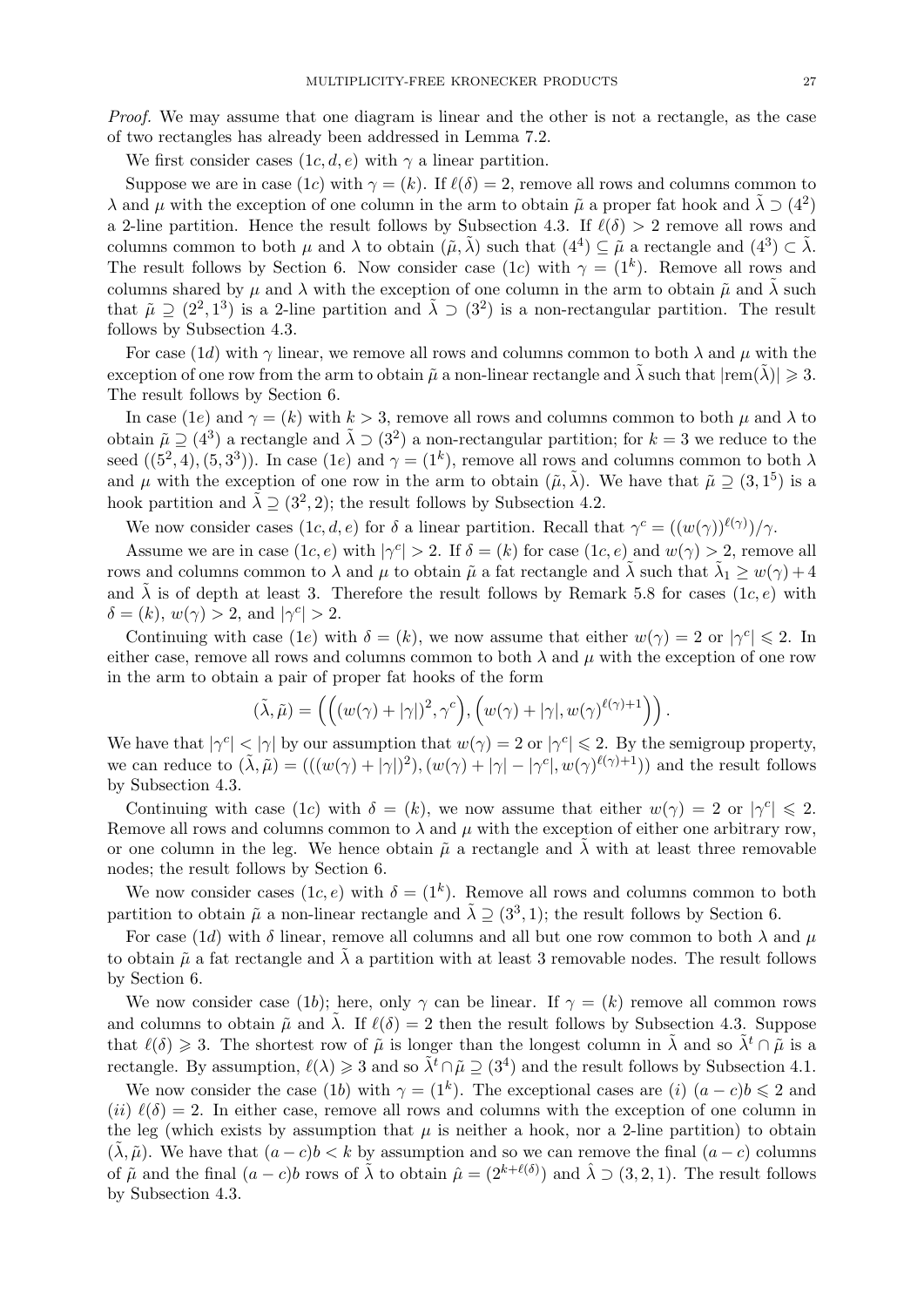Now suppose we are in case (1b) with  $\gamma = (1^k)$  and we are not in one of the exceptional cases (i) and (ii) above. Remove all common rows and columns from  $\mu$  and  $\lambda$  to obtain  $\tilde{\mu}$  and  $\tilde{\lambda}$ . If  $\tilde{\mu}$ is a 2-column partition, the result follows. Otherwise, remove all nodes in  $\lambda$  to the right of the final column of  $\tilde{\mu}$  and remove the corresponding number of nodes from the first column of  $\tilde{\mu}_1$  to obtain a pair  $(\hat{\lambda}, \hat{\mu})$ . We have that  $\hat{\delta} = \hat{\lambda}/(\hat{\lambda} \cap \hat{\mu})$  is a proper partition and  $\hat{\gamma} = \hat{\lambda}/(\hat{\lambda} \cap \hat{\mu})$  is linear. The result follows from the case (1e) for  $\delta$  a proper partition, above.

Finally, suppose we are in case (1a); here only  $\delta$  can be linear. If  $\gamma$  is a proper partition, remove all common rows (or all common columns, respectively) from  $\lambda$  and  $\mu$  to obtain  $\lambda$  and  $\tilde{\mu}$ . The partitions  $\tilde{\lambda}^t$  and  $\tilde{\mu}^t$  are now as in case (1e) (respectively (1c)) above and therefore  $g(\lambda, \mu) > 1$ . It remains to consider the case when  $\gamma$  is a proper skew partition.

Case (i). If  $\gamma = \rho/(1)$  and  $\delta = (k)$ , remove all but one row (in the arm) or one column (in the leg) to obtain a pair of partitions  $(\lambda, \tilde{\mu})$ . In the former case, we remove successive rows from  $\tilde{\mu}$ (and the corresponding number of nodes from the first row of  $\lambda$ ) until we obtain  $\tilde{\mu}$  a fat rectangle and  $\lambda$  such that  $|rem(\lambda)| = 3$ . The result follows by Section 6. In the latter case, remove the final row of  $\tilde{\mu}$  and the corresponding number of nodes from the first row of  $\lambda$  to obtain a pair  $(\lambda, \hat{\mu})$ . If  $\hat{\mu}$  is a rectangle the result follows. Otherwise,  $\hat{\mu}/(\lambda \cap \hat{\mu})$  is a proper skew partition and  $[\hat{\lambda}/(\hat{\lambda} \cap \hat{\mu})] = [k'] \boxtimes [1]$  with  $k' < k$ , and the result follows from Remark 5.8.

Case (ii). Now assume  $\gamma \neq \rho/(1)$  and  $\delta = (k)$  and remove all rows and columns common to  $\lambda$  and  $\tilde{\mu}$  to obtain  $\tilde{\lambda}$  and  $\tilde{\mu}$ . If  $\tilde{\lambda}$  is a hook or 2-line partition the result follows. Otherwise, if  $\gamma = (\rho/\sigma)^{\text{rot}}$  for  $|\text{rem}(\rho)| = 3$  (respectively 2) remove all rows in  $\tilde{\mu}$  which occur below the final row of  $\tilde{\lambda}$  and remove the corresponding number of nodes from the first row of  $\tilde{\lambda}$  to obtain  $\hat{\lambda}$ and  $\hat{\mu}$ . We have that  $|rem(\hat{\lambda})| = 2$  (respectively 3) and  $\hat{\mu}$  is either a rectangle or a fat hook such that  $\hat{\mu}/\hat{\lambda} \cap \hat{\mu}$  is a proper partition (respectively  $\hat{\mu}/\hat{\lambda} \cap \hat{\mu} = (\hat{\rho}/\hat{\sigma})^{\text{rot}}$  for  $|\text{rem}(\hat{\rho})| = 2$ ).

In the former case, the result follows either from Section 6 or from noting that  $(\hat{\lambda}, \hat{\mu})$  are as in case (1a) for  $\gamma$  a proper partition. In the latter case, repeat the above argument for case (i) or case  $(ii)$  as appropriate.

Finally assume  $\delta = (1^k)$  in case  $(1a)$ . Remove all rows and columns common to both  $\lambda$  and  $\mu$ to obtain a pair  $(\lambda, \tilde{\mu})$ . If  $w(\gamma) = 2$ , then  $\lambda$  is a proper fat hook and  $\tilde{\mu}$  is a 2-line partition and so the result follows by Subsection 4.3. Otherwise, by our assumptions  $k \geq 4$  and  $3 \leq w(\gamma) < k$ . The shortest column of  $\tilde{\lambda}$  (which is of length equal to k) is longer than the widest row of  $\tilde{\mu}$  (equal to  $w(\gamma)$  and so  $\tilde{\lambda}^t \cap \tilde{\mu} = (w(\gamma)^k) \supseteq (3^4)$  and so the result follows by Subsection 4.1.

**Lemma 7.4.** If either  $[\gamma]$  or  $[\delta]$  is equal to  $[k-1] \boxtimes [1]$  up to conjugation, then  $g(\lambda, \mu) > 1$ .

*Proof.* If  $[\gamma]$  or  $[\delta]$  is of the form  $[1] \boxtimes [k-1]$  up to conjugacy, we may assume that the other is a rectangle by Remark 5.8. It is easy to see that case  $(2d)$  is never of this form. We first consider the pairs of partitions  $(\lambda, \tilde{\mu})$  which form our exceptional cases, in which it is not possible to remove all rows and columns common to both partitions  $\lambda, \mu$ .

In case (2a), suppose that  $\gamma$  is linear and  $[\delta] = [1] \boxtimes [k-1]$ . By Remark 6.5, we can remove most rows and columns common to  $\mu$  and  $\lambda$  to obtain  $(\tilde{\mu}, \tilde{\lambda})$  equal to one of the following

 $((3,2^k),(2+k,1^{k+1}))$ ,  $((3,2^k),(4,1^{2k-1}))$ ,  $((k+1)^3))$ ,  $((2k,k+1,1^2)$ ,  $((k+1)^3))$ ,  $((k+2,k+1,1^k)$ . Otherwise, remove all rows and columns common to both  $\lambda$  and  $\mu$  to obtain  $(\tilde{\lambda}, \tilde{\mu})$ . The result follows by Subsection 4.2 and Section 6.

We now consider case  $(2b)$  (in case  $(2f)$  one can use the semigroup property to reduce to the same set of cases, and we therefore do not consider this case explicitly). Suppose that  $\gamma$  is linear and  $[\delta] = [1] \boxtimes [k-1]$  up to conjugation. The exceptional cases are precisely those in which  $\ell(\delta') = w(\delta'') = 1$  (with notation as in case (2b) of Figure 5) and  $\gamma$  is linear. Remove all rows and columns common to both  $\mu$  and  $\lambda$  with the exception of one row in the arm to obtain  $(\tilde{\mu}, \lambda)$ equal to one of the following up to conjugation

$$
((3, 2^{k+1}), (3^2, 1^{2k-1}))
$$
,  $((k+1, 2^{k+1}), ((k+1)^2, 1^{k+1}))$   
 $((k+2, (k+1)^2), ((k+2)^2, 1^k))$ ,  $((2k, (k+1)^2), ((2k)^2, 1^2))$ .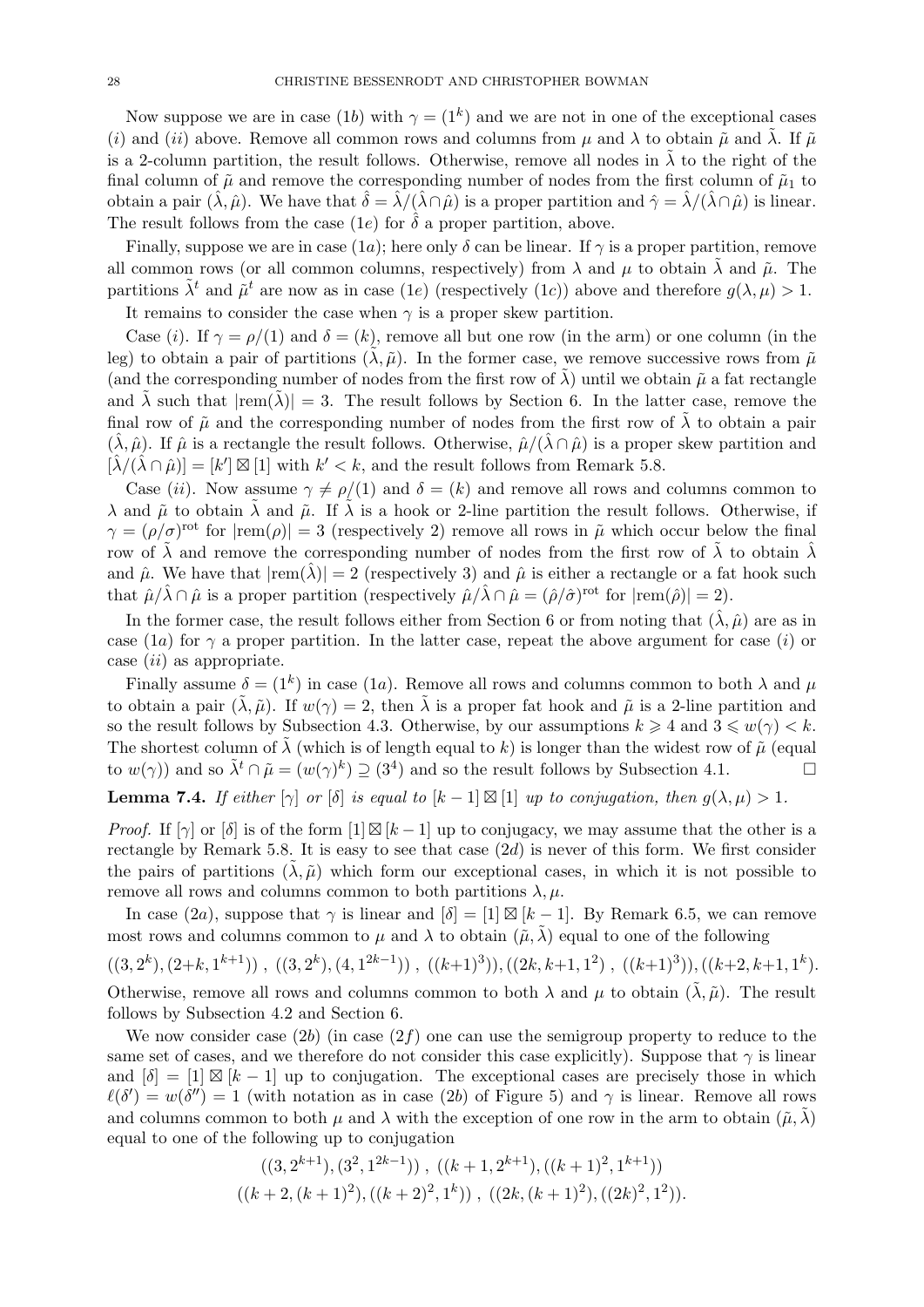In each case we can remove a single node from the first row of  $\tilde{\mu}$  and a single node from the first column of  $\tilde{\lambda}$  to obtain a pair  $(\hat{\mu}, \hat{\lambda})$ . In the first case  $\hat{\mu} = (2^{k+2})$  and  $\hat{\lambda}$  is a proper fat hook and the result follows by Subsection 4.3. In the third case  $\hat{\mu}$  is a fat rectangle and  $\hat{\lambda}$  is a proper fat hook and the result follows by Subsection 4.3. In the second and fourth cases with  $k > 2$  (the  $k = 2$  cases are covered by the first and third cases)  $\hat{\mu}, \hat{\lambda}$  are both proper fat hooks and  $\hat{\mu}/(\hat{\lambda} \cap \hat{\mu})$ is linear and  $[\hat{\lambda}/(\hat{\lambda} \cap \hat{\mu})]$  is the standard character and so the result follows by Lemma 7.3.

The only exceptional case for  $(2c)$  is when  $\ell(\delta') = w(\delta'') = 1$  and  $\gamma = (1^k)$ . Then remove all rows and columns common to both  $\lambda$  and  $\mu$  with the exception of one column in the arm or leg (which must exist as  $\mu$  is not a 2-line partition) to obtain  $\tilde{\lambda}$  and  $\tilde{\mu}$ . In the former case  $\tilde{\lambda}$  is a proper fat hook and  $\tilde{\mu} \supset (3, 1^2)$  is a hook partition; the result then follow by Subsection 4.2. In the latter case remove a single node from the first column of  $\tilde{\lambda}$  and the first row of  $\tilde{\mu}$ ; the result then follows by Subsection 4.3.

The only exceptional case for (2e) is that in which  $w(\gamma') = \ell(\gamma'') = 1$  and  $\delta = (k)$ . Remove all rows and columns common to both  $\lambda$  and  $\mu$  with the exception of one row or column in the arm or in the leg to obtain  $\lambda$  and  $\tilde{\mu}$ . For a single row in the leg (respectively column in the arm) the result then follows by Subsection 4.2 (respectively Subsection 4.3). For a single row in the arm, remove a single node from the first column of  $\lambda$  and the first column of  $\tilde{\mu}$ ; the result then follows by Subsection 4.3. For a single column in the leg, remove the final row of  $\tilde{\mu}$  and the final two columns of  $\lambda$  to obtain  $(\lambda, \hat{\mu})$ . For  $k > 2$ , both  $\lambda/\lambda \cap \hat{\mu}$  and  $\hat{\mu}/\lambda \cap \hat{\mu}$  have two connected components and the result follows by Remark 5.8; for  $k = 2$ , we have the seed  $((5, 2, 1), (3^2, 2))$ .

Now suppose that we are in one of the cases  $(2a, b, c, e, f)$  and  $(\gamma, \delta)$  is not one of the exceptional cases (all of which were dealt with above). In cases  $(2a, b, f)$  we remove all rows and columns common to both  $\mu$  and  $\lambda$  to obtain a pair  $(\tilde{\lambda}, \tilde{\mu})$  where  $\tilde{\mu}$  or  $\tilde{\lambda}$  is a proper rectangle, and which is not on our list. In case (2c) we remove all common rows and columns from  $\lambda$ ,  $\mu$  and obtain either a 2-line partition  $\lambda$  with  $(\lambda, \tilde{\mu})$  not on our list, or a pair which can be reduced in one further step to a pair not on our list where at least one is a proper rectangle. In case (2e) again remove all common rows and columns and obtain either a 2-line partition  $\lambda$  with  $(\lambda, \tilde{\mu})$  not on our list, or a pair  $(\tilde{\lambda}, \tilde{\mu})$  where we can remove a shape corresponding to  $\delta$  from  $\tilde{\lambda}$  and the final boxes from the k columns of  $\tilde{\mu}$ , and  $q(\tilde{\lambda} \cap \tilde{\mu}, \tilde{\lambda} \cap \tilde{\mu}) > 1$ . So the result follows from Subsection 4.3, Subsection 4.1 and Section 6.

## **Lemma 7.5.** If either  $\gamma$  or  $\delta$  is a proper hook partition up to rotation, then  $q(\lambda, \mu) > 1$ .

*Proof.* By Section 4 and Theorem 2.7 we may assume that up to rotation one of  $\gamma$ ,  $\delta$  is a proper hook and the other is a fat hook. By Lemma 7.3 we may assume that neither partition is linear.

Assume  $(\lambda, \mu)$  are as in (1a) of Figure 4. We begin with the case  $\gamma = (k-1, 1)$  (the case  $\delta = (2, 1^{k-2})$  is identical). For  $k = 3$  we remove all rows and columns common to both partitions with the exception of one column in the leg to obtain the seed  $(\tilde{\mu}, \tilde{\lambda}) = ((3^3, 2), (5, 4, 1^2))$ . For  $k > 3$ , we remove all rows and columns common to both  $\lambda, \mu$  to obtain  $(\tilde{\mu}, \tilde{\lambda})$ . If  $\ell(\tilde{\lambda}) = 2$ , then the result follows from Subsection 4.3. If  $\ell(\tilde{\lambda}) > 2$ , then  $\gamma$  and  $\delta$  are (SG)-removable and  $(3^3) \subseteq \tilde{\mu} \cap \tilde{\lambda}.$ 

Now assume that  $\gamma = (2, 1^{k-2})$ , with  $k > 3$ . If k is even and  $\delta = (k/2, k/2)$ , then we remove all rows and columns common to both partitions with the exception of one column in the leg to obtain  $\tilde{\mu}$  and  $\tilde{\lambda}$ . We then remove  $(k/2, k/2)$  from the top of  $\tilde{\lambda}$  and  $(2^{k/2})$  from the bottom of  $\tilde{\mu}$  to obtain  $((3^3, 2^{k/2-2}), (3^2, 1^{k-1}))$  and then the result follows by Lemma 7.3. For  $\delta$  not of the above form, remove all rows and columns common to both partitions to obtain  $(\tilde{\lambda}, \tilde{\mu})$  such that  $\tilde{\mu}$  is a 2-line partition and  $(\tilde{\mu}, \lambda)$  is not a pair listed in Theorem 1.1; the result follows by Subsection 4.3.

If  $\delta = (k-1,1)$  and  $\gamma$  is not of the above form, remove all rows and columns common to  $\lambda$ and  $\mu$  to obtain  $\lambda = (w(\gamma) + k - 1, w(\gamma) + 1)$  and  $\tilde{\mu}$  a proper fat hook. The result follows from Subsection 4.3.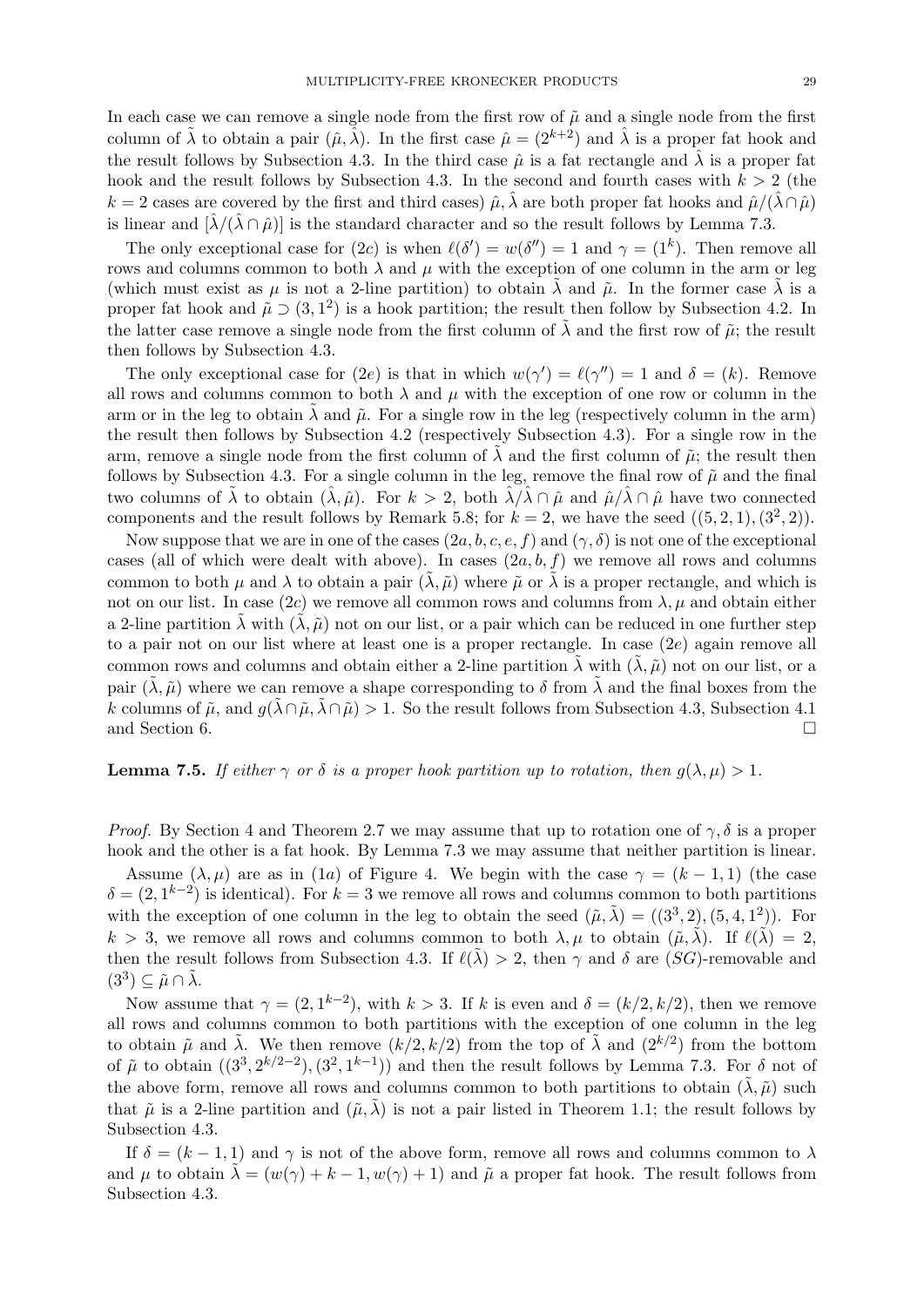We now assume that  $\gamma, \delta \neq (k-1, 1)$  up to conjugation. By Section 4 and Theorem 2.7, being in case (1a) implies that  $\gamma$  is a proper hook and  $\delta$  is a non-linear rectangle. Remove all rows and columns common to  $\mu$  and  $\lambda$  to obtain  $\tilde{\mu}$  a proper fat hook and  $\tilde{\lambda}$  a rectangular partition; the result follows then by Section 6.

Before addressing case (1b) of Figure 4, we first consider cases (1c, d, e). Assume that  $\delta$  is a proper hook. In case (1c), there is a single exceptional subcase, where  $\gamma = (2^k)$  and  $\delta = (2k-1, 1)$ ; here we remove all rows and columns common to both partitions with the exception of one column in the arm to obtain  $(\tilde{\lambda}, \tilde{\mu}) = ((2k + 2, 4), (3^2, 2^k))$ ; the result follows by Subsection 4.3. In case (1d), the unique exceptional subcase is  $(\gamma, \delta) = ((2^2), (2, 1, 1))$ , which we can reduce to the seed  $(\tilde{\lambda}, \tilde{\mu}) = ((4, 2^3, 1^2), (4^3))$ . In case (1e), the single exceptional subcase is given by  $\gamma = (2^k)$  and  $\delta = (2k-1,1)$ ; remove all rows and columns common to both partitions with the exception of one row in the arm to obtain  $(\tilde{\lambda}, \tilde{\mu})$ . In which case  $(\tilde{\lambda}^t, \tilde{\mu}^t)$  is equal to a pair of partitions as in the second exceptional case for  $(1a)$ , above.

Continuing with  $(1c, d, e)$  with  $\delta$  a proper hook, we now argue for the generic case. Remove all rows and columns common to  $\lambda$  and  $\mu$  to reduce to a pair of partitions  $(\lambda, \tilde{\mu})$  such that  $\tilde{\mu}$  is a rectangle and  $(\tilde{\lambda}, \tilde{\mu})$  does not belong to our list. Thus the result follows by Section 6.

Suppose that we are in cases  $(1c, d, e)$  and that  $\gamma$  is a rotated proper hook. Remove all rows and columns common to both partitions to obtain  $(\lambda, \tilde{\mu})$  such that  $\tilde{\mu}$  is a rectangle and  $\tilde{\lambda}$  is a proper fat hook or has three removable nodes (as  $\delta$  is non-linear). The result follows from Section 6.

Finally, we consider case (1b). If  $\delta^{\text{rot}}$  is a proper hook and  $\gamma$  is a non-linear rectangle, remove all rows and columns common to  $\lambda, \mu$  to obtain  $(\tilde{\lambda}, \tilde{\mu})$  such that  $\tilde{\lambda}$  is a rectangle and  $\tilde{\mu}$  is a proper fat hook; the result follows then by Section 6. We may now assume that one of  $\gamma^{\text{rot}}$  or  $\delta^{\rm rot}$  is equal to  $(k-1,1)$  up to conjugation and the other is a non-rectangular fat hook. This case is symmetric in swapping  $\gamma$  and  $\delta$  and therefore we can assume that  $\delta^{\rm rot} = (k-1, 1)$  up to conjugation and  $\gamma^{\text{rot}} = (t^u, v^w) \vdash k$  is not a rectangle. Remove all rows and columns common to  $\lambda, \mu$  to obtain  $(\lambda, \tilde{\mu})$  equal to either

$$
((t+k-1)^2, (t-v)^w), (t+k-2, t^{u+w+1}))
$$
,  $((t+2)^{k-1}, (t-v)^w), ((t+1)^{k-2}, t^{u+w+1}).$ 

The  $k = 3$  case is the seed  $(4^2, 1), (3, 2^3)$ . For  $k > 3$  in the latter case, if  $\gamma^{\rm rot}$  is of depth at least 4, then  $\tilde{\lambda} \cap \tilde{\mu}^t = ((t+2)^{t+1})$  and so  $\tilde{\lambda}/(\tilde{\lambda} \cap \tilde{\mu}^t)$  and  $\tilde{\mu}^t/(\tilde{\lambda} \cap \tilde{\mu}^t)$  are  $(SG)$ -removable and  $g(\tilde{\lambda}\cap\tilde{\mu}^t, \tilde{\lambda}\cap\tilde{\mu}^t) > 1$ . If the depth of  $\gamma^{\rm rot}$  is smaller than 4, and  $\gamma^{\rm rot} \neq (2^2, 1)$  then the sum of the first and final columns in  $\tilde{\lambda}$  is equal to the sum of the first and final columns in  $\tilde{\mu}$  (equal to  $2k-1$  in both cases). Now if  $\gamma^{\text{rot}}$  is not one of  $(2, 1^2), (2, 1^3), (2^2, 1)$ , we remove these columns and obtain  $\hat{\mu}$  a non-linear rectangle, and  $\hat{\lambda}$  a proper fat hook; the result follows by Corollary 2.6 and Section 6. If  $\gamma^{\rm rot} = (2^2, 1)$ , we reduce to the seed  $((3^4, 1), (3^3, 2^2))$ . If  $\gamma^{\rm rot} = (2, 1^2)$ , we remove the final two rows from  $\lambda$  and the final row from  $\tilde{\mu}$ , giving a rectangle and a proper fat hook; the result follows by Corollary 2.6 and Section 6. If  $\gamma^{\text{rot}} = (2, 1^3)$ , we remove the final two columns from  $\tilde{\lambda}$  and the first column from  $\tilde{\mu}$ , giving a pair of 2-line partitions not on our list, so the result follows.

In the former case with  $k > 3$ , remove the final column of  $\lambda$  and the final two columns from  $\tilde{\mu}$  to obtain  $\hat{\lambda}$  and  $\hat{\mu}$  such that  $\hat{\lambda}/\hat{\lambda} \cap \hat{\mu} = (k-4, 2)^{rot}$  and  $\hat{\mu}/\hat{\lambda} \cap \hat{\mu} = \gamma$ . By Remark 5.8, if  $\gamma^{rot}$ is not equal to  $(k-1,1)$  up to conjugation, we are done. If  $\gamma^{\text{rot}} = (2,1^{k-2})$  then  $g(\tilde{\lambda}, \tilde{\mu}) > 1$  by Subsection 4.1 and if  $\gamma^{\text{rot}} = (k-1,1)$ , then the result follows by conjugating to the latter case, discussed above.

**Lemma 7.6.** If either  $\gamma$  or  $\delta$  is a 2-line partition, then  $q(\lambda, \mu) > 1$ .

*Proof.* By Remark 5.8 and the previous results in this section, it will suffice to consider  $\gamma$  and  $\delta$ such that up to conjugation

- one is equal to  $(k, k)$  and the other is  $(k + 1, k)/(1)$ ;
- the pair is equal to one of the special pairs  $((3^3), (6, 3))$  or  $((3^3), (5, 4))$ ;
- one is equal to  $(k-2, 2)$  and the other is a rectangle;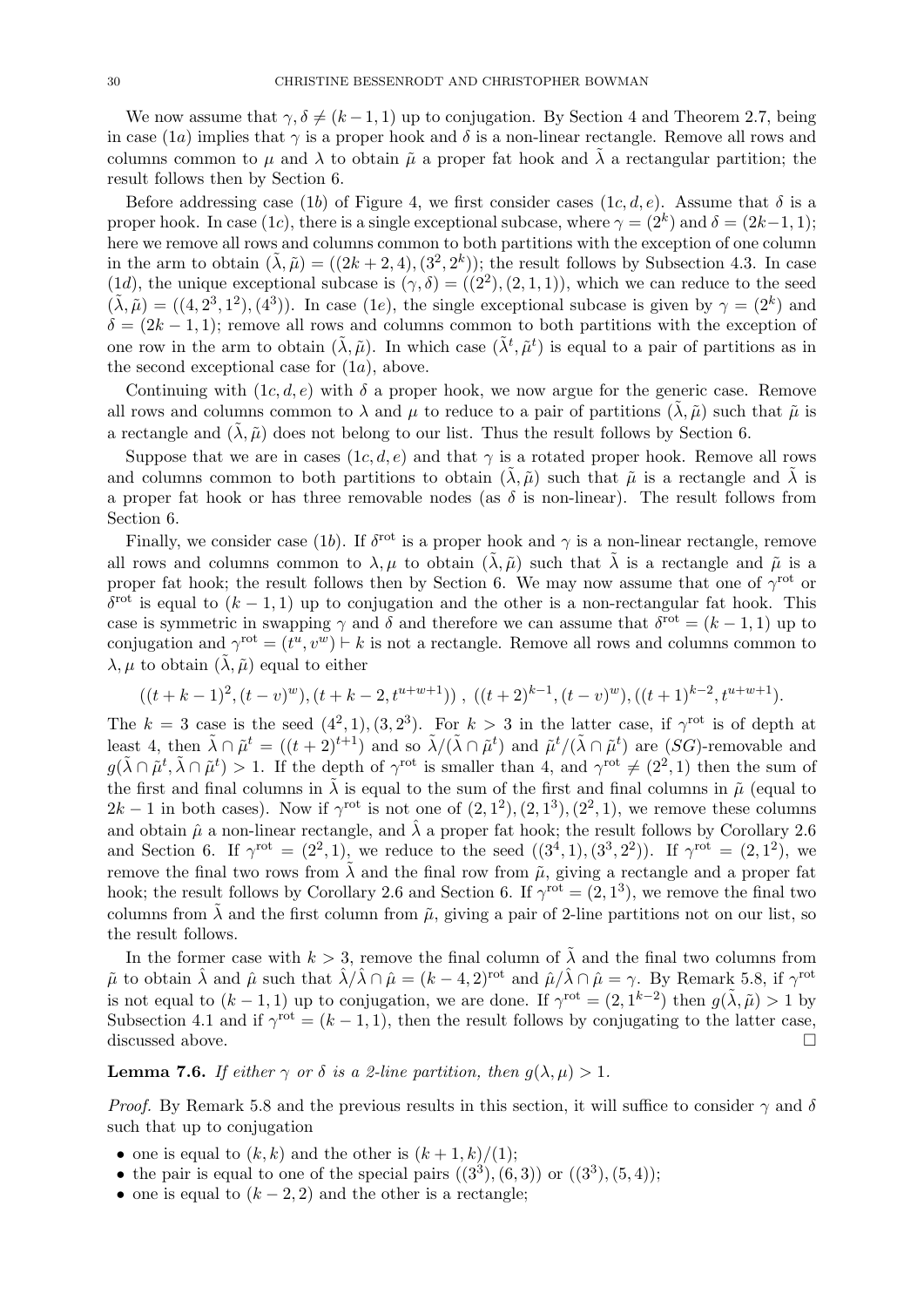• the pair is equal to one of  $\{(k+1,k), (k+1,k)\}, \{(k^2), (k+1,k-1)\}, \text{ or } \{(k^2), (2k-3,3)\}.$ 

We consider the proper skew partition case first. We assume without loss of generality that we are in case (1a) (case (1b) is identical and such a pair  $\gamma$  and  $\delta$  cannot occur in cases (1c, d, e)). Remove all rows common to  $\lambda$  and  $\mu$  to obtain  $(\lambda, \tilde{\mu})$  equal to one of

 $(((k+3)^k, 1), ((k+1)^{k+1}, k))$ ,  $(((2k+1)^2, 1), ((k+1)^3, k))$ ,  $(((k+2)^2, 1), (2^{k+2}, 1))$ ,  $((4^k, 1), (2^{2k}, 1))$ . In the first case, we have that  $\tilde{\lambda}^t/\tilde{\lambda}^t \cap \tilde{\mu}$  and  $\tilde{\mu}/\tilde{\lambda}^t \cap \tilde{\mu}$  are both linear and so the claim follows

from Lemma 7.3. In the second case, we have that  $\tilde{\lambda}^t/\tilde{\lambda}^t \cap \tilde{\mu} = (2^{(k-1)})$  and  $\tilde{\mu}/\tilde{\lambda}^t \cap \tilde{\mu} =$  $((k-1)^3, k-2)/(1)$  and so the result follows for  $k > 3$  by Remark 5.8; at  $k = 2$  we have the seed  $((5^2,1),(3^3,2))$ , to which we also easily reduce in the case  $k=3$ . The third and fourth cases follow from Subsection 4.3. For the remainder of the proof, we assume that  $\gamma$  and  $\delta$  are both proper partitions (up to rotation) and proceed case-by-case through  $(1a)$  to  $(1e)$ .

We first consider case  $(1a)$  depicted in Figure 4. By the above,  $\gamma$  is a (non-rectangular) 2-line partition. If  $\gamma$  is equal to  $(k, k - 1)$  up to conjugation, then we can remove rows and columns common to  $\mu$  and  $\lambda$  until we are in one of the four cases in Figure 6 or at one of  $((7^3),(4^4,3))$  or  $((5^3), (2^5, 1))$ . In the first three cases in Figure 6, the result follows by Subsections 4.1 and 4.3. In the fourth case in Figure 6, we remove the final row of  $\tilde{\mu}$  and the penultimate column of  $\tilde{\lambda}$ to obtain  $\hat{\mu}$  a fat rectangle and  $\lambda$  with  $|rem(\lambda)| = 3$ ; so this case and the special cases follow by Section 6.



FIGURE 6. The four families, up to conjugation, for  $\gamma = (k, k - 1)$  and  $k \geq 3$  in case  $(1a)$ .

Continuing with case (1a), suppose that  $\gamma$  is equal to one of  $(k+1, k-1)$ ,  $(k-3, 3)$  or  $(k-2, 2)$ and  $\delta$  is a non-linear rectangle. Remove all rows and columns common to both  $\mu$  and  $\lambda$  to obtain  $\tilde{\mu}$  a proper fat hook and  $\tilde{\lambda}$  a non-linear rectangle; the result follows by Section 6.

It remains to consider the cases where  $\gamma$  is equal to one of  $(2^{k-1}, 1^2)$ ,  $(2^3, 1^{k-6})$  or  $(2^2, 1^{k-4})$ , or  $(2^4, 1)$  and  $\delta$  is a non-linear rectangle.

Suppose  $\gamma = (2^{k-1}, 1^2)$ . If  $\ell(\delta) > 2$ , remove all rows and columns common to  $\lambda$  and  $\mu$  to obtain  $\tilde{\mu} = (2^{k+\ell(\delta)-1}, 1^2)$  and  $\tilde{\lambda}$  a fat rectangle. If  $\ell(\delta) = 2$ , remove all rows and columns common to  $\lambda$  and  $\mu$  with the exception of one column in the leg to obtain  $\tilde{\mu} = (3^{k+1}, 2^2)$  and  $\tilde{\lambda} = ((k+3)^2, 1^{k+1})$ . Remove the final two rows of  $\tilde{\mu}$  and the final two columns of  $\tilde{\lambda}$  to obtain  $\hat{\mu}$ a fat rectangle and  $\hat{\lambda}$  a proper fat hook. The result follows by Section 6.

Now suppose that  $\gamma = (2^3, 1^{k-6})$  or  $(2^2, 1^{k-4})$ , or  $(2^4, 1)$  and that  $\gamma \supseteq (2^2, 1^3)$  (as the other cases were handled above). Remove all rows and columns common to both  $\mu$  and  $\lambda$  to obtain  $\tilde{\mu} \supseteq (2^4, 1^3)$  a 2-line partition not of the form  $(2^{k-1}, 1^2)$  or  $(2^k)$  and  $\tilde{\lambda}$  is a non-linear rectangle. The result follows by Subsection 4.3.

Now consider the cases where both  $\gamma$  and  $\delta$  are equal to  $(k+1, k)$  (up to conjugation) for  $(1b, c, d, e)$ , where  $k > 1$ . Remove all rows and columns common to both  $\mu$  and  $\lambda$  and arrive at twelve distinct cases (as  $(1c)$  and  $(1e)$  produce the same set of cases). Eleven of the twelve cases follow by Subsections 4.1 and 4.3 and Section 6. The final case is  $((k+2, (k+1)^3), ((2k+2)^2, 1)).$ For  $k > 2$ , remove the final column of  $\tilde{\mu}$  and the final row of  $\tilde{\lambda}$  to obtain a pair of rectangular partitions. The result follows from Section 6. For  $k = 2$  we obtain the seed  $((6^2, 1), (4, 3^3))$ .

It remains to consider cases (1b, c, d, e) in which precisely one of  $\gamma$  and  $\delta$  is a rectangle.

In case (1b), where  $\gamma$  has to be a rectangle (respectively in cases (1c, d, e) when  $\delta$  is a rectangle) remove all rows and columns common to  $\mu$  and  $\lambda$  to obtain  $\lambda$  a non-linear rectangle and  $\tilde{\mu}$  a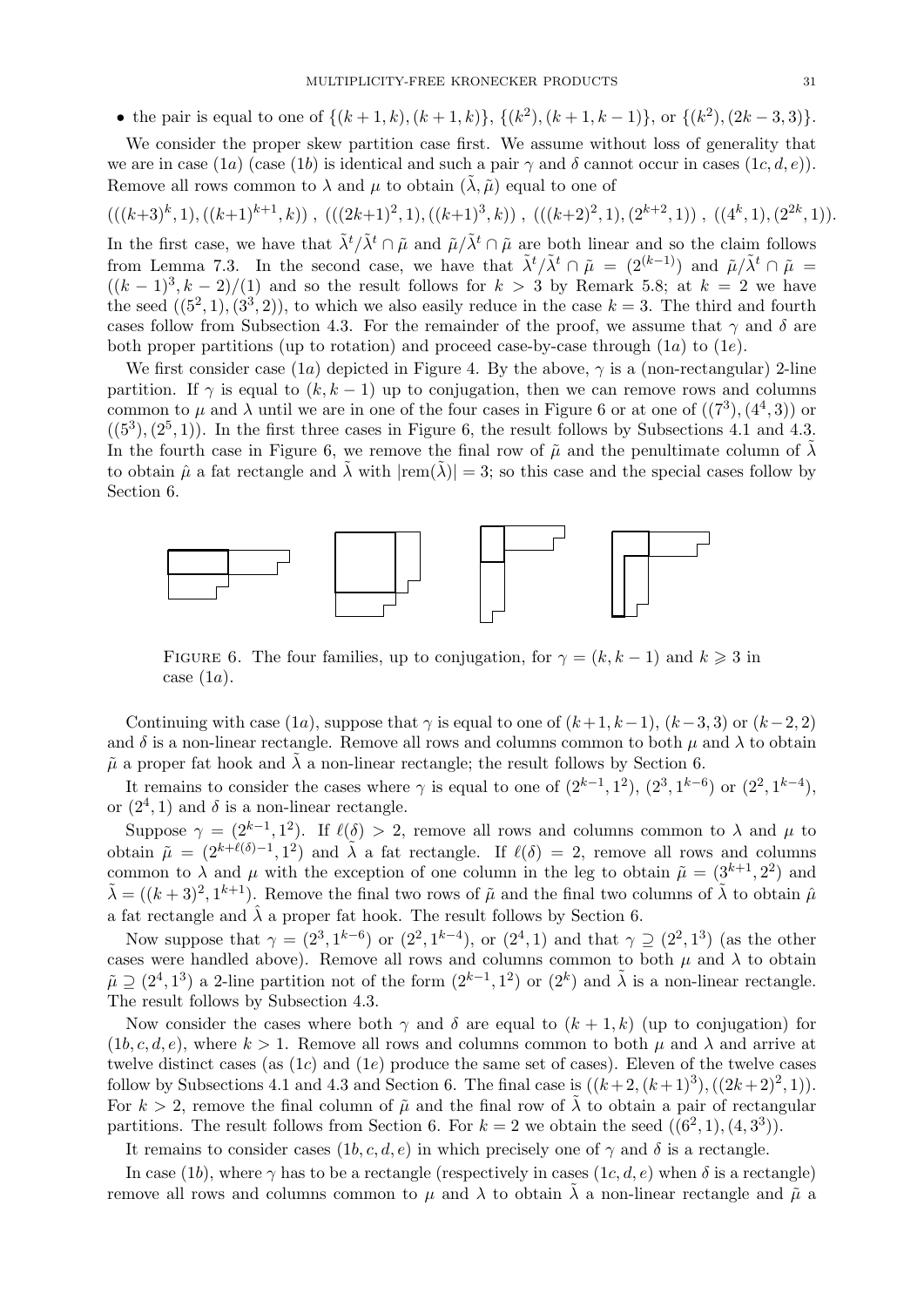proper fat hook (respectively  $\tilde{\mu}$  a rectangle and  $\lambda$  a proper fat hook). The result follows from Section 6.

It remains to consider cases  $(1c, d, e)$  for  $\gamma$  a rectangle. In cases  $(1c)$  (respectively  $(1e)$ ) with  $\gamma = (2^k)$  and  $\delta = (k+1, k-1)$ , remove all rows and columns common to  $\lambda$  and  $\mu$  with the exception of one column in the leg (respectively row in the arm) to obtain  $\tilde{\lambda}$  and  $\tilde{\mu}$ . In case (1e), remove the final two columns of  $\tilde{\lambda}$  and the final two rows of  $\tilde{\mu}$  to obtain  $\tilde{\lambda}$  a fat rectangle and  $\tilde{\mu}$  a proper fat hook. In both cases the result follows by Section 6. For a case not of the above form, remove all rows and columns common to  $\lambda$  and  $\mu$  to obtain  $\lambda$  and  $\tilde{\mu}$ . The result follows by Section 6.

**Lemma 7.7.** If either of  $\gamma$  or  $\delta$  is linear and the other has two connected components, then  $q(\lambda, \mu) > 1.$ 

*Proof.* By Theorems 2.2, 2.3 and 2.7, the non-linear diagram (of the pair  $\gamma$  and  $\delta$ ) belongs to the list of skew partitions in Theorem 2.2. By Lemma 7.4, we can assume that neither of  $[\gamma]$  or  $[\delta]$  is  $[k-1] \boxtimes [1]$ , up to conjugation. We first consider the exceptional cases where we cannot remove all rows and columns common to  $\mu$  and  $\lambda$ . These only happen in a few cases in which all three external components in the diagram are linear. Up to conjugation of both  $\lambda$  and  $\mu$ , our exceptional cases are listed below. By aggressive application of Remark 6.5, we can remove all rows and columns common to both partitions with the exception of a single row, R, or column, C, to obtain  $\lambda$ ,  $\tilde{\mu}$ . These rows and columns are also listed.

(2a)  $\gamma$  linear,  $\delta' = (l)$ ,  $\delta'' = (1^m)$  and C a single column in the arm;

(2b)  $\gamma$  linear,  $\delta' = (l)$ ,  $\delta'' = (1^m)$  and R a single row in the arm;

 $(2c)$   $\gamma = (1^{l+m})$ ,  $\delta' = (l)$  and  $\delta'' = (1^m)$  and C a single column in the leg;  $(2d)$  no exceptions;

 $(2e)$   $\gamma' = (1^l), \gamma'' = (m), \delta = (l+m)$  and C a single column in the arm or the leg;

 $(2f)$   $\gamma' = (1^l)$   $\gamma'' = (m)$  and  $\delta = (l+m)$  or  $(1^{l+m})$  and R a single row in the arm (the resulting partitions are the same as in the  $(2b)$  case).

For any  $\gamma$  and  $\delta$  and any case (2a–e) not on the above list, remove all columns and rows common to  $\mu$  and  $\lambda$  to obtain  $\tilde{\mu}$  and  $\lambda$ . For an example of how Remark 6.5 is used, we compare (2b) and  $(2f)$ ; here we have reduced to the same set of exceptional cases, but using different arguments. For (2b), we know there must exist a row in the arm as  $\mu$  is non-rectangular. For (2f), we know that  $\lambda$  is not a hook, and so there must be an extra row in the arm or column in the leg. However, case  $(2f)$  is symmetric under conjugation (note that case  $(2b)$  is not) and so we can assume there is an extra row in the arm.

For the exceptional cases of type  $(2a)$ , we have that  $\tilde{\mu}$  is non-rectangular (up to conjugation,  $\tilde{\mu}$  is obtained by adding a single node to the partition  $((l + m + 1)^2)$  and  $\tilde{\lambda} \supset (3, 1^2)$  is a hook partition. Therefore the result follows from Subsection 4.2. The generic case follows from Section 6, as  $\tilde{\mu}$  is a fat rectangle and  $\tilde{\lambda} \supset (3, 1^2)$ .

In case (2d), we know by Remark 5.8 and Theorem 2.2 that  $\delta' = (t^u, v^w)$  is a fat hook and therefore  $\delta'' = (r^s)$  is a rectangle. If  $\gamma = (1^{l+m})$  we remove the final rs rows (each of width  $r+1$ ) from  $\tilde{\mu}$  and the final  $s(r + 1)$  rows (each of width r) from  $\tilde{\lambda}$  and hence obtain a pair  $(\hat{\lambda}, \hat{\mu})$  as in (1b). If  $\gamma = (l+m)$ , then the shortest row of  $\tilde{\mu}$  (equal to  $l+m+r$ ) is longer than the longest column of  $\tilde{\lambda}$  (equal to  $s+u+w+1$ ) and therefore  $\tilde{\lambda}/\tilde{\lambda}\cap\tilde{\mu}^t$  and  $\tilde{\mu}^t/\tilde{\lambda}\cap\tilde{\mu}^t$  are both connected (in fact  $(\tilde{\lambda}, \tilde{\mu}^t)$  are as in case  $(1a)$ ). In both cases, the result follows by earlier results in this section.

We now consider case  $(2e)$ . In the exceptional case with C a single column in the arm, we have that  $\lambda = (2m + l + 2, 2)$  and  $\tilde{\mu}$  is a proper fat hook; the result holds by Lemma 4.5 and Remark 5.8. In the exceptional case with  $C$  a single column in the leg, we remove the final two columns of  $\lambda$  and the final row of  $\tilde{\mu}$  to obtain  $(\lambda, \hat{\mu})$  such that  $\lambda/\lambda \cap \hat{\mu}$  and  $\hat{\mu}/\lambda \cap \hat{\mu}$  are both proper skew partitions with two components each and the result follows by Remark 5.8.

We now consider the generic case of (2e) with  $\delta = (l + m)$ . We first consider the case where  $w(\gamma')$  or  $\ell(\gamma'')$  is equal to 1. If  $w(\gamma') = 1$  and  $\gamma''$  is a rectangle, then  $\tilde{\lambda}$  is a hook and the result follows from Subsection 4.2. If  $w(\gamma') = 1$  and  $\gamma''$  is not a rectangle, then remove  $\gamma'$  from  $\tilde{\mu}$  and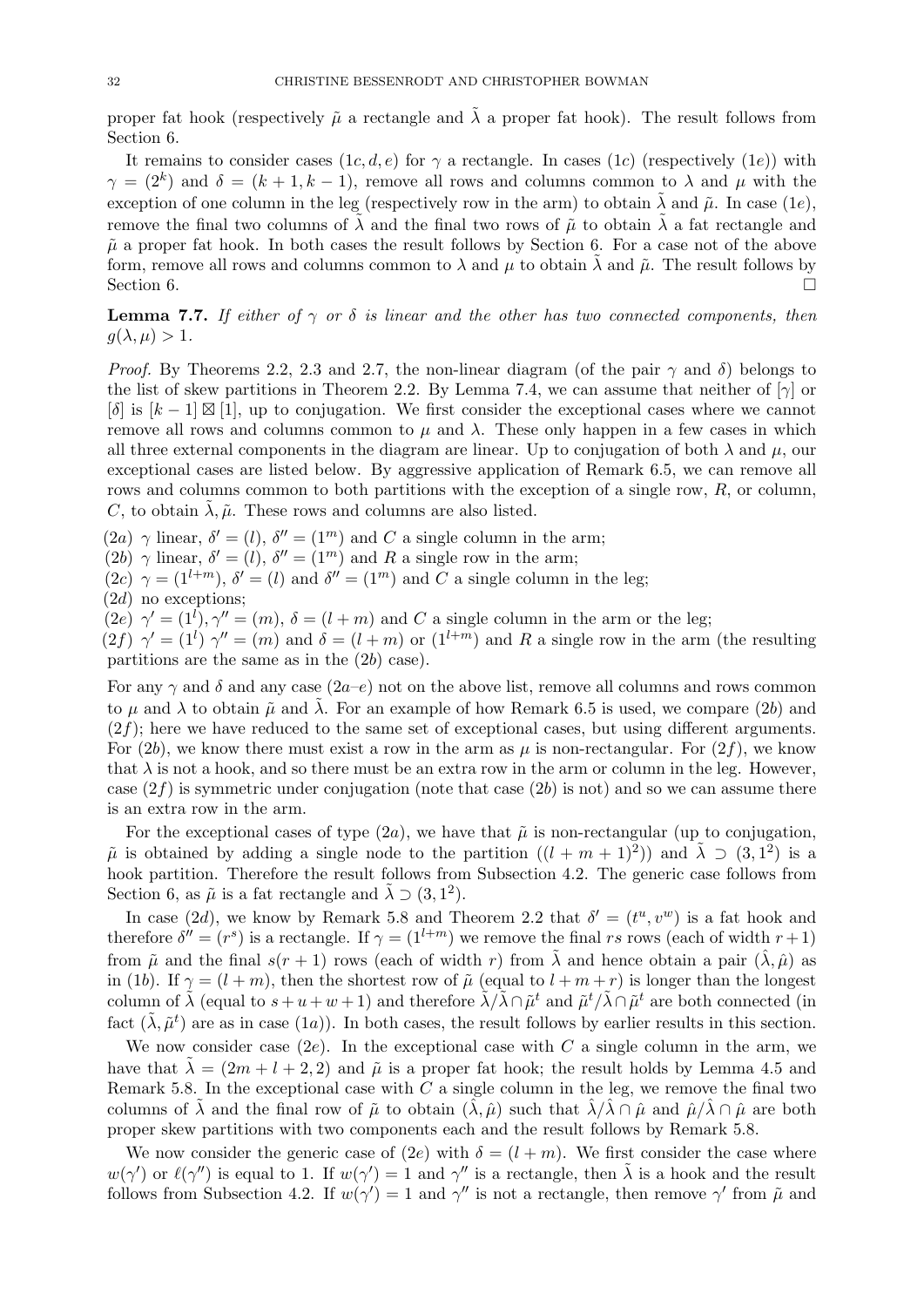| $\gamma'$ | nodes from  $\tilde{\lambda}_1$  to obtain  $\hat{\mu}$  a fat rectangle and  $\hat{\lambda}$  a partition with at least three removable nodes; the result follows by Section 6. We now assume that  $\ell(\gamma'') = 1$  and  $w(\gamma'') > 1$ . If  $\gamma'$  is a rectangle, then the result follows by Subsection 4.3. If  $\gamma'$  is not a rectangle, remove the final  $w(\gamma'')$  columns from  $\tilde{\mu}$  and  $2w(\gamma'')$  nodes from  $\tilde{\lambda}_1$  to obtain  $\hat{\mu}$  a non-linear rectangle and  $\hat{\lambda}$  such that  $|rem(\lambda)| \geqslant 3$ .

By Remark 6.5 (see Theorem 2.2 in particular) we may assume that at least one of  $\gamma'$  or  $\gamma''$  is a rectangle and that  $w(\gamma'), \ell(\gamma'') > 1$ . If  $\gamma'$  is a rectangle, remove  $\gamma'$  from the bottom of  $\tilde{\mu}$  and | $\gamma'$ | nodes from the  $\tilde{\lambda}_1$  to obtain  $\hat{\mu}$  a fat rectangle and  $\hat{\lambda} \supset (3, 2^2)$ ; the result follows by Section 6. We now assume that  $\gamma''$  is a rectangle. Remove the final  $w(\gamma'')$  columns of  $\tilde{\mu}$  (each of length  $\ell(\gamma'') + 1$  and  $w(\gamma'')(\ell(\gamma'') + 1)$  nodes from  $\tilde{\lambda}_1$  to obtain  $\hat{\mu}$  a non-linear rectangle and  $\hat{\lambda} \supset (3, 2^2)$ . The result follows by Section 6.

We now consider the case  $\delta = (1^{l+m})$ . If  $\gamma' = (l)$ ,  $\gamma'' = (m)$  (with  $l, m \neq 1$  by our assumptions), remove the first row of  $\tilde{\mu}$  and the final column of  $\tilde{\lambda}$  to obtain  $\hat{\lambda} = \hat{\mu} \supset (4^4)$ ; the result follows by Subsection 4.1. Now assume that  $\delta = (1^{l+m})$  and  $\gamma', \gamma''$  are not of the above form. The shortest column of  $\tilde{\lambda}$  (of length  $l + m$ ) is longer than the longest row of  $\tilde{\mu}$  (of length  $w(\gamma') + w(\gamma'')$ ) and therefore  $\tilde{\lambda}^t/\tilde{\lambda}^t \cap \tilde{\mu}$  and  $\tilde{\mu}/\tilde{\lambda}^t \cap \tilde{\mu}$  are both connected and the result follows by earlier results in this section.

We now consider the cases (2f) and (2b). We first consider the generic case of (2f). If  $\gamma'$  and  $\gamma''$  are both rectangles, then  $(\tilde{\lambda}, \tilde{\mu})$  are as in case  $(2a)$  considered above. If one of  $\gamma'$  and  $\gamma''$  is a rectangle and the other is a non-rectangular fat hook, then the pair  $(\lambda, \tilde{\mu})$  are as in case  $(2d)$ considered above. Up to conjugation, it remains to consider the case in which  $\gamma'$  is linear and  $(\gamma'')^{\text{rot}}$  is such that rem $((\gamma'')^{\text{rot}}) \geq 3$ ; in particular  $(\gamma'')^{\text{rot}} \supseteq (3, 2, 1)$ . If  $\delta = (l+m)$ , then the shortest row of  $\tilde{\lambda}$  is of length  $l + m + w(\gamma')$ , and the longest column of  $\tilde{\mu}$  is less than or equal to  $l + m - 2$ . Therefore  $\tilde{\lambda}^t/\tilde{\lambda}^t \cap \tilde{\mu}$  and  $\tilde{\mu}/\tilde{\lambda}^t \cap \tilde{\mu}$  are both connected and the result follows by earlier results in this section. If  $\delta = (1^{l+m})$  and  $\gamma' = (l)$ , remove the final  $(l+1)$  rows (of width l) from  $\tilde{\mu}$  and the final l rows (of width  $l + 1$ ) from  $\tilde{\lambda}$  to obtain  $(\hat{\lambda}, \hat{\mu})$ . If  $\delta = (1^{l+m})$  and  $\gamma'' = (1^l)$ , remove the final 2l rows (of width 1) from  $\tilde{\mu}$  and the final l rows (of width 2) from  $\tilde{\lambda}$  to obtain  $(\hat{\lambda}, \hat{\mu})$ . In either case,  $\hat{\lambda}^t/\hat{\lambda}^t \cap \hat{\mu}$  and  $\hat{\mu}/\hat{\lambda}^t \cap \hat{\mu}$  are both connected and the result follows by earlier results in this section.

The generic case for (2b) follows from Section 6 as  $\tilde{\mu}$  is a rectangle. We now argue for the exceptional case for (2b) (the exceptional case for (2f) is identical but with the roles of  $\gamma$  and δ switched). For  $\gamma = (1^{l+m})$  (respectively  $(l+m)$ ) remove the final row of  $\tilde{\mu}$  (respectively final two columns of  $\tilde{\mu}$ ) and the final column of  $\tilde{\lambda}$  to obtain  $(\hat{\mu}, \hat{\lambda})$  such that  $\hat{\mu}/\hat{\lambda} \cap \hat{\mu}$  and  $\hat{\lambda}/\hat{\lambda} \cap \hat{\mu}$  both having two connected components (respectively  $(\lambda, \tilde{\mu})$  are as in the generic case of  $(2f)$ ).

For the exceptional case of (2c), remove the final row of  $\tilde{\mu}$  and the final two columns of  $\tilde{\lambda}$  to obtain  $(\hat{\lambda}, \hat{\mu})$ . If  $l = 2$ , then  $(\hat{\lambda}, \hat{\mu})$  are as in the exceptional case for (2b). If  $l > 2$ , then  $\hat{\lambda}/\hat{\lambda} \cap \hat{\mu}$ has three connected components and so the result follows by Remark 5.8. Now assume that we are in the generic case with  $\gamma = (1^k)$ . If  $\tilde{\mu}$  is a hook or 2-line partition, the result follows by Subsections 4.2 and 4.3. Otherwise, we remove  $\delta'$  from  $\tilde{\lambda}$  and  $|\delta'|$  nodes from the first column of  $\tilde{\mu}$  to obtain a pair as in case (1e) with  $\tilde{\mu}$  a proper fat hook. For  $\gamma = (k)$ , if  $\ell(\delta') + \ell(\delta'') = 2$  then the result follows by Subsection 4.3. Otherwise,  $\tilde{\lambda} \cap \tilde{\mu}^t = ((\ell(\delta') + \ell(\delta'') + 1)^{\ell(\delta') + \ell(\delta'')}) \supseteq (4^3)$  and the result follows by Subsection 4.1.

#### 8. The general case

In this section, we continue to assume that Theorem 1.1 has been proven for all Kronecker products labelled by pairs of partitions of degree less than or equal to  $n - 1$ . Armed with the proof of Theorem 1.1 for the case where one partition is a fat hook of degree  $n$ , we now embark on proving the general case for arbitrary pairs of partitions of degree  $n$ .

We shall assume throughout that  $\lambda, \mu \vdash n$  are a pair of partitions such that  $\lambda \neq \mu$  and neither  $\lambda$  nor  $\mu$  is a fat hook. Furthermore, by Theorem 2.7 and Remark 6.5 we may also assume that the pair of characters associated with the skew diagrams  $\gamma = \mu/(\lambda \cap \mu)$  and  $\delta = \lambda/(\lambda \cap \mu)$  belongs to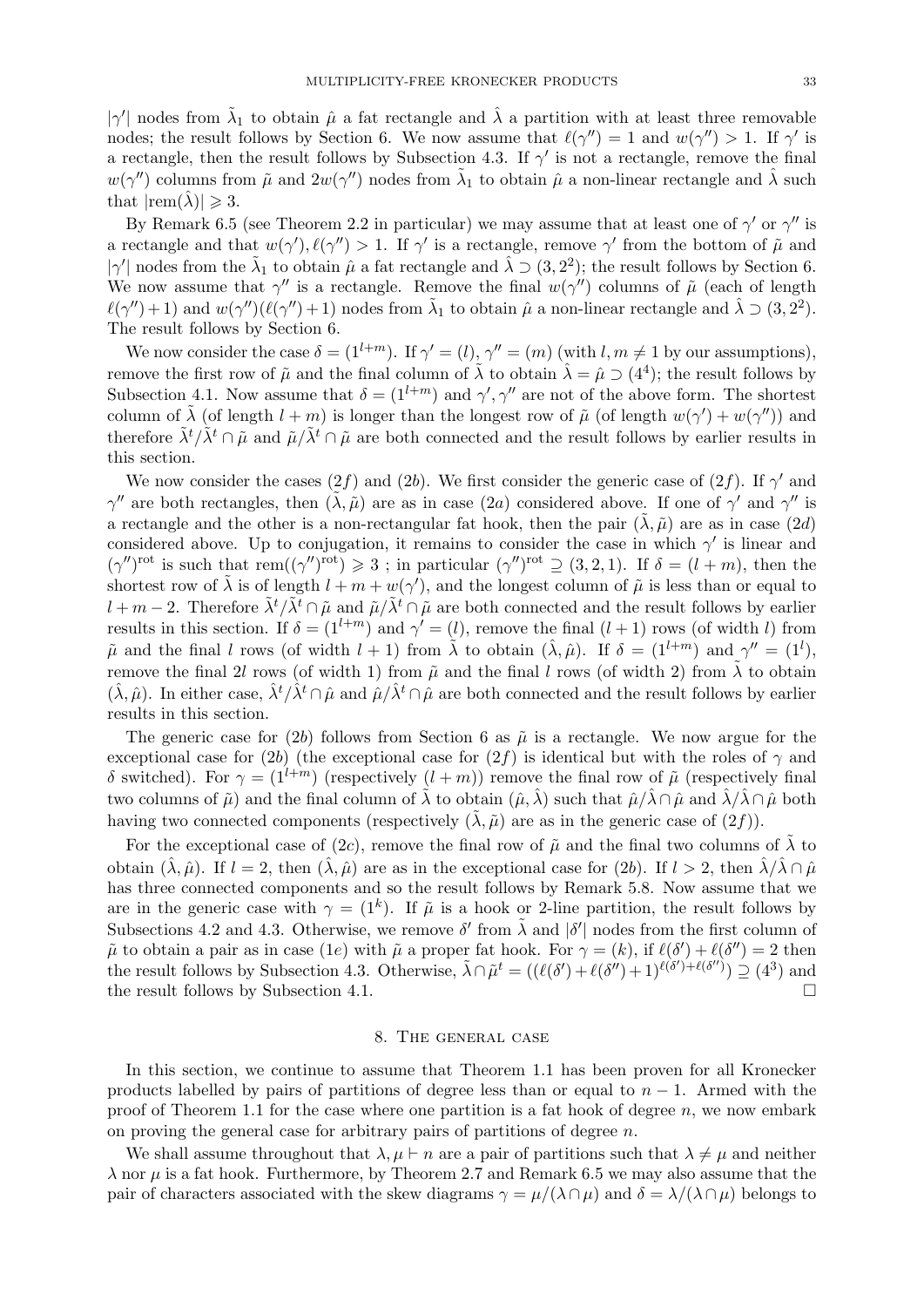the lists in Theorem 1.1 and Theorem 1.3. In particular, we may (and will) assume without loss of generality that  $\gamma$  has one connected component and that  $\delta$  has either one or two connected components.

We shall systematically work through the list of possible pairs of shapes  $\lambda/(\lambda\cap\mu)$  and  $\mu/(\lambda\cap\mu)$ and reduce the corresponding pairs of partitions  $\lambda$  and  $\mu$  to pairs of partitions  $\lambda$ ,  $\tilde{\mu}$  such that  $g(\tilde{\lambda}, \tilde{\mu}) > 1$  and the semigroup property implies  $g(\lambda, \mu) > 1$ . Our typical approach will be to reduce to the case that one of  $\lambda$  or  $\tilde{\mu}$  is a 2-line, rectangle, or fat hook partition and then appeal to the results of Sections 4, 6 and 7.

**Lemma 8.1.** Suppose  $\gamma = \delta = (1)$ , then  $g(\lambda, \mu) > 1$ .

*Proof.* We let  $\gamma = (r_1, c_1), \delta = (r_2, c_2)$  and we suppose, without loss of generality, that  $r_1 < r_2$ and  $c_1 > c_2$ . Our general strategy shall be to remove all rows and columns outside of the region labelled by  $[r_1, \ldots, r_2] \times [c_2, \ldots, c_1]$ , an example is depicted in Figure 7, below. We first consider the exceptional cases in which

$$
\zeta = ([r_1, \ldots, r_2] \times [c_2, \ldots, c_1]) \cap \lambda \cap \mu
$$

is equal to the Young diagram of a partition of the form  $(k, k)$ ,  $(k, k - 1)$ ,  $(k - 1, 1)$ , or  $(k)$  up to conjugation.



FIGURE 7. An example of a generic and an exceptional pair of partitions  $\lambda$  and  $\mu$  such that  $\gamma = \delta = (1)$ . We have decorated the diagram with the region  $[r_1, \ldots, r_2] \times [c_2, \ldots, c_1]$ . In the former case the partition  $\zeta$  has 3 removable nodes, in the latter case  $\zeta$  is linear.

We start with the case  $\zeta = (k)$  (the case  $\zeta = (1^k)$  is similar); we remove most rows common to  $\lambda$  and  $\mu$  to obtain three distinct cases. If both  $r_1, c_2 \neq 1$ , we can remove all but one column to the left of the region and all but one row above the region from  $\lambda, \mu$  to obtain partitions  $\lambda, \tilde{\mu}$ such that

$$
\tilde{\lambda} \cap \tilde{\mu} = (k+2, k+1, 1) .
$$

In this case  $g(\tilde{\lambda}, \tilde{\mu}) = g(((k+2)^2, 1), (k+2, k+1, 2)) > 1$ , by Section 7.

Now suppose that  $c_2 = 1$ , i.e.,  $\delta = (r_2, 1)$ . By assumption, we have that  $\mu$  is not a rectangle and so  $\mu_1 > \mu_{r_1}$ . We remove all but the longest row (of width  $\lambda_1 = \mu_1 > \mu_{r_1}$ ) above the region; we then truncate this row to be of length  $k + 2$ ; we hence obtain  $\tilde{\lambda}$  and  $\tilde{\mu}$  such that

$$
\tilde{\lambda} \cap \tilde{\mu} = (k+2, k) .
$$

In this case  $q(\tilde{\lambda}, \tilde{\mu}) = q((k + 2, k, 1), (k + 2, k + 1)) > 1$ , by Subsection 4.3.

Now suppose that  $\gamma = (1, c_1)$ , in which case we can remove all but the longest column to the left of the region (which is of length greater than or equal to 3, by assumption that neither of  $\lambda$  or  $\mu$  is a 2-line partition), we then truncate this column to be of length 3 and hence obtain  $\lambda$ and  $\tilde{\mu}$  such that

$$
\tilde{\lambda} \cap \tilde{\mu} = (k+1, 1^2) \, .
$$

In this case  $g(\tilde{\lambda}, \tilde{\mu}) = g((k + 1, 2, 1), (k + 2, 1, 1)) > 1$ , by Subsection 4.2.

We now assume that  $\zeta$  is of the form  $(k, k)$ ,  $(k + 1, k)$ , or  $(k - 1, 1)$  up to conjugation, but not  $(1, 1)$ . We can treat these cases uniformly without any restriction on n and k. In all of these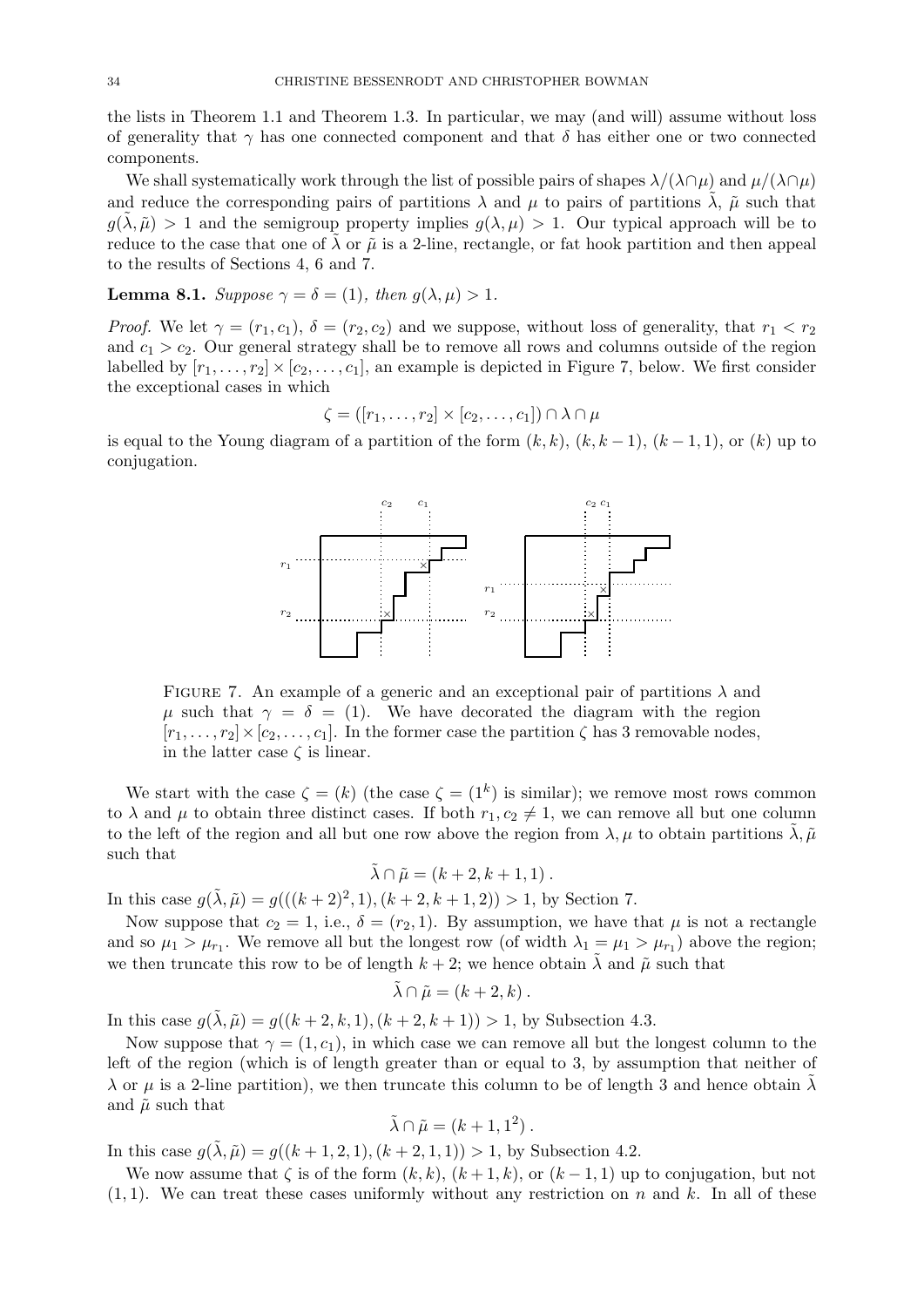cases, we know that there is at least one extra column or row common to  $\lambda$  and  $\mu$  which we may consider; this follows from our assumption that neither  $\lambda$  nor  $\mu$  is a 2-line partition. This leads us to define  $\tilde{\lambda}, \tilde{\mu}$  as the intersections of  $\lambda, \mu$  with the region  $[r_1 - 1, r_1, \ldots, r_2] \times [c_2, \ldots, c_1]$  or  $[r_1, \ldots, r_2] \times [c_2 - 1, c_2, \ldots, c_1]$ , so that  $\tilde{\lambda} \cap \tilde{\mu}$  is equal to one of

$$
([r_1-1,r_1,\ldots,r_2]\times[c_2,\ldots,c_1])\cap\lambda\cap\mu\qquad\text{or}\qquad ([r_1,\ldots,r_2]\times[c_2-1,c_2,\ldots,c_1])\cap\lambda\cap\mu\ .
$$

It will then suffice to show that  $g(\lambda, \tilde{\mu}) > 1$  in both cases for all three possible partitions,  $\zeta$ . In the latter case, for  $\zeta = (k+1, k)$  we have that  $(\lambda, \tilde{\mu}) = ((k+3, k+1, 1), (k+2, k+1, 2))$ ; removing (2) from  $\tilde{\lambda}_1$  and (2) from  $\tilde{\mu}_3$ , the result follows from Subsection 4.3. In the other five cases, we note that one of the two partitions is a fat hook but  $(\lambda, \tilde{\mu})$  is not on the list of Theorem 1.1, so  $g(\lambda, \tilde{\mu}) > 1$  follows by Section 7.

We now deal with the generic case (in which  $\zeta \neq (k)$ ,  $(k, k)$ ,  $(k + 1, k)$ , or  $(k - 1, 1)$ , up to conjugation); remove all rows and columns outside of the region labelled by  $[r_1, \ldots, r_2] \times$  $[c_2, \ldots, c_1]$  from  $\lambda, \mu$ , to obtain  $\lambda$  and  $\tilde{\mu}$  such that

$$
\tilde{\lambda} \cap \tilde{\mu} = [r_1, \ldots, r_2] \times [c_2, \ldots, c_1] \cap \lambda \cap \mu.
$$

We note that the node  $\gamma$  (respectively  $\delta$ ) is (SG)-removable from  $\tilde{\mu}$  (respectively  $\tilde{\lambda}$ ); the result follows as  $g(\lambda \cap \tilde{\mu}, \lambda \cap \tilde{\mu}) > 1$  by Proposition 4.1.

**Lemma 8.2.** If  $\gamma$  and  $\delta$  are both linear, then  $q(\lambda, \mu) > 1$ .

*Proof.* We assume, without loss of generality, that  $\gamma$  appears higher than  $\delta$  in the diagram and  $(\gamma, \delta) = ((1^k), (1^k)), ((k), (1^k))$  or  $((1^k), (k))$ . By Lemma 8.1, we may assume that  $k \geq 2$ . The case  $((k), (k))$  can be obtained by conjugation.

**Case 1:**  $(\gamma, \delta) = ((1^k), (1^k))$ . Assume there is a column, C, to the left of  $\delta$  (respectively to the right of  $\gamma$ ). Remove from the intersection all rows and columns excluding column C (respectively all columns excluding C, and all but one of the rows of width  $c > c_1$  above  $\gamma$ ) to obtain  $(\tilde{\lambda}, \tilde{\mu})$ equal to either of

$$
((3^k,1^k),(2^{2k}))
$$
,  $((3,2^k),(3,1^{2k}))$ 

and the result follows from Section 7. Now assume there is no such column to the left or right and recall our assumption that neither  $\lambda$  nor  $\mu$  is a 2-line partition. There are two distinct cases to consider, namely

- $k \geq 2$  and there is a single column, C, in between  $\delta$  and  $\gamma$  and a row, R, above  $\gamma$ ;
- $k \geq 3$  and there are at least two columns,  $C_1, C_2$  in between  $\gamma$  and  $\delta$  and no rows above  $\gamma$ .

In the former case, we remove from the intersection all rows and columns excluding  $R$  and  $C$  to obtain  $(\tilde{\lambda}, \tilde{\mu}) = ((3, 2^k, 1^k), (3^{k+1}))$ . In the latter case, we remove from the intersection all rows and all columns except  $C_1$  and  $C_2$  to obtain  $(\tilde{\lambda}, \tilde{\mu}) = ((3^k, 1^k), (4^k))$ . In both cases the result follows from Section 6 as  $\tilde{\mu}$  is a rectangle.

**Case 2:**  $(\gamma, \delta) = ((k), (1^k))$  for  $k \ge 2$ . If there is both a column and a row between  $\gamma$  and  $\delta$ , then we reduce to the case  $(\tilde{\lambda}, \tilde{\mu}) = ((2^2, 1^k), (k+2, 2))$  and the result follows Subsection 4.3. We may now assume that there is not both a column and a row between  $\gamma$  and  $\delta$ . Conjugating if necessary, we may assume that there is no column between  $\gamma$  and  $\delta$ . Suppose that there are no rows above  $\gamma$ . Then by our assumption that  $w(\tilde{\lambda}) > 2$ , there are two columns C and C' to the left of  $\delta$ . We remove from the intersection all rows and columns except for  $C$  and  $C'$  to obtain  $(\tilde{\lambda}, \tilde{\mu}) = ((3^{k+1}), (3+k, 2^k)$  and the result follows from Section 6. We may now suppose that there is a row, R, above  $\gamma$ . By assumption,  $\tilde{\lambda}$  is not a hook partition and so there is either (i) a single column, C, to the left of  $\delta$  or  $(ii)$  an extra row R' above  $\gamma$ . In the former case, we remove all rows except R and all columns except C and hence obtain  $(\tilde{\lambda}, \tilde{\mu}) = ((k+2, 2^{k+1}), ((k+2)^2, 1^k))$  with  $k \geq 2$  and so the result follows from Section 7. In the latter case, we remove from the intersection all rows and columns with the exception of R and R' to obtain  $(\tilde{\lambda}, \tilde{\mu}) = (((k+1)^2, 1^{k+1}), ((k+1)^3));$ the result follows from Section 6.

**Case 3:**  $(\gamma, \delta) = ((1^k), (k))$ . For  $k = 2$ , we can remove all but one column to the left of  $\delta$ or all but one column between  $\gamma$  and  $\delta$  (up to conjugation) to obtain  $(\tilde{\lambda}, \tilde{\mu})$  equal to either of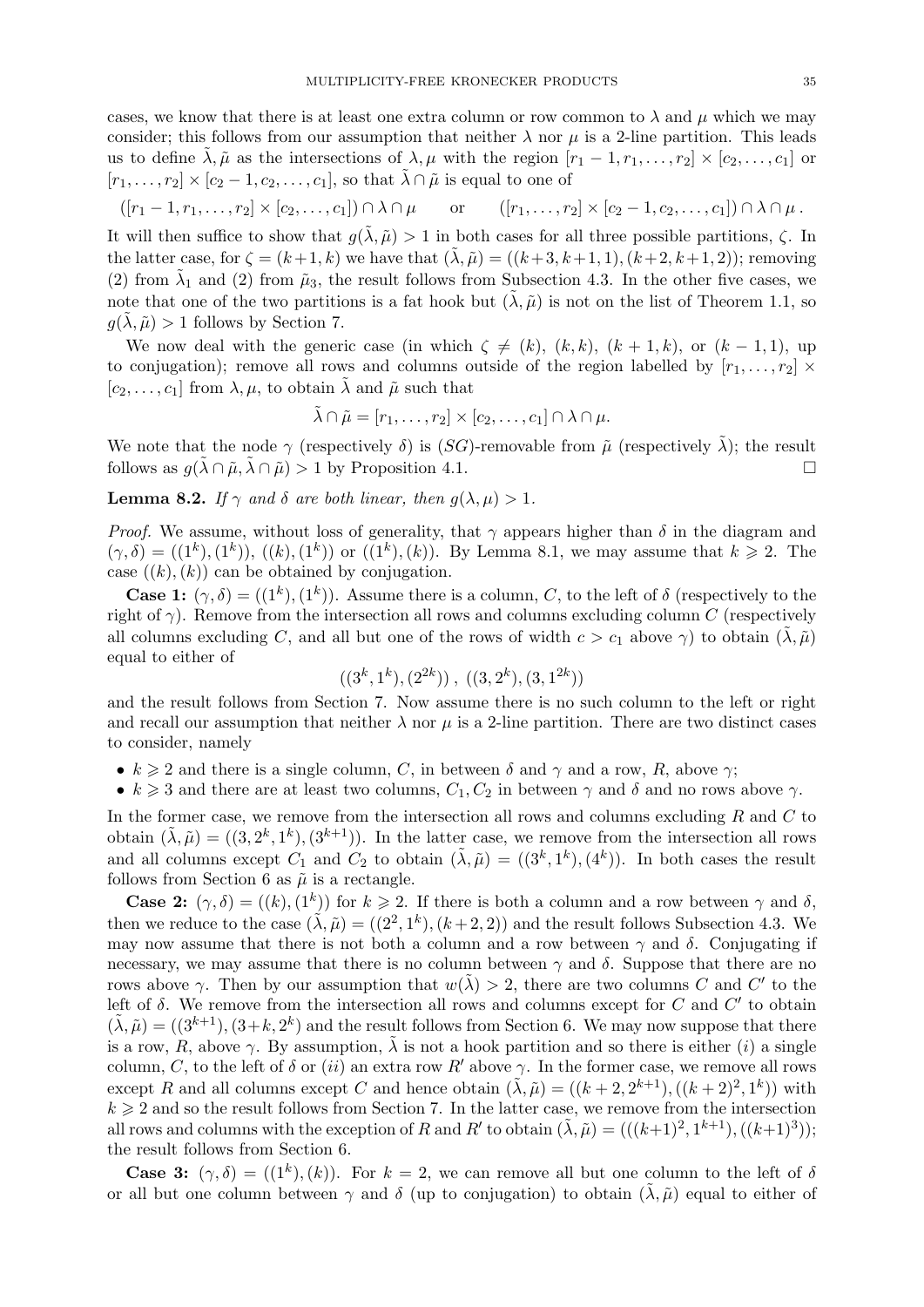the small seeds  $((3^3), (4^2, 1))$ ,  $((3^2, 2), (4^2))$ . Otherwise, we may remove all rows and columns common to both partitions, and the result follows by Proposition 4.1.  $\Box$ 

**Lemma 8.3.** If one of  $\gamma$ ,  $\delta$  is linear and the other is a proper partition up to rotation, then  $q(\lambda, \mu) > 1$ .

*Proof.* We assume, without loss of generality, that  $\gamma$  is linear and that it appears higher than  $\delta$ in the diagram. By Lemma 8.2, we can assume that  $\delta$  is non-linear. We start with the discussion of the cases where  $\delta$  is a proper partition.

**Case 1:**  $\gamma = (k)$  and  $\delta$  is a proper partition. Suppose there are no rows either above  $\gamma$  or between  $\gamma$  and  $\delta$ . In which case (by our assumption that  $\mu$  is neither linear, nor a hook) there exist two columns C and C' to the left of  $\delta$ . We remove from the intersection all rows and all columns with the exception of C and C'. The result follows as  $\tilde{\mu}$  is a fat hook.

Suppose that there is a row, R, above  $\gamma$ . Remove all rows and columns common to both  $\lambda$ and  $\mu$  with the exception of R, to obtain  $\tilde{\mu} = ((k + w(\delta))^2)$  and  $\tilde{\lambda} = (k + w(\delta), w(\delta), \delta)$ ; we have that  $\tilde{\lambda}$  is either a proper fat hook or  $|rem(\tilde{\lambda})| \geq 3$  (our assumptions imply that  $w(\delta) \geq 2, k \geq 3$ ). The result then follows from Subsection 4.3.

Now assume that there is a row, R, between  $\gamma$  and  $\delta$  and no row above  $\gamma$ . If  $\delta$  is not a fat hook, then remove all common rows and columns from  $\lambda$  and  $\mu$  with the exception of R to obtain  $\tilde{\mu}$  a 2-line partition and  $\tilde{\lambda}$  a partition such that  $|rem(\tilde{\lambda})| \geq 3$ . We now assume that  $\delta$  is a fat hook. Now (by assumption that  $\mu$  is not a 2-line partition) there is either a second row R' between  $\gamma$ and  $\delta$  or an extra column, C, to the left of  $\delta$ . In either case remove all rows and columns from  $\lambda$  and  $\mu$  with the exception of R and R' or R and C to obtain a pair  $(\lambda, \tilde{\mu})$ . In the former case,  $\tilde{\mu}$  is a proper fat hook and  $|\tilde{\lambda}|$  is neither a linear character nor the natural character or its dual. In the latter case,  $\lambda$  is a proper fat hook and  $\tilde{\mu}$  has three removable nodes. In either case, the result follows from Section 7.

**Case 2:**  $\gamma = (1^k)$  and  $\delta$  is a proper partition. We have two exceptional cases to consider, in which  $\delta = (2, 1)$  or  $(2, 2)$ . In either case, we remove all but a single row or column from  $\lambda$  and  $\mu$ to obtain 12 seeds  $(\tilde{\lambda}, \tilde{\mu})$  of degree less than or equal to 18. Assume  $\delta \neq (2, 1)$ , or  $(2, 2)$ ; remove all rows and columns common to  $\lambda$  and  $\mu$  to obtain  $\tilde{\lambda}$  and  $\tilde{\mu}$ . If  $w(\delta) = 2$ , the result follows from Subsection 4.3. Otherwise,  $\tilde{\lambda} \cap \tilde{\mu} = (w(\gamma)^k)$  with  $w(\gamma), k \geq 3$  and so  $g(\lambda, \mu) \geq g(\tilde{\lambda} \cap \tilde{\mu}, \tilde{\lambda} \cap \tilde{\mu}) > 1$ by Subsection 4.1.

**Case 3:**  $\gamma = (k)$  and  $\delta^{\text{rot}}$  is a proper partition. By assumption,  $\lambda$  is not a fat hook and so there exists at least two columns,  $C$  and  $C'$ , of *distinct lengths* belonging to one or two of the regions: to the left of  $\delta$ , between  $\gamma$  and  $\delta$ , or to the right of  $\gamma$ . We can assume that the final node in column, C say, does not belong to the same row as the nodes in the partition  $\gamma$ . Remove all rows and columns except for C to obtain  $\lambda$  a proper fat hook and  $\tilde{\mu}$  such that  $\ell(\tilde{\mu}), w(\tilde{\mu}) > 2$ ; the result follows from Section 7.

**Case 4:**  $\gamma = (1^k)$  and  $\delta^{\text{rot}}$  is a proper partition. We remove all rows and columns common to  $\lambda$  and  $\mu$ , to obtain  $\tilde{\lambda}$  a non-linear rectangle and  $\tilde{\mu}$  a non-rectangular partition such that  $(3^3) \subseteq \tilde{\mu}$ ; the result follows from Section 6.

We fix some notation which will be used throughout the remainder of this section. If  $\delta$  and  $\gamma$ each have exactly one connected component, then we can assume without loss of generality that δ lies below  $\gamma$  on the diagram, as depicted in the leftmost diagram in Figure 8. We shall let  $R_1$ (respectively  $R_2$ ) denote the longest row in  $\lambda \cap \mu$  which appears above  $\gamma$  (respectively between  $δ$  and  $γ$ ) if such a row exists, and let  $R_1$  (respectively  $R_2$ ) be undefined otherwise. Similarly, we shall let  $C_1$  (respectively  $C_2$ ) denote the longest column in  $\lambda \cap \mu$  which appears to the left of  $\delta$ (respectively between  $\delta$  and  $\gamma$ ) if such a column exists, and let  $C_1$  (respectively  $C_2$ ) be undefined otherwise. This is depicted in Figure 8.

If  $\gamma$  has exactly one connected component and  $\delta$  has exactly two connected components, then we can assume without loss of generality that either

•  $\gamma$  lies below  $\delta'$  and  $\delta''$  on the diagram, as depicted in the middle diagram in Figure 8;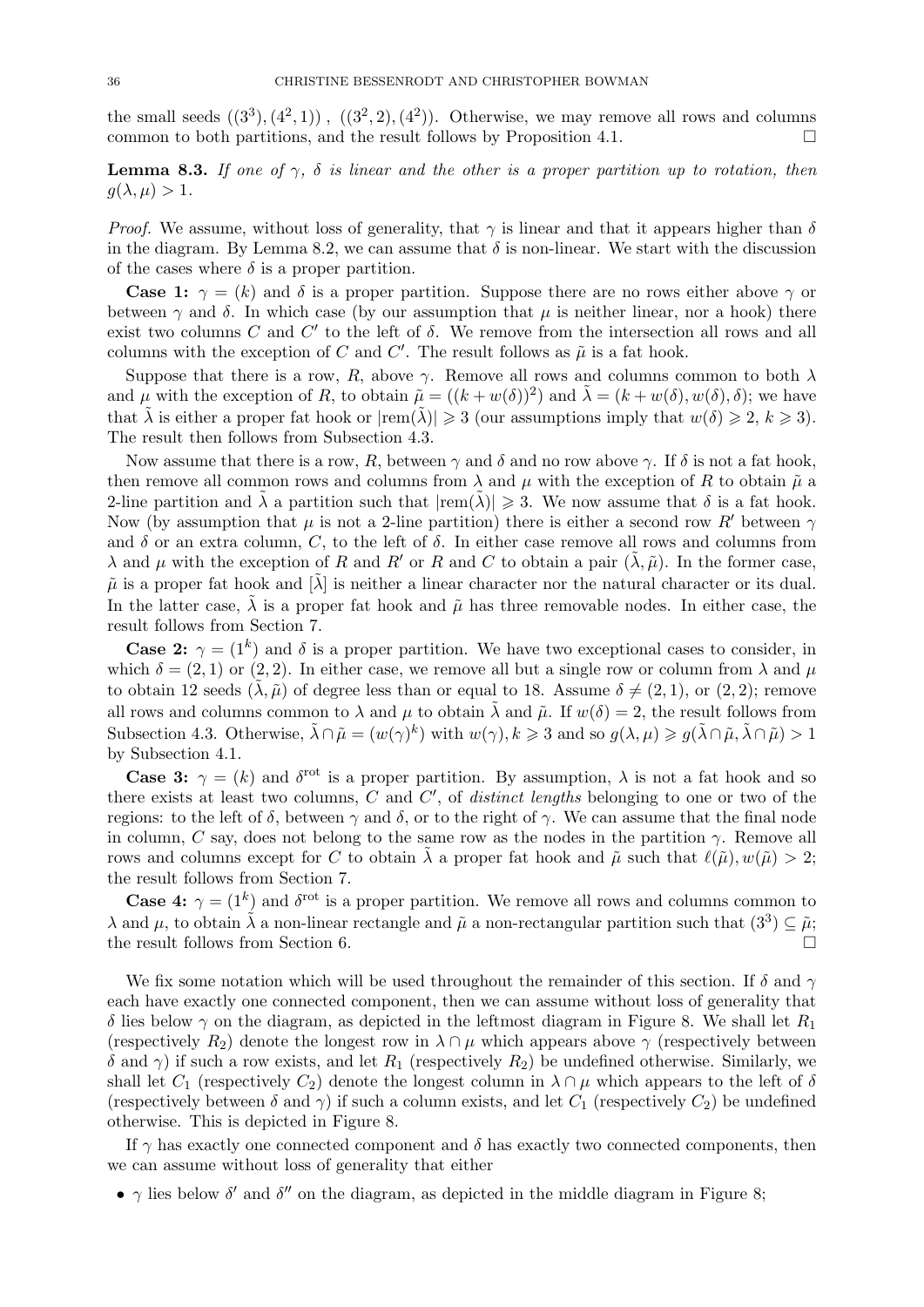•  $\gamma$  lies between  $\delta'$  and  $\delta''$  on the diagram, as depicted in the rightmost diagram in Figure 8.

We define the rows  $R_1, R_2, R_3$  and  $C_1, C_2, C_3$  by the obvious extension of the definition above, which is depicted in the two rightmost diagrams in Figure 8, below.



Figure 8. Extra rows and columns

#### **Lemma 8.4.** If  $\delta$  is a proper skew partition with one connected component, then  $q(\lambda, \mu) > 1$ .

*Proof.* We assume, without loss of generality, that  $\gamma$  appears higher than  $\delta$  in the diagram. By Theorem 2.3 and Remark 5.8, we know that  $\delta$  is of the form  $\delta = \sigma/\rho$  where  $\sigma$  is a partition, and  $\rho$  is a rectangle, or  $\sigma$ ,  $\rho$  satisfy  $|\text{rem}(\rho)| \geq 2$  and  $|\text{rem}(\sigma)| = 2$ .

We consider the exceptional case in which  $\rho = (1)$  and  $|rem(\sigma)| = 2$  and  $\gamma = (k)$ . By assumption, neither  $\lambda$  nor  $\mu$  is a fat hook and so there exists at least one extra row or column  $R_1, R_2, C_1$  or  $C_2$  as in Figure 8. We remove all rows and columns common to both  $\lambda$  and  $\mu$  with the exception of one of  $R_1$  or  $R_2$  or  $C_1$  or  $C_2$  to obtain  $(\tilde{\mu}, \tilde{\lambda})$ . In all other cases, we remove all rows and columns common to both  $\lambda$  and  $\mu$  to obtain a pair of partition  $(\lambda, \mu)$ . The resulting pair  $(\lambda, \tilde{\mu})$  are such that  $(i)$   $\lambda \neq \tilde{\mu}$  (ii) both  $\lambda$  and  $\tilde{\mu}$  are non-rectangular (iii) neither  $[\lambda], [\tilde{\mu}]$  is equal to the standard character or its dual. Therefore  $q(\lambda, \tilde{\mu}) > 1$  as required.

## **Lemma 8.5.** If  $\gamma$  is linear and  $\delta$  has two connected components, then  $g(\lambda, \mu) > 1$ .

*Proof.* We first consider the two exceptional cases, in which  $\delta'$  and  $\delta''$  are both linear.

Suppose that  $\delta''$  is below  $\gamma$  and  $\gamma$  is below  $\delta'$  as depicted in the rightmost diagram in Figure 8. We assume without loss of generality that  $\gamma = (k_1 + k_2)$  and  $\delta'$  and  $\delta''$  are partitions of  $k_1$  and  $k_2$ , respectively. The only exceptional case for such a shape is given by  $\delta'' = (1^{k_2})$  and  $\delta' = (k_1)$ . We want to remove all but a single row or column from  $\lambda$  and  $\mu$  depending on having a suitable row or column in one of the six cases illustrated in Figure 8; however, as we assume that  $\mu$  is not a 2-row partition, we can ignore the two cases  $C_2$  and  $C_3$ . It therefore remains to consider the cases where one of the columns or rows  $C_1, R_1, R_2$ , and  $R_3$  exist, and we have reduced all other rows and columns common to both  $\lambda$  and  $\mu$  to obtain  $\lambda$ ,  $\tilde{\mu}$ . In each of these four cases, the partition  $\tilde{\mu}$  is either a proper fat hook or a fat rectangle and  $\lambda$  is a partition with  $w(\lambda) \geq 4$ ,  $\ell(\lambda) \geq 3$  and  $|rem(\lambda)| \geq 2$ ; the assertion follows from the result for fat hooks.

Suppose that  $\gamma$  is below  $\delta''$ , and  $\delta''$  is below  $\delta'$  as depicted in the central diagram in Figure 8. The only exceptional case for such a shape is given by  $\gamma = (1^{k_1+k_2})$ ,  $\delta'' = (1^{k_2})$  and  $\delta' = (k_1)$ . In this case, we need to consider each of the six possible cases given by removing all rows and columns common to  $\lambda$  and  $\mu$  with the exception of one of  $R_1, R_2, R_3, C_1, C_2$ , or  $C_3$  to hence obtain partitions  $\lambda$  and  $\tilde{\mu}$ . In the case of  $R_1$ ,  $R_3$ ,  $C_1$  or  $C_2$ , we have that one of the partitions  $\tilde{\lambda}, \tilde{\mu}$  is a fat hook and the other has 3 removable nodes. In the case of  $R_2$  or  $C_3$ , we have that  $|rem(\lambda)|, |rem(\tilde{\mu})| = 2$  and either  $\lambda$  or  $\tilde{\mu}$  has width and length at least 3. Therefore the claim follows from the result for fat hooks.

Having taken care of the exceptional cases, we now turn our attention to the generic case. By our inductive assumption, we have that one of  $\delta'$  and  $\delta''$  is a rectangle and the other is a proper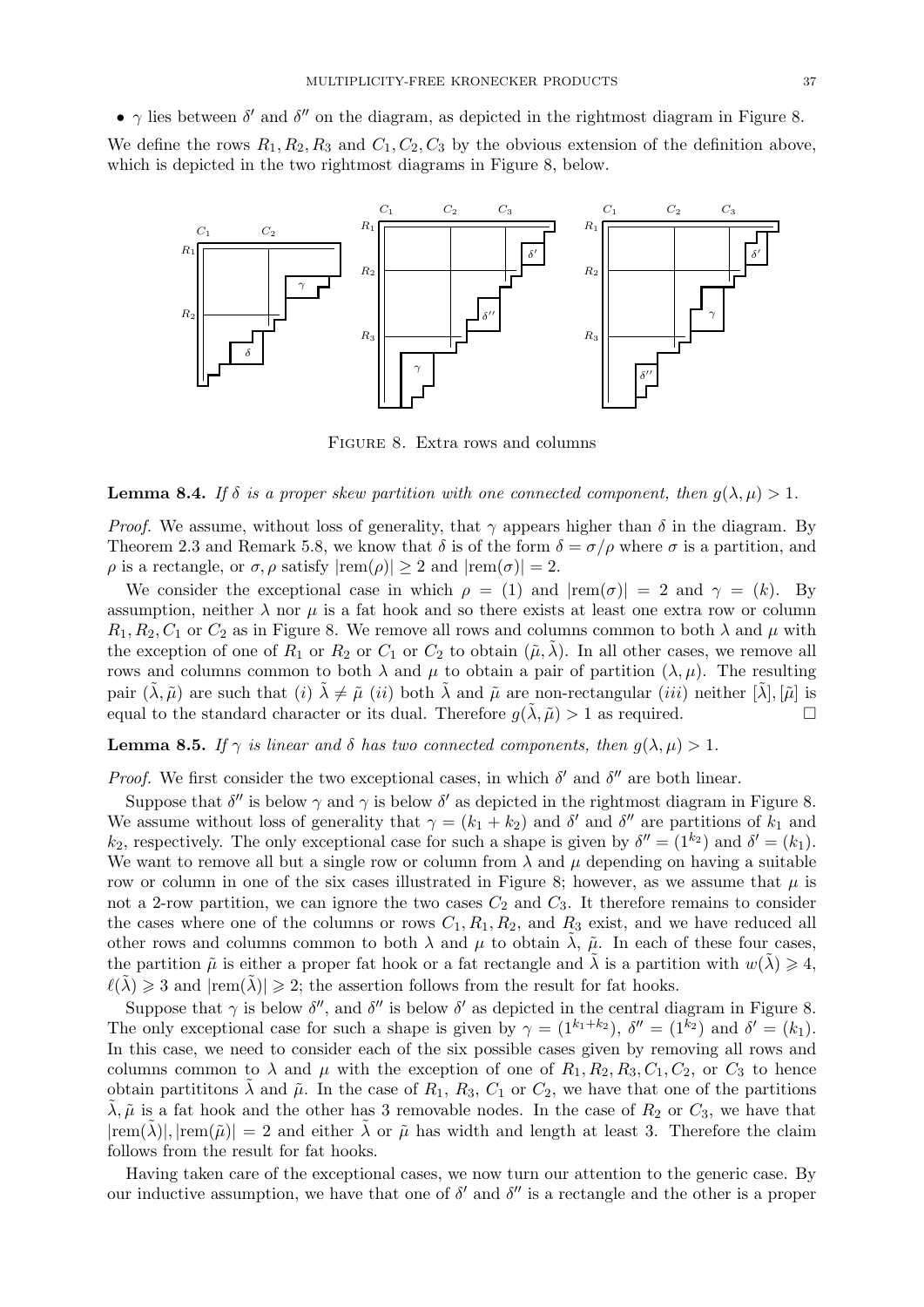partition, up to rotation. Note that this covers all the pairs  $\delta'$  and  $\delta''$  in Theorems 1.3 and 2.2. We let  $\tilde{\lambda}$  and  $\tilde{\mu}$  denote the partitions obtained by removing all row and columns common to both  $\lambda$  and  $\mu$ .

We first cover the simplest case in which  $\delta'$  and  $\delta''$  are both rectangles (and one may be linear). In this case, we remove all rows and columns common to  $\lambda$  and  $\mu$  to obtain a pair of partitions  $\lambda \neq \tilde{\mu}$  which are both fat hooks and do not give a pair on our list; the result follows.

We now assume that one of  $\delta'$  and  $\delta''$  is a rectangle and the other is a proper non-rectangular partition up to rotation. If one of  $\delta'$  and  $\delta''$  is a rectangle and the other is obtained by rotating a proper non-rectangular partition, then  $\tilde{\lambda}$  is necessarily a proper fat hook and  $\tilde{\mu}$  is either a proper fat hook or  $|rem(\tilde{\mu})| > 2$ , and the result follows. In the non-rotated case,  $\tilde{\mu}$  is necessarily a fat hook and  $|\text{rem}(\tilde{\lambda})| = |\text{rem}(\delta')| + |\text{rem}(\delta'')| \ge 2 + 1 = 3$ , and the result follows.

**Lemma 8.6.** If  $\delta$  is a proper skew partition, then  $g(\lambda, \mu) > 1$ .

*Proof.* By Theorem 1.3 and Lemmas 8.4 and 8.5, it only remains to check the case where  $\gamma = (a^b)$ , for  $a, b > 1$ , and  $[\delta] = [\delta'] \boxtimes [\delta'']$  with one of  $\delta', \delta''$  being (1) and the other linear. We remove all rows and columns common to both  $\lambda$  and  $\mu$  to obtain a pair or partitions  $(\lambda, \tilde{\mu})$ .

We can assume without loss of generality that  $\gamma$  appears below  $\delta'$  and  $\delta''$  or between  $\delta'$  and δ''. In the former case,  $\tilde{\mu}$  is a proper fat hook and  $\tilde{\lambda} \supseteq (2^2)$ ; the result follows. In the latter case  $\tilde{\mu}$  is a fat rectangle and  $\tilde{\lambda}$  is a partition satisfying  $|rem(\tilde{\lambda})| = 2$  and  $\ell(\tilde{\lambda}), w(\tilde{\lambda}) \geq 4$ ; therefore the result holds.  $\Box$ 

**Lemma 8.7.** If either  $\gamma$  or  $\delta$  is a rectangular partition, then  $q(\lambda, \mu) > 1$ .

*Proof.* Given the previous results, we suppose without loss of generality that  $\gamma$  is a non-linear rectangle and  $\delta$  is a non-linear fat hook up to rotation. We assume without loss of generality that  $\gamma$  appears above  $\delta$ , as in Figure 8.

There are numerous exceptional small cases, however we do not need to list them all. Instead, we shall show that if there is a row or column  $R_1, R_2, C_1$ , or  $C_2$  as in Figure 8 then the product contains multiplicities. If there is no such row or column in the diagram for  $\lambda$  and  $\mu$  then if  $\delta$ (respectively  $\delta^{\rm rot}$ ) is a proper partition, then it follows that  $\mu$  (respectively  $\lambda$ ) is a rectangular partition (recall that  $\lambda, \mu$  are not 2-line partitions, so the pair  $(3^4), (6^2)$  does not occur), and so we are done.

Now suppose that the diagram has a row or column  $R_1, R_2, C_1$ , or  $C_2$  and we let  $(\tilde{\lambda}, \tilde{\mu})$  denote the pair obtained by removing all common rows and columns except this single row or column (in each of the four cases); we now show that the product contains multiplicities.

If there is a row,  $R_1$ , in the diagram for  $\lambda$  and  $\mu$ , then  $\tilde{\mu}$  is either a proper fat hook or a fat rectangle and  $\tilde{\lambda}$  is such that  $w(\tilde{\lambda}), \ell(\tilde{\lambda}) \geq 3$ . If there is a column,  $C_1$ , then  $\tilde{\mu}$  is either a proper fat hook or  $|rem(\tilde{\mu})| = 3$ , and  $\tilde{\lambda}$  is either a proper fat hook or a fat rectangle. If there is a row,  $R_2$ , and  $\delta$  is a proper partition (respectively  $\delta^{\rm rot}$  is a proper partition and  $\delta$  is not), then  $\tilde{\mu}$  is a proper fat hook (respectively  $|\text{rem}(\tilde{\mu})| = 3$ ) and  $\tilde{\lambda} \supseteq (2^2)$  (respectively  $\tilde{\lambda}$  is a rectangular partition). If there is a column,  $C_2$ , and  $\delta$  is a proper partition (respectively  $\delta^{\rm rot}$  is a proper partition and  $\delta$ is not) then  $\tilde{\mu}$  is a non-linear rectangle (respectively is a proper fat hook) and in either case  $\tilde{\lambda}$  is either a proper fat hook or  $|rem(\lambda)| \geq 3$ . In each of these cases, the result follows by the result for rectangles and fat hooks.

**Lemma 8.8.** If  $\gamma$  and  $\delta$  are both equal to  $(k+1, k)$  up to conjugation and rotation, then  $q(\lambda, \mu)$ 1.

Proof. Without loss of generality we can reduce to three cases:

- (*i*)  $\gamma^{\text{rot}}$  and  $\delta^{\text{rot}}$  are both proper partitions;
- (*ii*)  $\gamma$  and  $\delta^{\rm rot}$  are both proper partitions;
- (*iii*)  $\gamma$  and  $\delta$  are both proper partitions.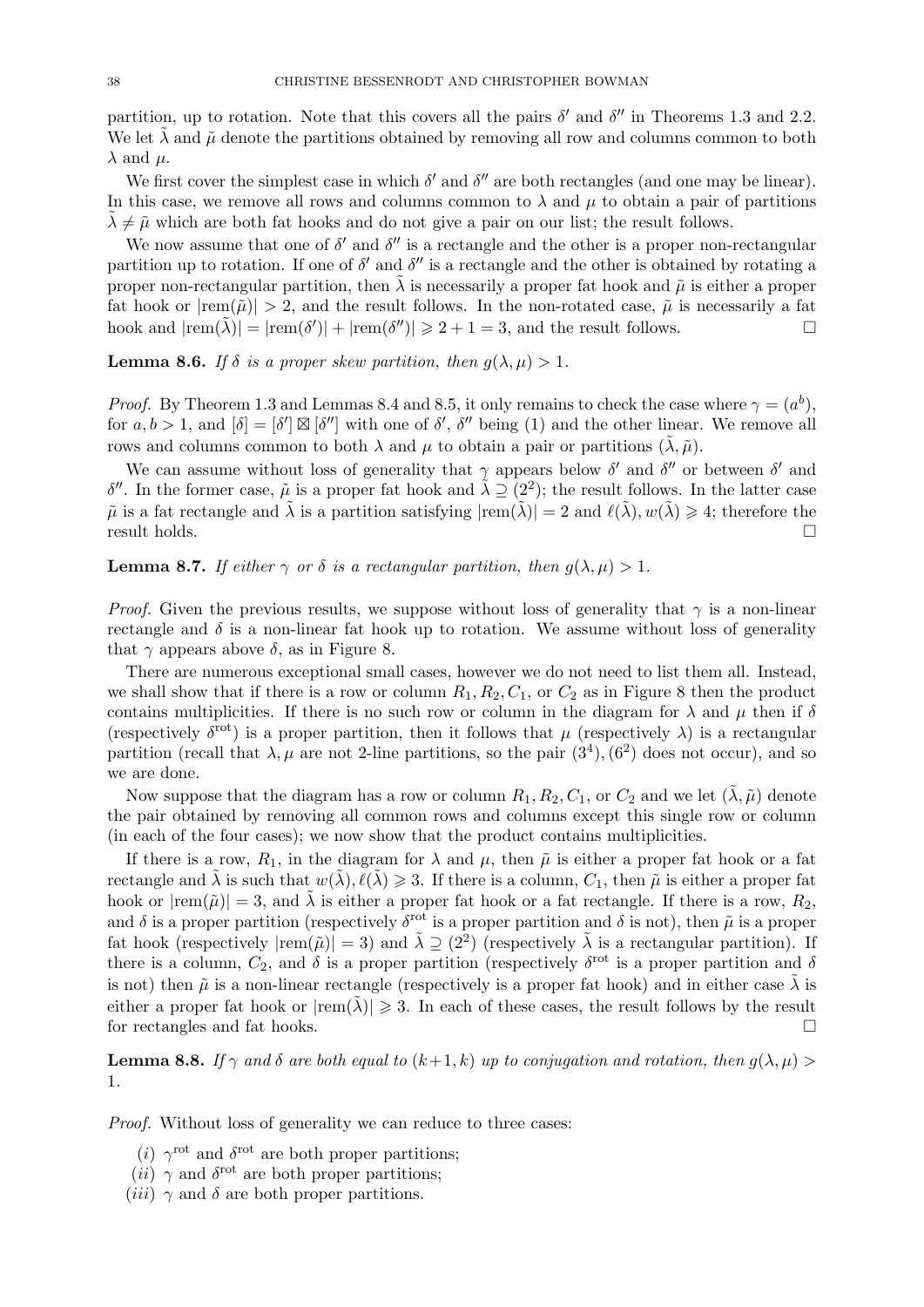In case (i), we remove all rows and columns to obtain  $\lambda$  and  $\tilde{\mu}$  a pair of proper fat hooks and the result follows. In case (ii), we remove all rows and columns to obtain  $\lambda$  a rectangular partition and  $\tilde{\mu}$  such that  $|rem(\tilde{\mu})| = 3$ , the result follows.

In case *(iii)*, we first deal with the exceptional case, in which  $\ell(\gamma) = w(\delta) = 2$ . We remove all but one row or column  $R_1, R_2, C_1, C_2$  to obtain a pair  $(\lambda, \tilde{\mu})$ . In the case of  $C_1$  (respectively  $R_1$ ) the partition  $\lambda$  (respectively  $\tilde{\mu}$ ) is a proper fat hook and  $\tilde{\mu}$  (respectively  $\lambda$ ) has 3 removable nodes, the result follows. In the case of  $C_2$  (respectively  $R_2$ ) the partition  $\tilde{\lambda}$  (respectively  $\tilde{\mu}$ ) is a 2-line partition and  $\tilde{\mu}$  (respectively  $\tilde{\lambda}$ ) has 3 removable nodes, the result follows. Now suppose  $\ell(\gamma) > 2$  and  $w(\delta) = 2$ , in which case  $\tilde{\lambda} = (2^{2k+1}, 1)$  and  $\tilde{\mu} = (4^k, 3)$ ; the result follows from the case for 2-line partitions. If  $\ell(\gamma)$ ,  $w(\delta) > 2$ , then  $(\lambda, \tilde{\mu})$  are a pair of proper fat hooks and the result follows.

**Lemma 8.9.** If up to rotation and conjugation, one of  $\gamma$  and  $\delta$  is equal to  $(k - 1, 1)$  and the other is a fat hook, then  $q(\lambda, \mu) > 1$ .

*Proof.* By the previous results, we can assume  $k > 3$  and that neither  $\gamma$  nor  $\delta$  is a rectangle. There are three cases to consider

- (*i*)  $\gamma$  and  $\delta^{\text{rot}}$  are both proper partitions;
- (*ii*)  $\gamma^{\text{rot}}$  and  $\delta^{\text{rot}}$  are both proper partitions;
- (*iii*)  $\gamma$  and  $\delta$  are both proper partitions.

In all three cases, let  $(\tilde{\lambda}, \tilde{\mu})$  denote the pair of partitions obtained by removing all rows and columns common to both  $\lambda$  and  $\mu$ . In case (*i*), we have that  $\lambda$  is a rectangular partition and  $\tilde{\mu}$ is such that  $|rem(\lambda)| \geq 3$ . In case (ii) we have that  $(\lambda, \tilde{\mu})$  is a pair of proper fat hooks. In case (iii), we have that  $|rem(\tilde{\lambda})| = |rem(\tilde{\mu})| = 2$  and the pair is not on the list of Theorem 1.1. The result follows.

In summary, we have now proved

Corollary 8.10. If  $\lambda$  and  $\mu$  is a pair of partitions which does not belong to the list in Theorem 1.1, then  $q(\lambda, \mu) > 1$ .

Hence the proof of Theorem 1.1 and thus also the proofs of Theorem 1.2 and Theorem 1.3 are now complete.

Acknowledgements. We would like to thank the American Institute of Mathematics and the organisers of "Combinatorics and complexity of Kronecker coefficients" and Banff International Research Station for their hospitality. We would also like to thank Leibniz Universität Hannover, EPSRC grant EP/L01078X/1, and the Royal Commission for the Exhibition of 1851 for their financial support towards mutual visits in Hannover and London. We are grateful to John Stembridge for sharing his Maple package SF that was helpful for computations. We would like to thank S. Assaf, A. Hicks, J. Remmel, V. Tewari, and S. van Willigenburg for their interest at some stages of this project. Thanks go to M. Wildon for asking us about Theorem 1.2 during the conference "Kronecker Coefficients 2016". Finally, we would like to thank the referee for many helpful comments and suggestions.

#### **REFERENCES**

- [BO06] C. M. Ballantine, R. C. Orellana, A combinatorial interpretation for the coefficients in the Kronecker product  $s_{(n-p,p)} * s_\lambda$ , Sém. Lotharingien de Combinatoire, B54Af (2006), 29 pp. (electronic).
- [BK99] C. Bessenrodt, A. Kleshchev, On Kronecker products of complex representations of the symmetric and alternating groups, Pacific J. Math. 190 (1999), 536–550.
- [BW14] C. Bessenrodt, S. van Willigenburg, On (almost) extreme components in Kronecker products of characters of the symmetric groups, J. Algebra 410 (2014), 460–500.
- [BB04] C. Bessenrodt; C. Behns, On the Durfee size of Kronecker products of characters of the symmetric group and its double covers, J. Algebra 280 (2004), 132–144.
- [Bla17] J. Blasiak, Kronecker coefficients for one hook shape, Sém. Lothar. Combin. 77 (2017), Art. B77c, 40 pp.